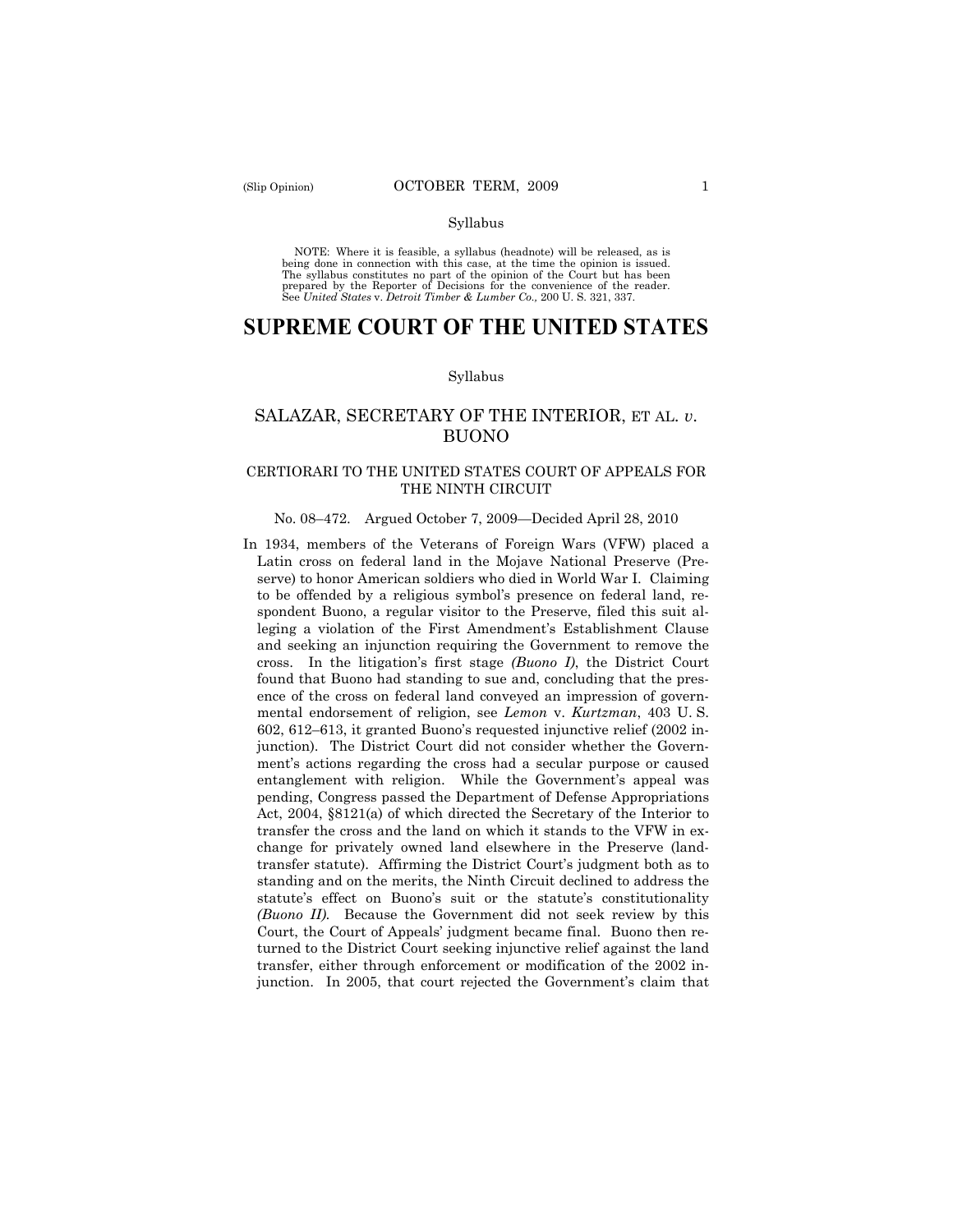the transfer was a bona fide attempt to comply with the injunction, concluding, instead, that it was actually an invalid attempt to keep the cross on display. The court granted Buono's motion to enforce the 2002 injunction; denied as moot his motion to amend it; and permanently enjoined the Government from implementing the landtransfer statute *(Buono III).* The Ninth Circuit again affirmed, largely following the District Court's reasoning*.* 

*Held:* The judgment is reversed, and the case is remanded.

502 F. 3d 1069 and 527 F. 3d 758, reversed and remanded.

JUSTICE KENNEDY, joined in full by THE CHIEF JUSTICE and in part by JUSTICE ALITO, concluded:

1. Buono has standing to maintain this action. Whatever the validity of the Government's argument that Buono's asserted injury offense at a religious symbol's presence on federal land—is not personal to him and so does not confer Article III standing, that argument is not available at this stage of the litigation. The District Court rejected the argument in *Buono I,* the Ninth Circuit affirmed in *Buono II,* and the Court of Appeals' judgment became final and unreviewable upon the expiration of the 90-day deadline for filing a certiorari petition, 28 U. S. C. §2101(c). Moreover, Buono had standing in *Buono III* to seek application of the injunction against the land-transfer statute. A party that obtains a judgment in its favor acquires a "judicially cognizable" interest in ensuring compliance with that judgment. See *Allen* v. *Wright*, 468 U. S. 737. Buono's entitlement to an injunction having been established in *Buono I* and *II*, he sought in *Buono III* to prevent the Government from frustrating or evading that injunction. His interests in doing so were sufficiently personal and concrete to support his standing, given the rights he obtained under the earlier decree against the same party as to the same cross and the same land. The Government's contention that Buono sought to extend, rather than to enforce, the 2002 injunction is not an argument about standing, but about the merits of the District Court's order. Pp. 7–9.

2. The District Court erred in enjoining the Government from implementing the land-transfer statute on the premise that the relief was necessary to protect Buono's rights under the 2002 injunction. Pp. 9–18.

(a) A court may order an injunction only after taking into account all the circumstances bearing on the need for prospective relief. See, *e.g., United States* v. *Swift & Co.*, 286 U. S. 106, 114. Here, the District Court did not engage in the appropriate inquiry. The landtransfer statute was a substantial change in circumstances bearing on the propriety of the requested relief. By dismissing as illicit the motives of Congress in passing it, the District Court took insufficient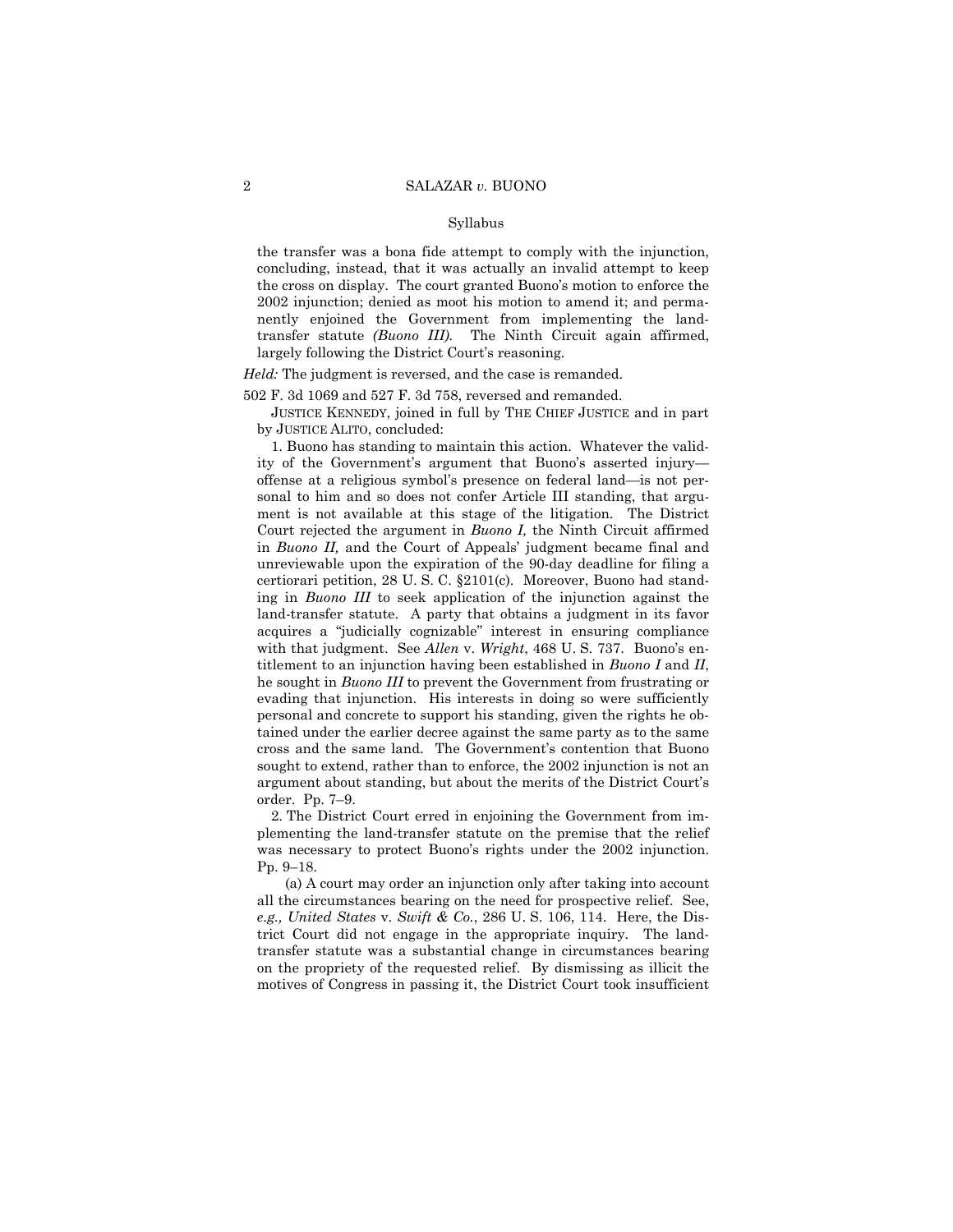account of the context in which the statute was enacted and the reasons for its passage. Placement of the cross on federal land by private persons was not an attempt to set the state's *imprimatur* on a particular creed. Rather, the intent was simply to honor fallen soldiers. Moreover, the cross stood for nearly seven decades before the statute was enacted, by which time the cross and the cause it commemorated had become entwined in the public consciousness. The 2002 injunction thus presented the Government with a dilemma. It could not maintain the cross without violating the injunction, but it could not remove the cross without conveying disrespect for those the cross was seen as honoring. Deeming neither alternative satisfactory, Congress enacted the land-transfer statute. The statute embodied a legislative judgment that this dispute is best resolved through a framework and policy of accommodation. The statute should not have been dismissed as an evasion, for it brought about a change of law and a congressional statement of policy applicable to the case. Pp. 9–13.

(b) Where legislative action undermines the basis for previous relief, the relevant question is whether an ongoing exercise of the court's equitable authority is supported by the prior showing of illegality, judged against the claim that changed circumstances render prospective relief inappropriate. The District Court granted the 2002 injunction based solely on its conclusion that the presence of the cross on federal land conveyed an impression of governmental endorsement of religion, and the Ninth Circuit affirmed on the same grounds. Neither court considered whether the Government had acted based on an improper purpose. Given this sole reliance on perception, any further relief grounded on the injunction should have rested on the same basis. But the District Court used an injunction granted for one reason (perceived governmental endorsement) as the basis for enjoining conduct that was alleged to be objectionable for a different reason (an illicit governmental purpose). Ordering relief under such circumstances was improper. The court failed to consider whether the change in law and circumstances effected by the land-transfer statute had rendered the "reasonable observer" standard inappropriate to resolve the dispute. Nor did the court attempt to reassess *Buono I*'s findings in light of the accommodation policy embraced by Congress. Rather, it concentrated solely on the religious aspects of the cross, divorced from its background and context. Pp. 13–17.

(c) The same respect for a coordinate branch of Government that forbids striking down an Act of Congress except upon a clear showing of unconstitutionality, see, *e.g., United States* v. *Morrison*, 529 U. S. 598, 607, requires that a congressional command be given effect unless no legal alternative exists. Even if, contrary to the congres-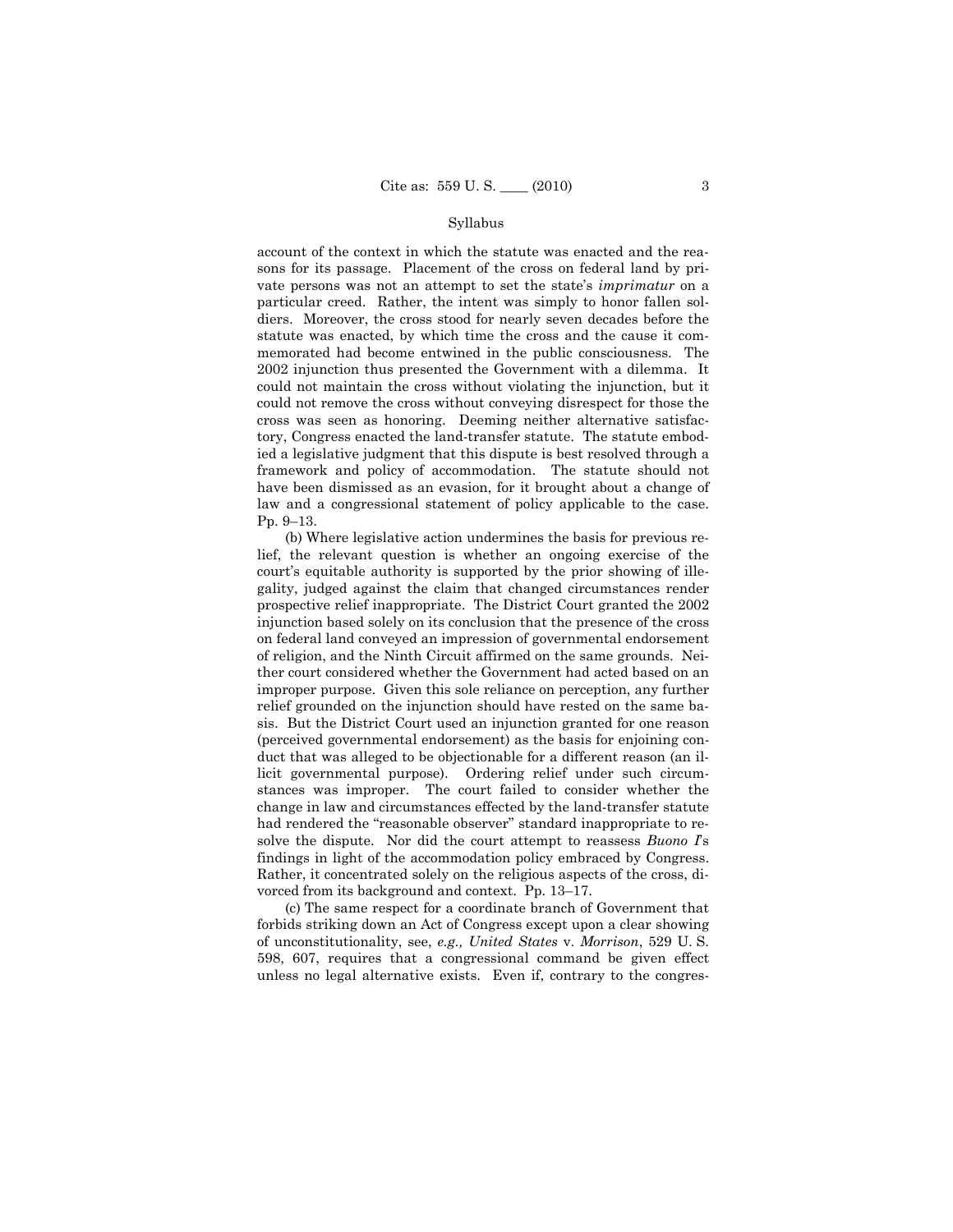sional judgment, the land transfer were thought an insufficient accommodation in light of the earlier endorsement finding, it was incumbent upon the District Court to consider less drastic relief than complete invalidation of the statute. See, *e.g., Ayotte* v. *Planned Parenthood of Northern New Eng.*, 546 U. S. 320, 329. On remand, that court should conduct a proper inquiry into the continued necessity for injunctive relief in light of the statute. Pp. 17–18.

JUSTICE ALITO concluded that this case should not be remanded for the lower courts to decide whether implementation of the landtransfer statute would violate the District Court's injunction or the Establishment Clause. Rather, because the factual record has been sufficiently developed to permit resolution of these questions, he would decide them and hold that the statute may be implemented. The case's singular circumstances presented Congress with a delicate problem. Its solution was an approach designed to eliminate any perception of religious sponsorship stemming from the location of the cross on federally owned land, while avoiding the disturbing symbolism that some would associate with the destruction of this historic monument. The mechanism Congress selected is quite common in the West, a "land exchange," whereby ownership of the land on which the cross is located would be transferred to the VFW in exchange for another nearby parcel of equal value. The land transfer would not violate the District Court injunction, the obvious meaning of which was simply that the Government could not allow the cross to remain on *federal* land. Nor would the statute's implementation constitute an endorsement of religion in violation of the Establishment Clause. The so-called "endorsement test" views a challenged religious display through the eyes of a hypothetical reasonable observer aware of the history and all other pertinent facts relating to the display. Here, therefore, this observer would be familiar with the monument's origin and history and thereby appreciate that the transfer represents an effort by Congress to address a unique situation and to find a solution that best accommodates conflicting concerns. Finally, the statute was not enacted for the illicit purpose of embracing the monument's religious message but to commemorate the Nation's war dead and to avoid the disturbing symbolism that would have been created by the monument's destruction. Pp. 1–7.

JUSTICE SCALIA, joined by JUSTICE THOMAS, concluded that this Court need not—indeed, *cannot*—decide this case's merits because Buono lacks Article III standing to pursue the relief he seeks, which is not enforcement of the original injunction but expansion of it. By enjoining the Government from implementing the statute at issue, the District Court's 2005 order went well beyond the original injunction's proscription of the cross's display on public property. Because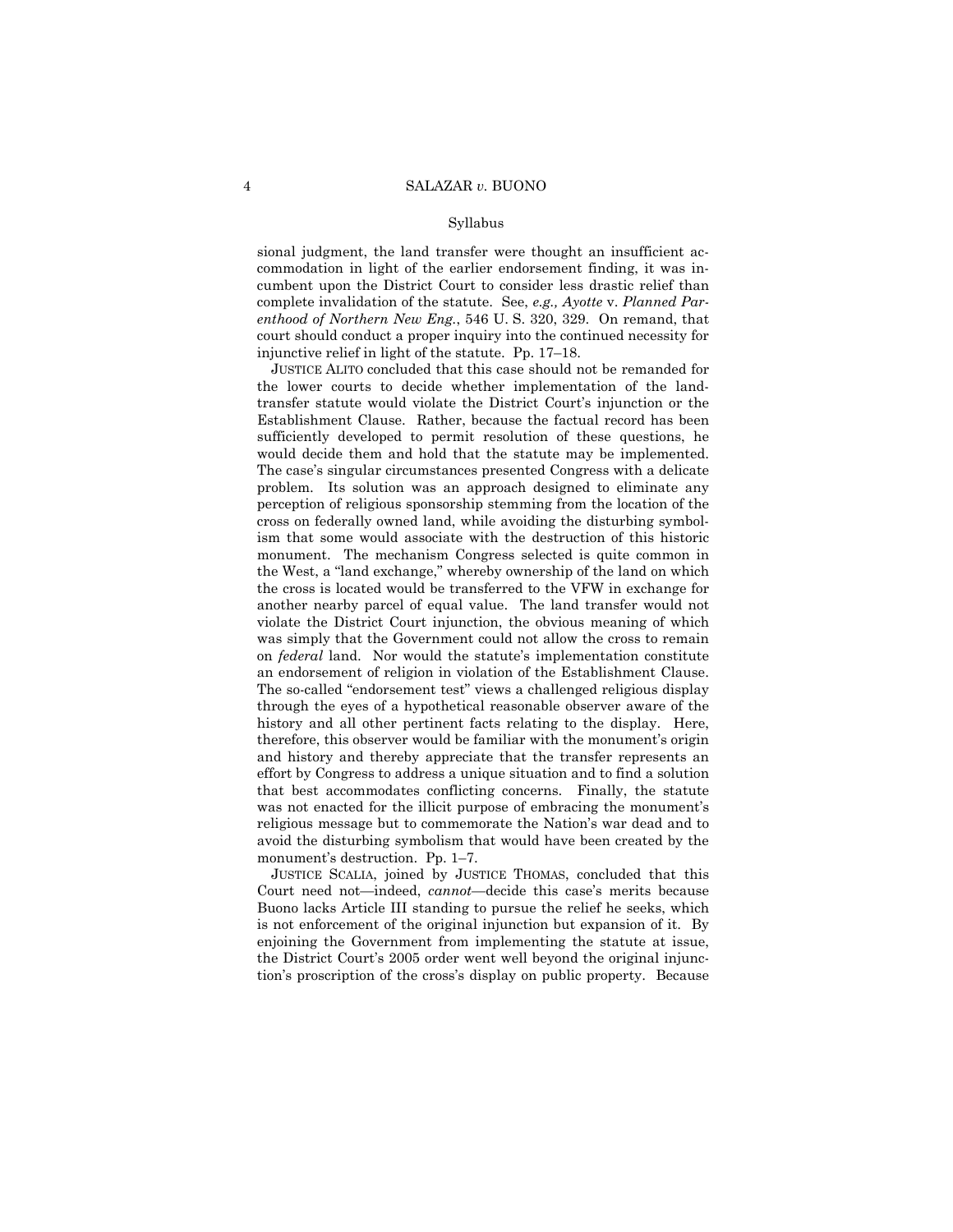Buono seeks new relief, he must show that he has standing to pursue that relief by demonstrating that blocking the land transfer will "redress or prevent an actual or imminently threatened injury to [him] caused by private or official violation of law." *Summers* v. *Earth Island Institute*, 555 U.S. \_\_, \_\_\_. He has failed, however, to allege any such injury. Even assuming that being offended by a religious display constitutes a cognizable injury, it is merely speculative whether the cross will remain in place, and in any event Buono has made clear, by admitting he has no objection to Christian symbols on private property, that *he* will not be offended. Neither district courts' discretion to expand injunctions they have issued nor this District Court's characterization of its 2005 order as merely enforcing the existing injunction makes any difference. If in fact a court awards new relief, it must have Article III jurisdiction to do so. Pp. 1–7.

KENNEDY, J., announced the judgment of the Court and delivered an opinion, in which ROBERTS, C. J., joined, and in which ALITO, J., joined in part. ROBERTS, C. J., filed a concurring opinion. ALITO, J., filed an opinion concurring in part and concurring in the judgment. SCALIA, J., filed an opinion concurring in the judgment, in which THOMAS, J., joined. STEVENS, J., filed a dissenting opinion, in which GINSBURG and SOTOMAYOR, JJ., joined. BREYER, J., filed a dissenting opinion.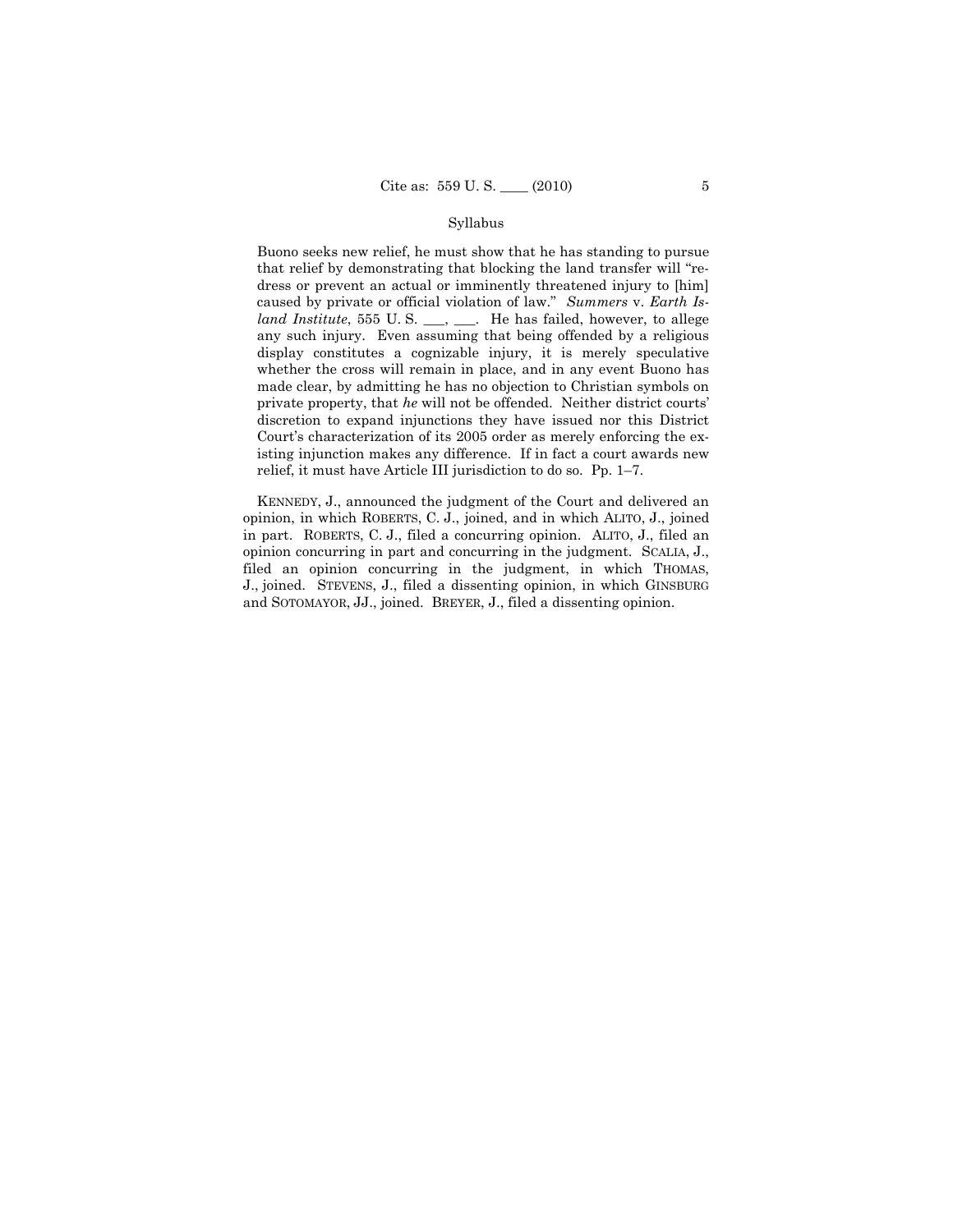#### Opinion of KENNEDY, J.

NOTICE: This opinion is subject to formal revision before publication in the preliminary print of the United States Reports. Readers are requested to notify the Reporter of Decisions, Supreme Court of the United States, Washington, D. C. 20543, of any typographical or other formal errors, in order that corrections may be made before the preliminary print goes to press.

# $\frac{1}{2}$  ,  $\frac{1}{2}$  ,  $\frac{1}{2}$  ,  $\frac{1}{2}$  ,  $\frac{1}{2}$  ,  $\frac{1}{2}$  ,  $\frac{1}{2}$ **SUPREME COURT OF THE UNITED STATES**

#### $\frac{1}{2}$  ,  $\frac{1}{2}$  ,  $\frac{1}{2}$  ,  $\frac{1}{2}$  ,  $\frac{1}{2}$  ,  $\frac{1}{2}$ No. 08–472

# KEN L. SALAZAR, SECRETARY OF THE INTERIOR, ET AL., PETITIONERS *v.* FRANK BUONO

# ON WRIT OF CERTIORARI TO THE UNITED STATES COURT OF APPEALS FOR THE NINTH CIRCUIT

#### [April 28, 2010]

JUSTICE KENNEDY announced the judgment of the Court and delivered an opinion, in which THE CHIEF JUSTICE joins and JUSTICE ALITO joins in part.

In 1934, private citizens placed a Latin cross on a rock outcropping in a remote section of the Mojave Desert. Their purpose and intent was to honor American soldiers who fell in World War I. The original cross deteriorated over time, but a reconstructed one now stands at the same place. It is on federal land.

The Court is asked to consider a challenge, not to the first placement of the cross or its continued presence on federal land, but to a statute that would transfer the cross and the land on which it stands to a private party. Department of Defense Appropriations Act, 2004, Pub. L. 108–87, §8121(a), 117 Stat. 1100. The District Court permanently enjoined the Government from implementing the statute. The Court of Appeals affirmed. We conclude that its judgment was in error.

# I A

The Mojave National Preserve (Preserve) spans ap-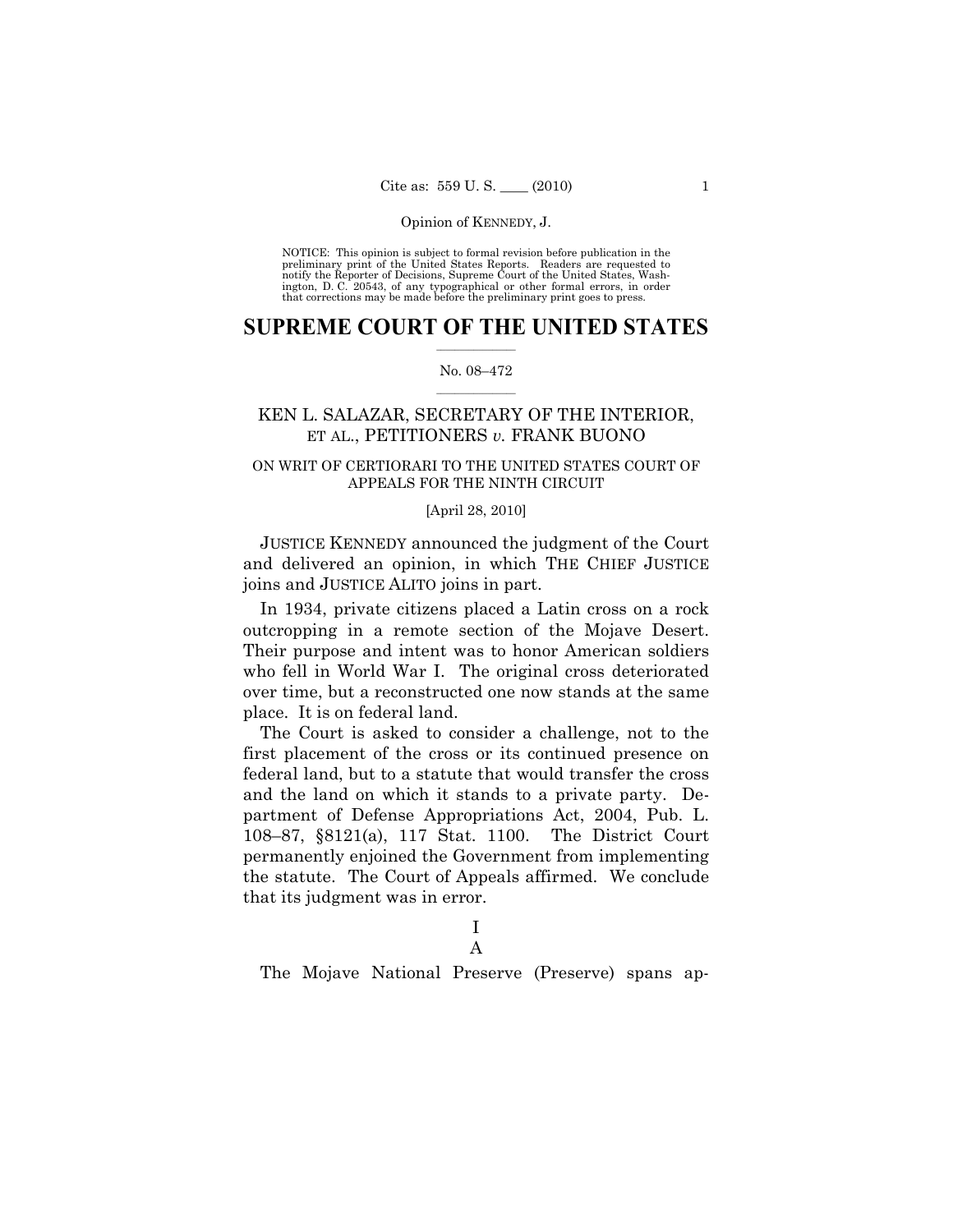#### Opinion of KENNEDY, J.

proximately 1.6 million acres in southeastern California. The Preserve is nestled within the Mojave Desert, whose picturesque but rugged territory comprises 25,000 square miles, exceeding in size the combined area of the Nation's five smallest States. See Merriam-Webster's Geographical Dictionary 755, 1228–1230 (3d ed. 1997). Just over 90 percent of the land in the Preserve is federally owned, with the rest owned either by the State of California or by private parties. The National Park Service, a division of the Department of the Interior, administers the Preserve as part of the National Park System. 16 U. S. C. §§410aaa–41 and 410aaa–46.

Sunrise Rock is a granite outcropping located within the Preserve. Sunrise Rock and the area in its immediate vicinity are federal land, but two private ranches are located less than two miles away. The record does not indicate whether fencing is used to mark the boundary of these ranches. In 1934, members of the Veterans of Foreign Wars (VFW) mounted a Latin cross on the rock as a memorial to soldiers who died in World War I. A Latin cross consists of two bars—a vertical one and a shorter, horizontal one. The cross has been replaced or repaired at various times over the years, most recently in 1998 by Henry Sandoz. Sandoz is a private citizen who owns land elsewhere in the Preserve, a portion of which he is prepared to transfer to the Government in return for its conveyance to the VFW of the land on which the cross stands, all pursuant to the statute now under review.

The cross, as built by Sandoz, consists of 4-inch diameter metal pipes painted white. The vertical bar is less than eight feet tall. It cannot be seen from the nearest highway, which lies more than 10 miles away. It is visible, however, from Cima Road, a narrow stretch of blacktop that comes within 100 feet of Sunrise Rock.

The cross has been a gathering place for Easter services since it was first put in place; and Sunrise Rock and its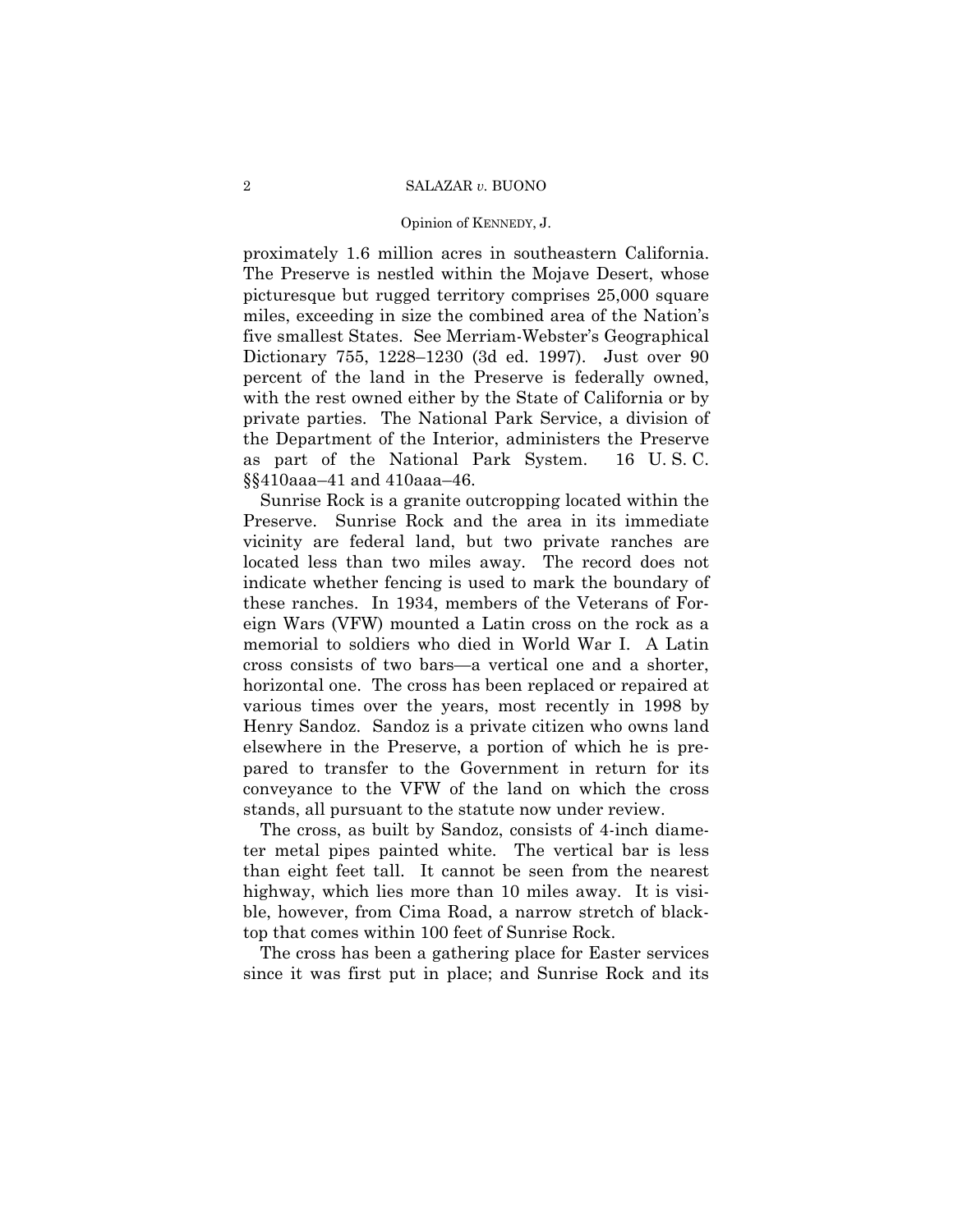#### Opinion of KENNEDY, J.

immediate area continue to be used as a campsite. At one time the cross was accompanied by wooden signs stating "'The Cross, Erected in Memory of the Dead of All Wars,' and 'Erected 1934 by Members of Veterans of Foregin [sic] Wars, Death Valley post 2884.'" *Buono* v. *Kempthorne*, 527 F. 3d 758, 769 (CA9 2008). The signs have since disappeared, and the cross now stands unmarked.

B

Frank Buono, respondent here, is a retired Park Service employee who makes regular visits to the Preserve. Buono claims to be offended by the presence of a religious symbol on federal land. He filed suit in the United States District Court for the Central District of California. He alleged a violation of the Establishment Clause of the First Amendment and sought an injunction requiring the Government to remove the cross.

The litigation proceeded in what can be described as four stages. In the first, the District Court ruled in Buono's favor on opposing motions for summary judgment. *Buono* v. *Norton*, 212 F. Supp. 2d 1202 (CD Cal. 2002) *(Buono I)*. As an initial matter, the court found that Buono had standing to maintain his Establishment Clause challenge. *Id.,* at 1210–1214. On the merits, the parties agreed that the dispute should be governed by the socalled *Lemon* test, which the District Court formulated as follows:

"A government religious practice or symbol will survive an Establishment Clause challenge when it (1) has a secular purpose, (2) has a primary effect that neither advances nor inhibits religion, and (3) does not foster excessive state entanglement with religion." *Buono I*, *supra*, at 1214–1215 (citing *Lemon* v. *Kurtzman*, 403 U. S. 602, 612–613 (1971)).

The court expressly declined to consider whether the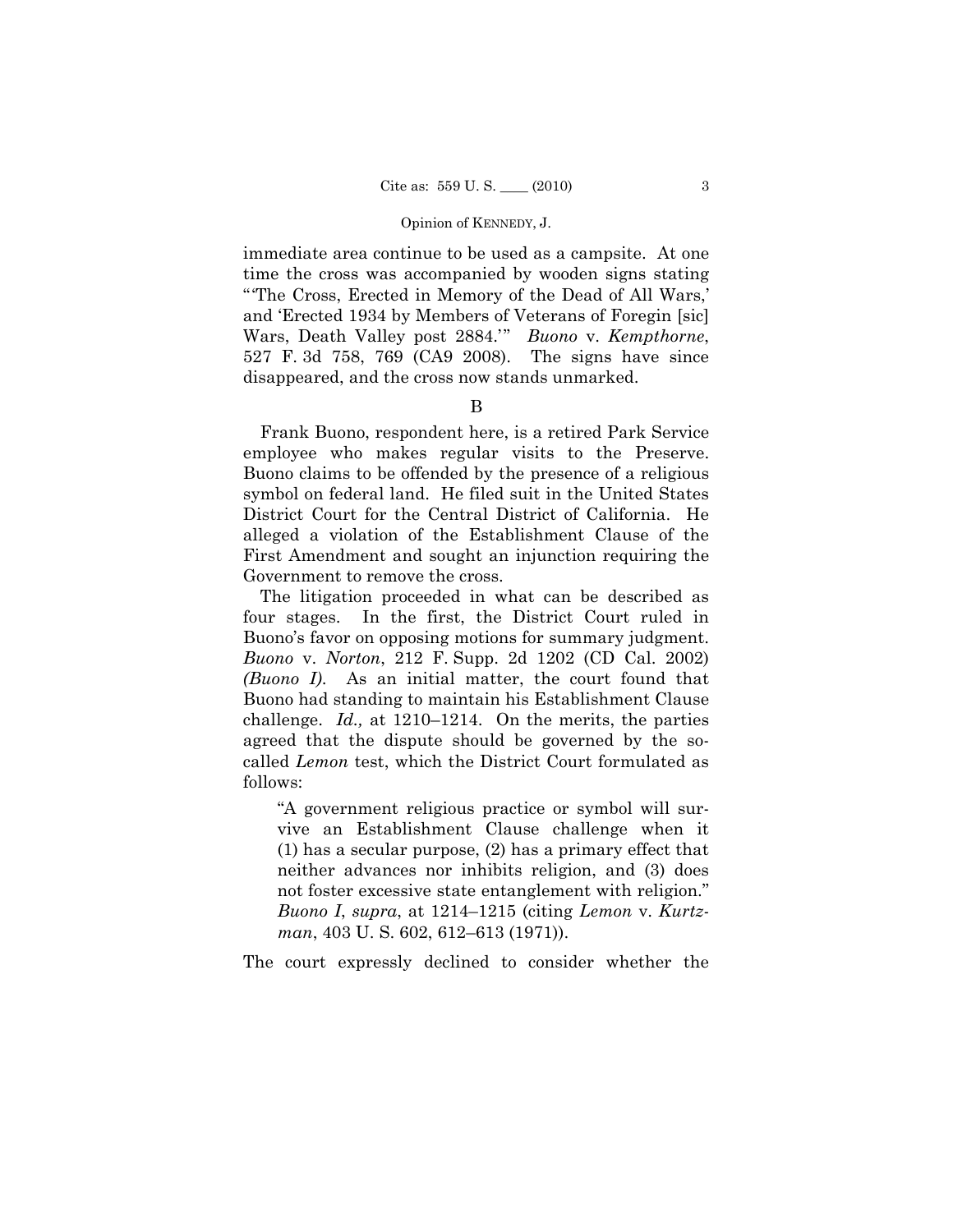#### Opinion of KENNEDY, J.

Government's actions regarding the cross had a secular purpose, 212 F. Supp. 2d, at 1214–1215, or whether they caused excessive entanglement with religion, *id.,* at 1217, n. 9. Instead, the court evaluated the primary effect of the cross by asking how it would be viewed by a "reasonable observer." *Id.,* at 1216. Concluding that presence of the cross on federal land conveyed an impression of governmental endorsement of religion, the court granted Buono's request for injunctive relief. The court's order in *Buono I*  (2002 injunction) permanently forbade the Government "from permitting the display of the Latin cross in the area of Sunrise Rock in the Mojave National Preserve." App. to Pet. for Cert. 146a.

The United States Court of Appeals for the Ninth Circuit stayed the 2002 injunction to the extent that it required the cross to be removed or dismantled but did not forbid alternative methods of complying with the order. The Government covered the cross, first with a tarpaulin and later with a plywood box.

On appeal, the judgment of the District Court was affirmed, both as to standing and on the merits of Buono's Establishment Clause challenge. *Buono* v. *Norton*, 371 F. 3d 543 (CA9 2004) *(Buono II)*. Like the District Court, the Court of Appeals did not decide whether the Government's action, or nonaction, with respect to the cross had been motivated by a secular purpose. *Id.,* at 550. Its ruling was based instead on the conclusion that a reasonable observer would perceive a cross on federal land as governmental endorsement of religion. *Id.,* at 549–550. The Government did not seek review by this Court, so that the judgment of the Court of Appeals in *Buono II* became final.

C

During the relevant proceedings, Congress enacted certain statutes related to the cross: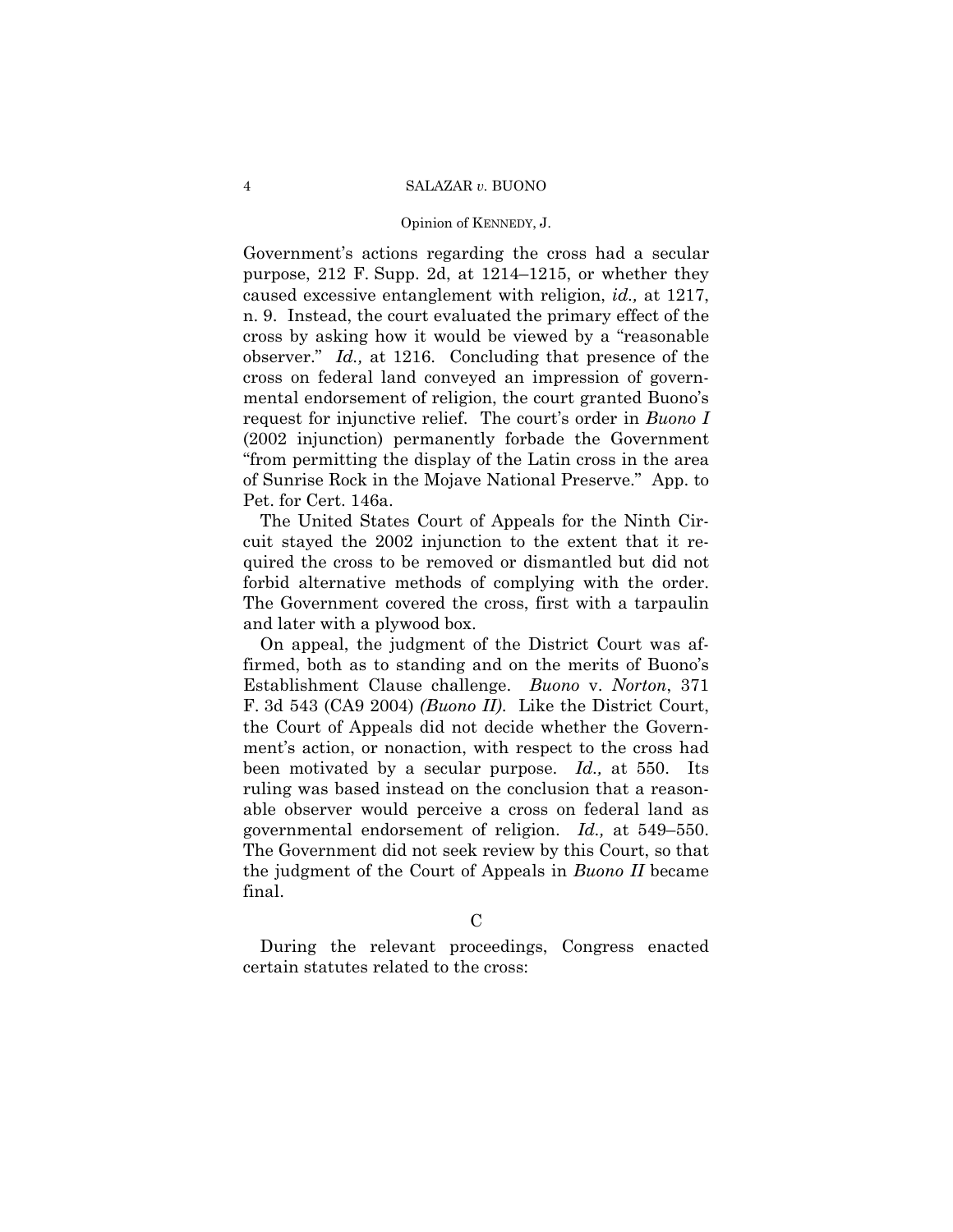#### Opinion of KENNEDY, J.

(1) Before *Buono I* was filed, Congress passed an appropriations bill that included a provision forbidding the use of governmental funds to remove the cross. Consolidated Appropriations Act, 2001, Pub. L. 106–554, §133, 114 Stat. 2763A–230.

(2) While *Buono I* was pending before the District Court, Congress designated the cross and its adjoining land "as a national memorial commemorating United States participation in World War I and honoring the American veterans of that war." Department of Defense Appropriations Act, 2002, Pub. L. 107–117, §8137(a), 115 Stat. 2278. The Secretary of the Interior was directed to expend up to \$10,000 to acquire a replica of the original cross and its memorial plaque and to install the plaque at a suitable nearby location. §8137(c).

(3) Three months after *Buono I* was decided, Congress again prohibited the spending of governmental funds to remove the cross. Department of Defense Appropriations Act, 2003, Pub. L. 107–248, §8065(b), 116 Stat. 1551.

(4) While the Government's appeal in *Buono II* was pending, Congress passed a statute (land-transfer statute) directing the Secretary of the Interior to transfer to the VFW the Government's interest in the land that had been designated a national memorial. Department of Defense Appropriations Act, 2004, Pub. L. 108–87, §8121(a), 117 Stat. 1100. In exchange, the Government was to receive land elsewhere in the preserve from Henry Sandoz and his wife. *Ibid.* Any difference in value between the two parcels would be equalized through a cash payment. §§8121(c), (d). The land-transfer statute provided that the property would revert to the Government if not maintained "as a memorial commemorating United States participation in World War I and honoring the American veterans of that war." §8121(e), 117 Stat. 1100. The statute presents a central issue in this case.

The Court of Appeals in *Buono II* did not address the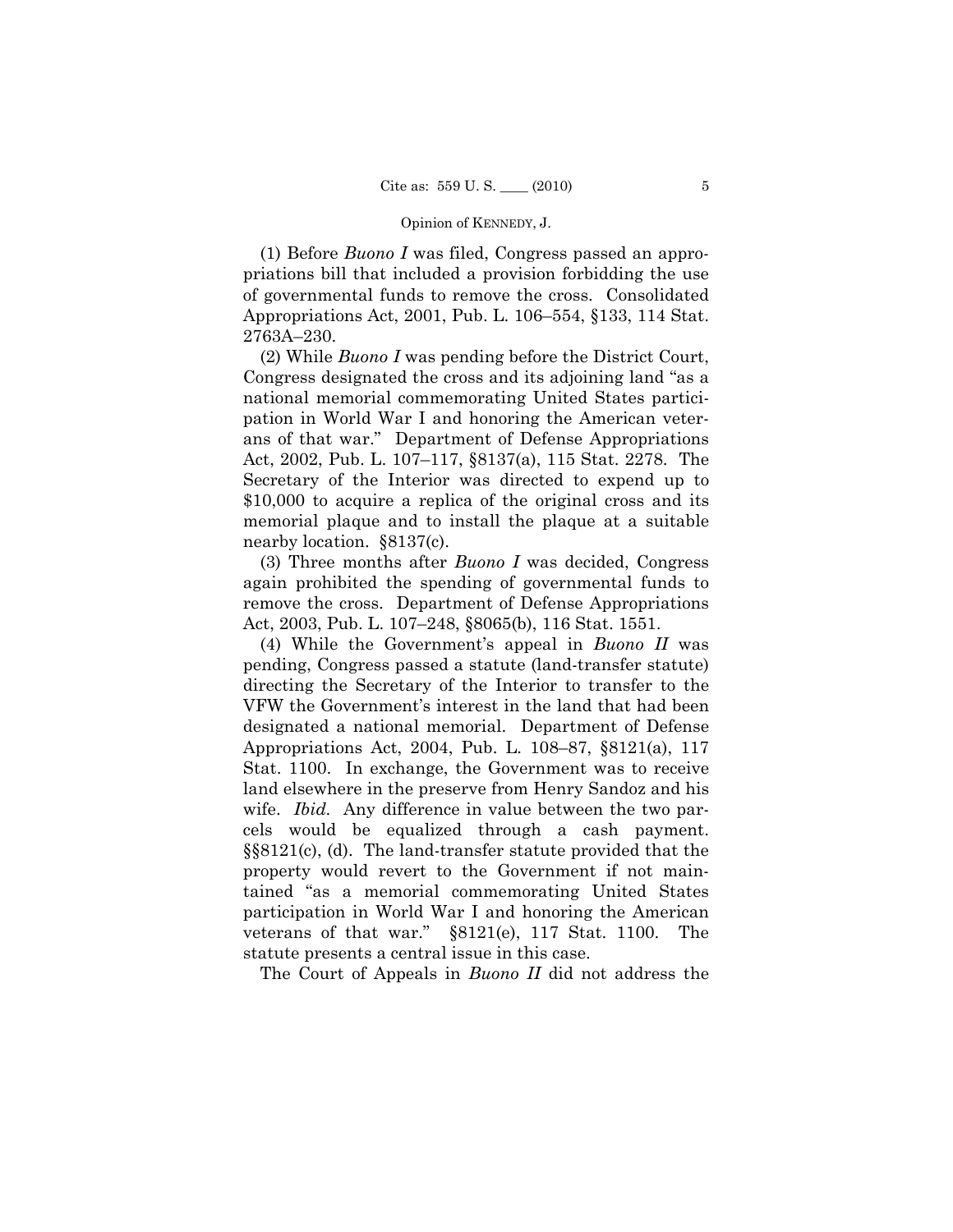#### Opinion of KENNEDY, J.

effect on the suit of a potential land transfer under the statute. The court noted that the transfer might "take as long as two years to complete," 371 F. 3d, at 545, and that its effect was not yet known, *id.,* at 545–546. The court thus "express[ed] no view as to whether a transfer completed under [the statute] would pass constitutional muster." *Id.,* at 546.

D

After the Court of Appeals affirmed in *Buono II*, Buono returned to the District Court seeking to prevent the land transfer. He sought injunctive relief against the transfer, either through enforcement or modification of the 2002 injunction. In evaluating his request the trial court described the relevant question as whether the land transfer was a bona fide attempt to comply with the injunction (as the Government claimed), or a sham aimed at keeping the cross in place (as Buono claimed). *Buono* v. *Norton*, 364 F. Supp. 2d 1175, 1178 (CD Cal. 2005) *(Buono III)*. In *Buono III*, the court did not consider whether the transfer itself was an "independent violation of the Establishment Clause." *Id.,* at 1182, n. 8. The court nevertheless concluded that the transfer was an attempt by the Government to keep the cross atop Sunrise Rock and so was invalid. The court granted Buono's motion to enforce the 2002 injunction; denied as moot his motion to amend it; and permanently enjoined the Government from implementing the land-transfer statute. *Id.,* at 1182.

The Court of Appeals again affirmed, largely following the reasoning of the District Court. *Buono* v. *Kempthorne*, 502 F. 3d 1069 (CA9 2007). The Government's motion for rehearing en banc was denied over a dissent by Judge O'Scannlain, 527 F. 3d 758, and this Court granted certiorari, 555 U. S. \_\_\_ (2009).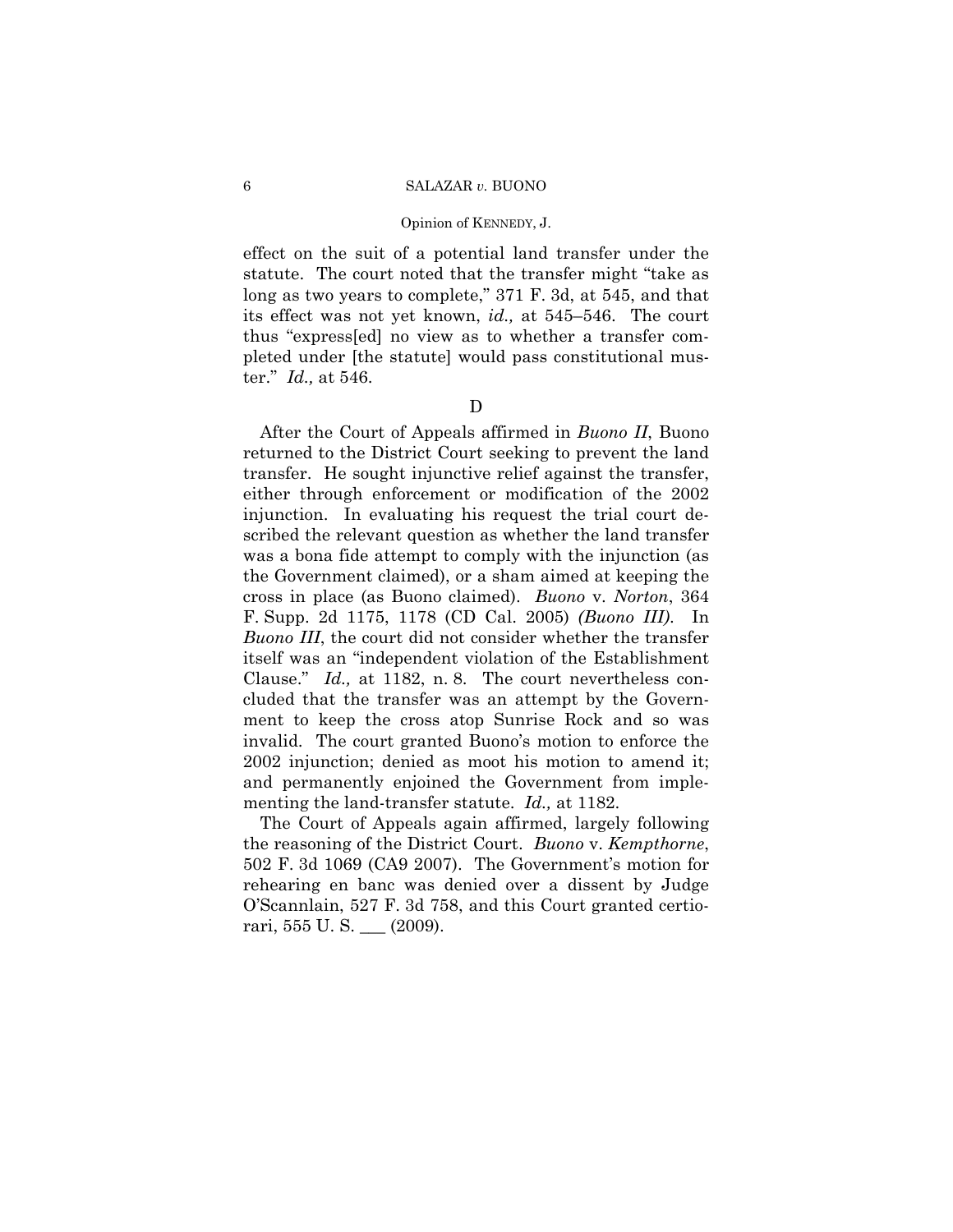#### Opinion of KENNEDY, J.

# II

Before considering the District Court's order on the merits, the first inquiry must be with respect to Buono's standing to maintain this action. To demonstrate standing, a plaintiff must have "alleged such a personal stake in the outcome of the controversy as to warrant *his* invocation of federal-court jurisdiction." *Horne* v. *Flores*, 557 U. S.  $\_\_\_\_\_\_\_\_\_\$  (2009) (slip op., at 8) (internal quotation marks omitted). The Government argues that Buono's asserted injury is not personal to him and so does not confer Article III standing. As noted above, Buono does not find the cross itself objectionable but instead takes offense at the presence of a religious symbol on federal land. Buono does not claim that, as a personal matter, he has been made to feel excluded or coerced, and so, the Government contends, he cannot object to the presence of the cross. Brief for Petitioners 12–17.

Whatever the validity of the objection to Buono's standing, that argument is not available to the Government at this stage of the litigation. When Buono moved the District Court in *Buono I* for an injunction requiring the removal of the cross, the Government raised the same standing objections it proffers now. Rejecting the Government's position, the District Court entered a judgment in Buono's favor, which the Court of Appeals affirmed in *Buono II*. The Government did not seek review in this Court. The judgment became final and unreviewable upon the expiration of the 90-day deadline under 28 U. S. C. §2101(c) for filing a petition for certiorari. *Toledo Scale Co.* v. *Computing Scale Co.*, 261 U. S. 399, 418 (1923); see *Missouri* v. *Jenkins*, 495 U. S. 33, 45 (1990) (90-day deadline is "mandatory and jurisdictional"). The Government cannot now contest Buono's standing to obtain the final judgment in *Buono I*.

Of course, even though the Court may not reconsider whether Buono had standing to seek the 2002 injunction,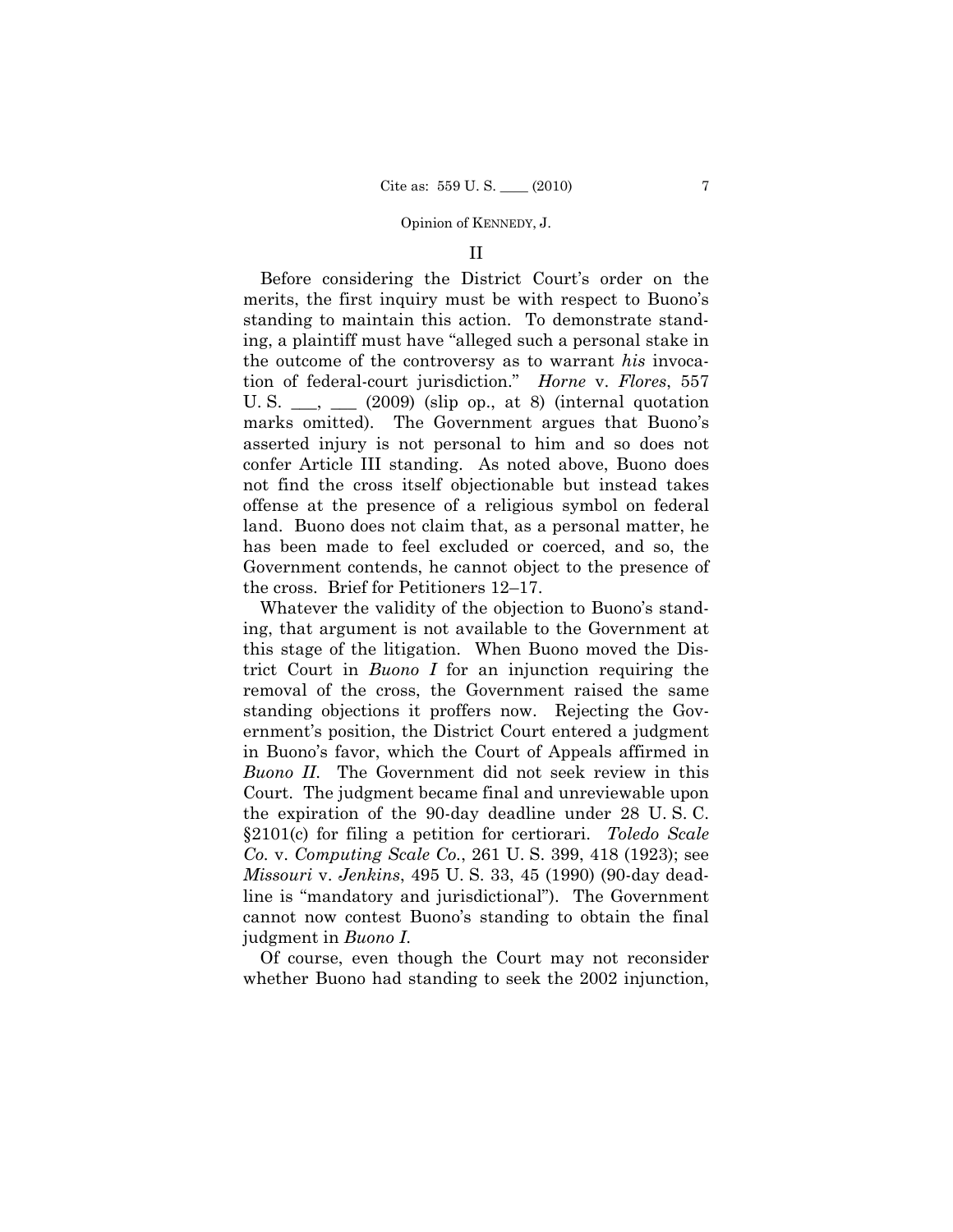#### Opinion of KENNEDY, J.

it is still necessary to evaluate his standing in *Buono III* to seek application of the injunction against the landtransfer statute. That measure of relief is embodied in the judgment upon which we granted review.

This was a measure of relief that Buono had standing to seek. A party that obtains a judgment in its favor acquires a "judicially cognizable" interest in ensuring compliance with that judgment. See *Allen* v. *Wright*, 468 U. S. 737, 763 (1984) (plaintiffs' right to enforce a desegregation decree to which they were parties is "a personal interest, created by law, in having the State refrain from taking specific actions"). Having obtained a final judgment granting relief on his claims, Buono had standing to seek its vindication.

The Government does not deny this proposition as a general matter. Instead, it argues that Buono was not seeking to vindicate—but rather to extend—the 2002 injunction. The first injunction forbade the Government from maintaining the cross on Sunrise Rock; yet in *Buono III* he sought to preclude the land transfer, a different governmental action. The Government contends that Buono lacked standing to seek this additional relief. Reply Brief for Petitioners 5.

The Government's argument, however, is properly addressed to the relief granted by the judgment below, not to Buono's standing to seek that relief. The Government has challenged whether appropriate relief was granted in *Buono III* in light of the relevant considerations and legal principles, and we shall consider these questions. The standing inquiry, by contrast, turns on the alleged injury that prompted the plaintiff to invoke the court's jurisdiction in the first place. Buono's entitlement to an injunction having been established in *Buono I* and *II*, he sought in *Buono III* to prevent the Government from frustrating or evading that injunction. Based on the rights he obtained under the earlier decree—against the same party,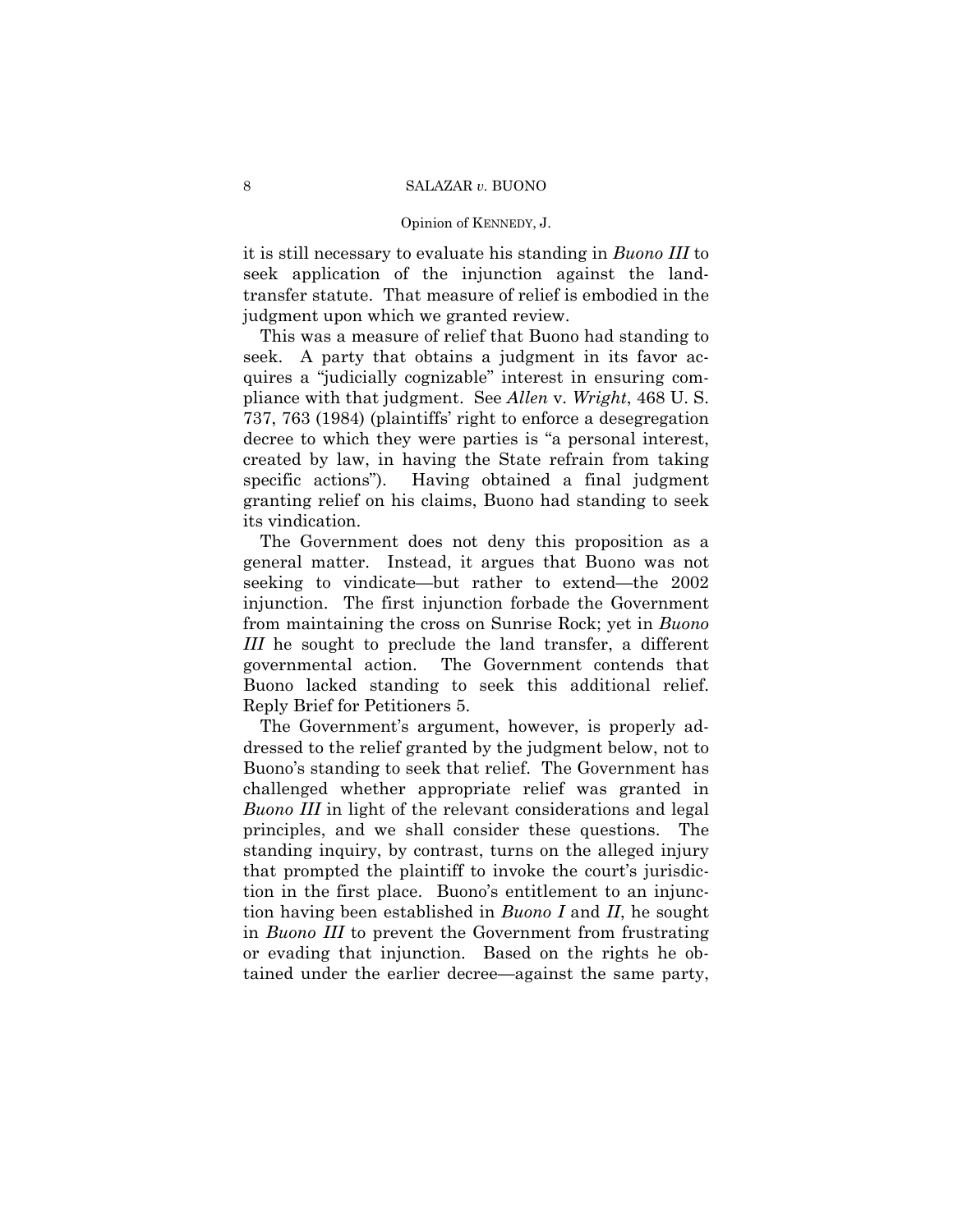#### Opinion of KENNEDY, J.

regarding the same cross and the same land—his interests in doing so were sufficiently personal and concrete to support his standing. Although Buono also argued that the land transfer should be prohibited as an "independent" Establishment Clause violation, the District Court did not address or order relief on that claim, which is not before us. *Buono III,* 364 F. Supp. 2d, at 1182, n. 8. This is not a case in which a party seeks to import a previous standing determination into a wholly different dispute.

In arguing that Buono sought to extend, rather than to enforce, the 2002 injunction, the Government in essence contends that the injunction did not provide a basis for the District Court to invalidate the land transfer. This is not an argument about standing but about the merits of the District Court's order. Those points now must be addressed.

# III

The procedural history of this litigation must be considered to identify the issues now subject to review. The District Court granted the 2002 injunction after concluding that a cross on federal land violated the Establishment Clause. The Government unsuccessfully challenged that conclusion on appeal, and the judgment became final upon completion of direct review. At that point, the judgment "became res judicata to the parties and those in privity with them, not only as to every matter which was offered and received to sustain or defeat the claim or demand, but as to any other admissible matter which might have been offered for that purpose." *Travelers Indemnity Co.* v. *Bailey*, 557 U.S. \_\_, \_\_ (2009) (slip op., at 14) (internal quotation marks omitted). The Government therefore does not—and could not—ask this Court to reconsider the propriety of the 2002 injunction or the District Court's reasons for granting it.

The question now before the Court is whether the Dis-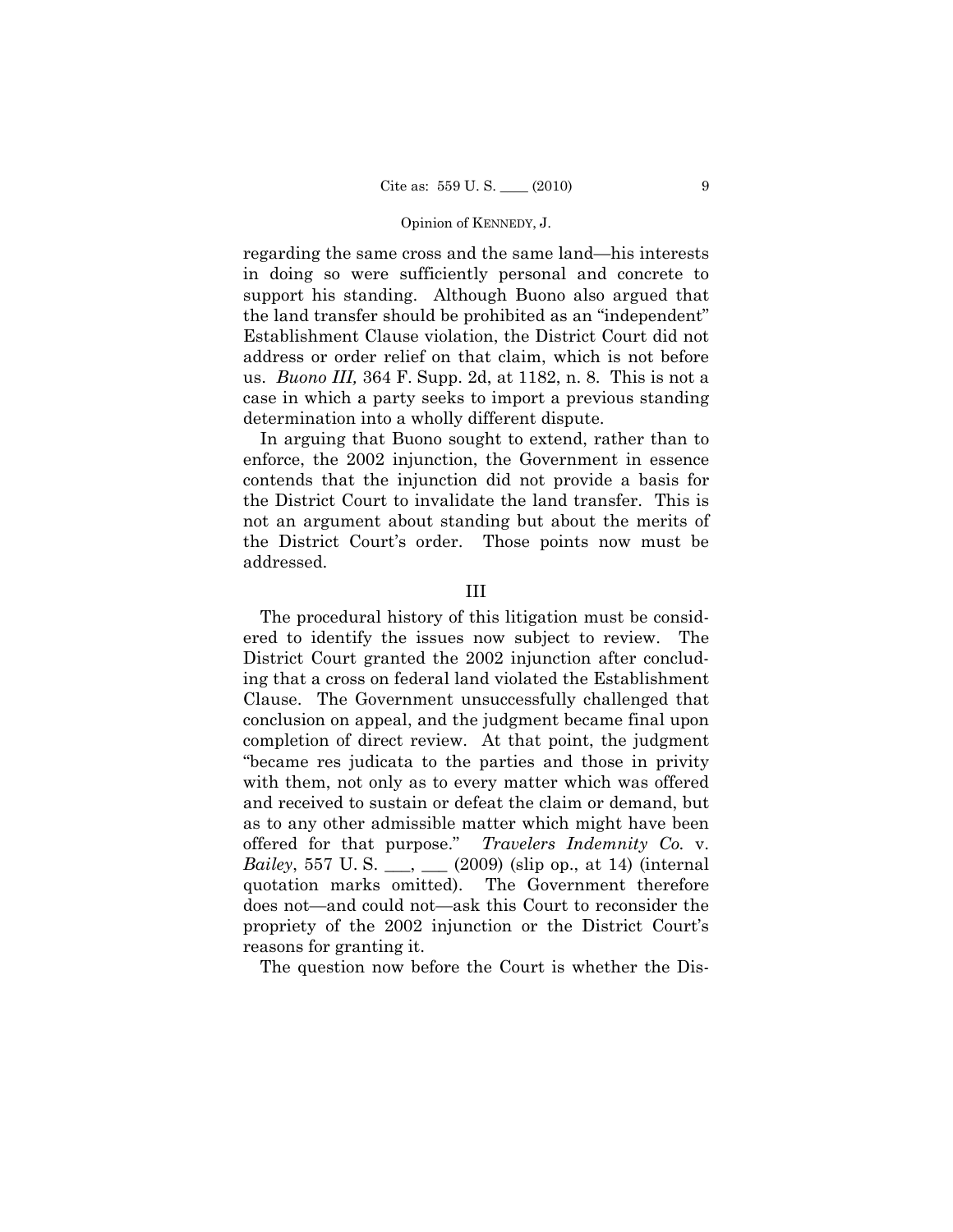#### Opinion of KENNEDY, J.

trict Court properly enjoined the Government from implementing the land-transfer statute. The District Court did not consider whether the statute, in isolation, would have violated the Establishment Clause, and it did not forbid the land transfer as an independent constitutional violation. *Buono III*, *supra*, at 1182, n. 8. Rather, the court enjoined compliance with the statute on the premise that the relief was necessary to protect the rights Buono had secured through the 2002 injunction.

An injunction is an exercise of a court's equitable authority, to be ordered only after taking into account all of the circumstances that bear on the need for prospective relief. See *United States* v. *Swift & Co.*, 286 U. S. 106, 114 (1932). See also *Weinberger* v. *Romero-Barcelo*, 456 U. S. 305, 312 (1982); *Hecht Co.* v. *Bowles*, 321 U. S. 321, 329 (1944); 11A C. Wright, A. Miller, & M. Kane, Federal Practice and Procedure §2942, pp. 39–42 (2d ed. 1995) (hereinafter Wright & Miller). Equitable relief is not granted as a matter of course, see *Weinberger*, 456 U. S., at 311–312, and a court should be particularly cautious when contemplating relief that implicates public interests, see *id.,* at 312 ("In exercising their sound discretion, courts of equity should pay particular regard for the public consequences in employing the extraordinary remedy of injunction"); *Harrisonville* v. *W. S. Dickey Clay Mfg. Co.*, 289 U. S. 334, 338 (1933) ("Where an important public interest would be prejudiced, the reasons for denying the injunction may be compelling"). Because injunctive relief "is drafted in light of what the court believes will be the future course of events, . . . a court must never ignore significant changes in the law or circumstances underlying an injunction lest the decree be turned into an 'instrument of wrong.'" Wright & Miller §2961, at 393–394 (quoting *Swift & Co.*, *supra*, at 115).

Here, the District Court did not engage in the appropriate inquiry. The land-transfer statute was a substantial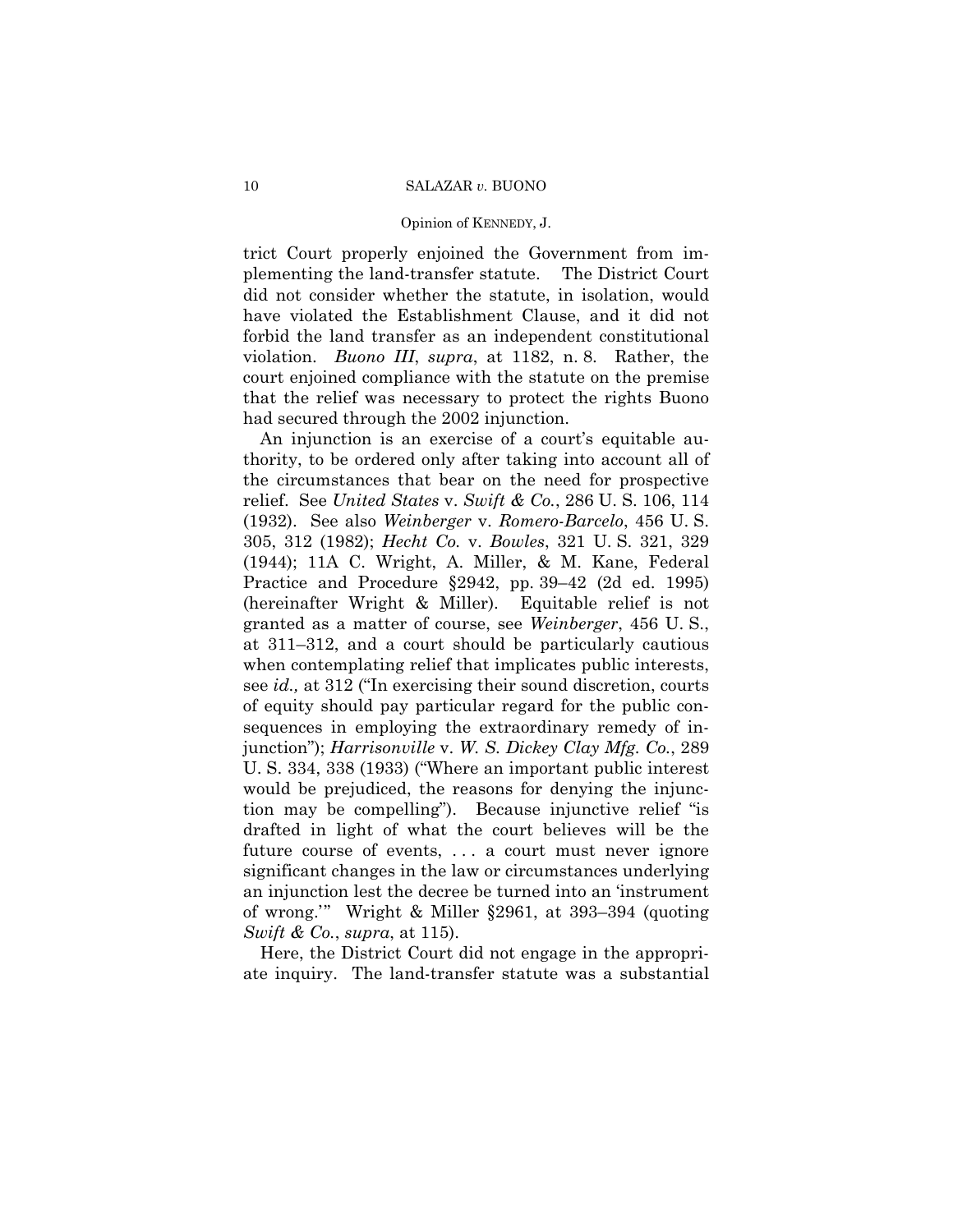#### Opinion of KENNEDY, J.

change in circumstances bearing on the propriety of the requested relief. The court, however, did not acknowledge the statute's significance. It examined the events that led to the statute's enactment and found an intent to prevent removal of the cross. Deeming this intent illegitimate, the court concluded that nothing of moment had changed. This was error. Even assuming that the land-transfer statute was an attempt to prevent removal of the cross, it does not follow that an injunction against its implementation was appropriate.

By dismissing Congress's motives as illicit, the District Court took insufficient account of the context in which the statute was enacted and the reasons for its passage. Private citizens put the cross on Sunrise Rock to commemorate American servicemen who had died in World War I. Although certainly a Christian symbol, the cross was not emplaced on Sunrise Rock to promote a Christian message. Cf. *County of Allegheny* v. *American Civil Liberties Union, Greater Pittsburgh Chapter*, 492 U. S. 573, 661 (1989) (KENNEDY, J., concurring in judgment in part and dissenting in part) ("[T]he [Establishment] Clause forbids a city to permit the permanent erection of a large Latin cross on the roof of city hall . . . because such an obtrusive year-round religious display would place the government's weight behind an obvious effort to proselytize on behalf of a particular religion"). Placement of the cross on Government-owned land was not an attempt to set the *imprimatur* of the state on a particular creed. Rather, those who erected the cross intended simply to honor our Nation's fallen soldiers. See Brief for Veterans of Foreign Wars of the United States et al. as *Amici Curiae* 15 (noting that the plaque accompanying the cross "was decorated with VFW decals").

Time also has played its role. The cross had stood on Sunrise Rock for nearly seven decades before the statute was enacted. By then, the cross and the cause it com-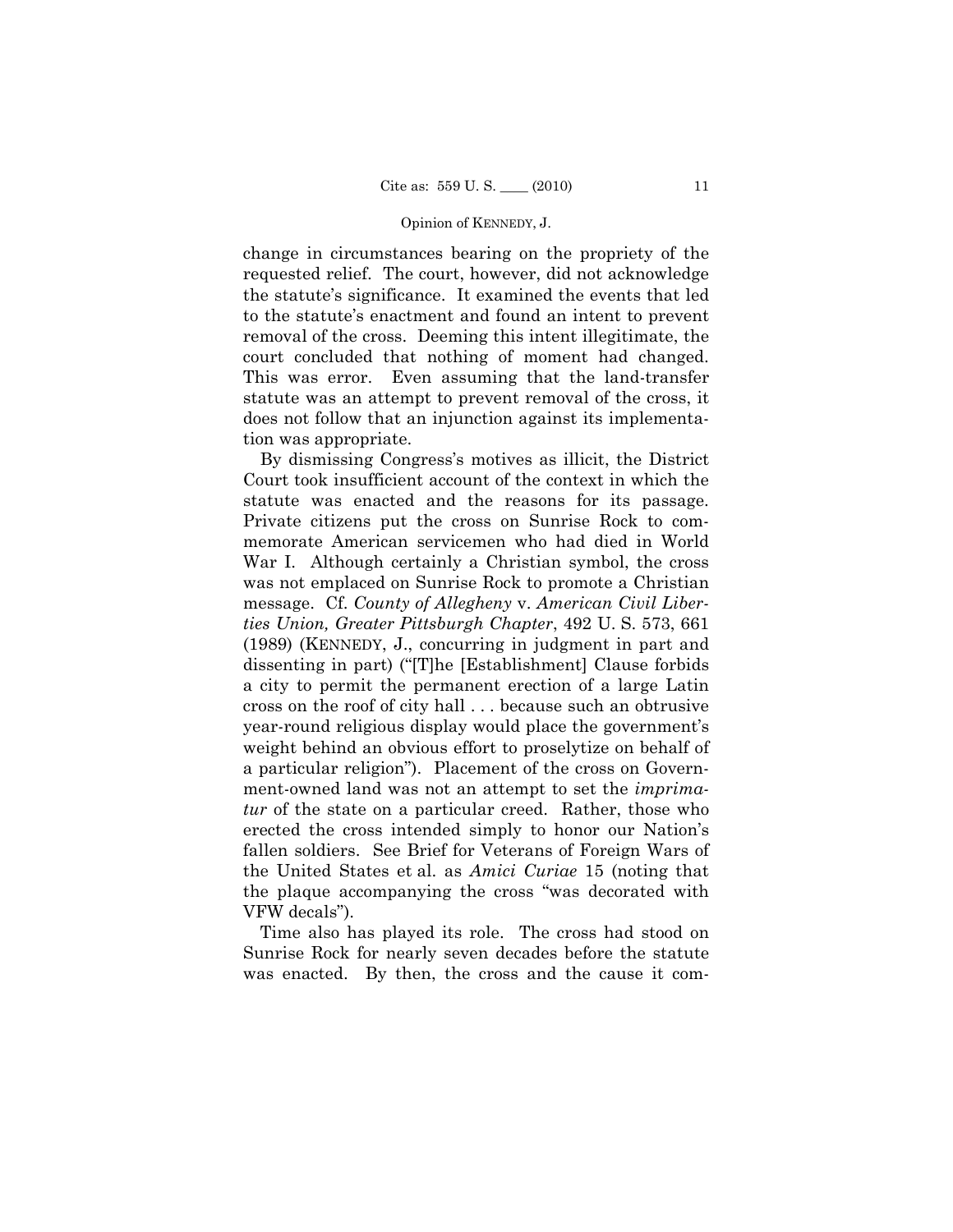#### Opinion of KENNEDY, J.

memorated had become entwined in the public consciousness. See *ibid.* Members of the public gathered regularly at Sunrise Rock to pay their respects. Rather than let the cross deteriorate, community members repeatedly took it upon themselves to replace it. Congress ultimately designated the cross as a national memorial, ranking it among those monuments honoring the noble sacrifices that constitute our national heritage. See note following 16 U. S. C. §431 (listing officially designated national memorials, including the National D-Day Memorial and the Vietnam Veterans Memorial). Research discloses no other national memorial honoring American soldiers—more than 300,000 of them—who were killed or wounded in World War I. See generally A. Leland & M. Oboroceanu, Congressional Research Service Report for Congress, American War and Military Operations Casualties: Lists and Statistics 2 (2009). It is reasonable to interpret the congressional designation as giving recognition to the historical meaning that the cross had attained. Cf. *Van Orden* v. *Perry*, 545 U. S. 677, 702–703 (2005) (BREYER, J., concurring in judgment) ("40 years" without legal challenge to a Ten Commandments display "suggest that the public visiting the [surrounding] grounds has considered the religious aspect of the tablets' message as part of what is a broader moral and historical message reflective of a cultural heritage").

The 2002 injunction thus presented the Government with a dilemma. It could not maintain the cross without violating the injunction, but it could not remove the cross without conveying disrespect for those the cross was seen as honoring. Cf. *id.,* at 704 (to invalidate a longstanding Ten Commandments display might "create the very kind of religiously based divisiveness that the Establishment Clause seeks to avoid"). Deeming neither alternative to be satisfactory, Congress enacted the statute here at issue. Congress, of course, may not use its legislative powers to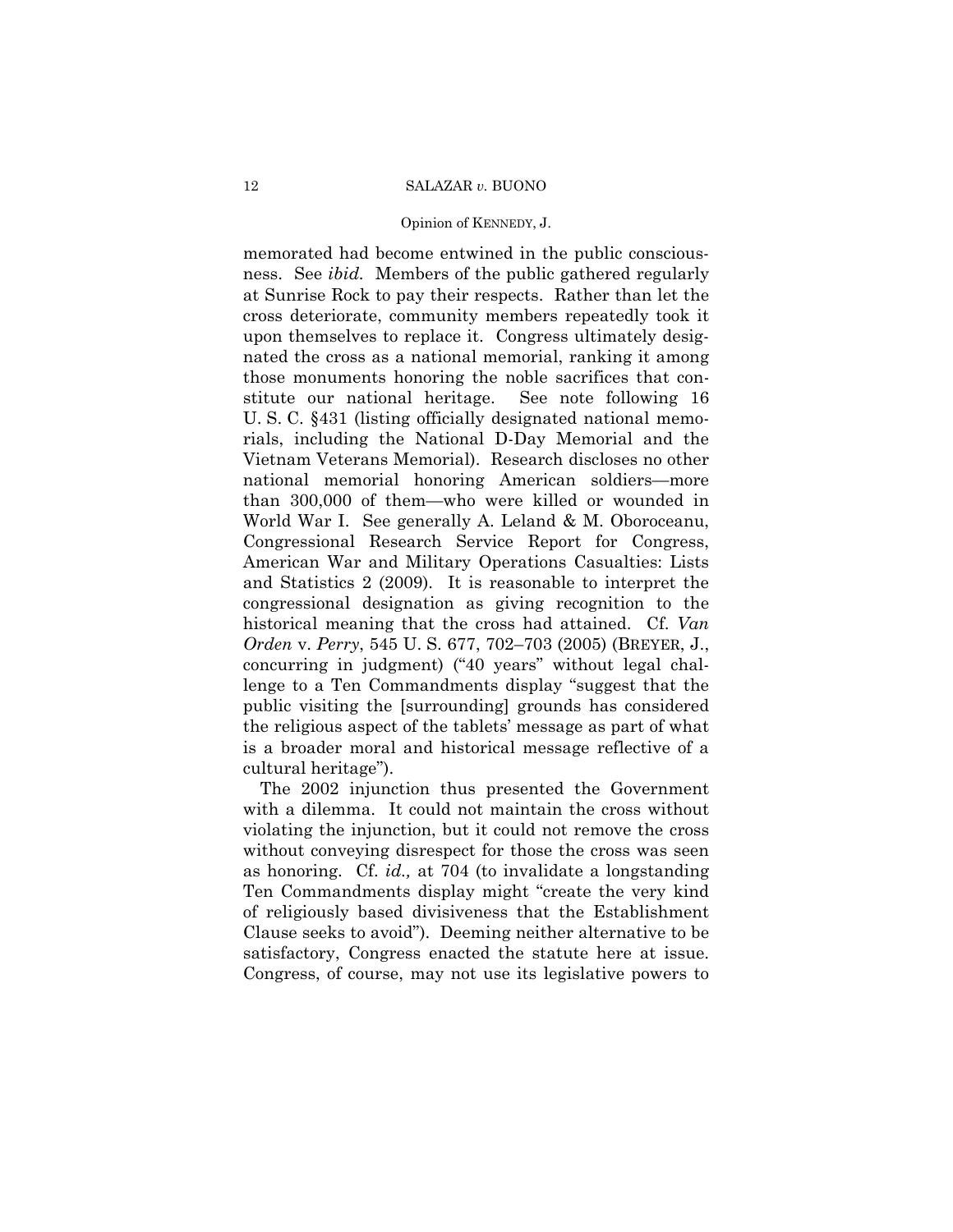#### Opinion of KENNEDY, J.

reopen final judgments. See *Plaut* v. *Spendthrift Farm, Inc.*, 514 U. S. 211, 225–226 (1995). That principle, however, was not a bar to this statute. The Government's right to transfer the land was not adjudicated in *Buono I*  or compromised by the 2002 injunction.

In belittling the Government's efforts as an attempt to "evade" the injunction, *Buono III*, 364 F. Supp. 2d, at 1182, the District Court had things backwards. Congress's prerogative to balance opposing interests and its institutional competence to do so provide one of the principal reasons for deference to its policy determinations. See *Patsy* v. *Board of Regents of Fla.*, 457 U. S. 496, 513 (1982). Here, Congress adopted a policy with respect to land it now owns in order to resolve a specific controversy. Congress, the Executive, and the Judiciary all have a duty to support and defend the Constitution. See *United States*  v. *Nixon*, 418 U. S. 683, 703 (1974) ("In the performance of assigned constitutional duties each branch of the Government must initially interpret the Constitution, and the interpretation of its powers by any branch is due great respect from the others"). The land-transfer statute embodies Congress's legislative judgment that this dispute is best resolved through a framework and policy of accommodation for a symbol that, while challenged under the Establishment Clause, has complex meaning beyond the expression of religious views. That judgment should not have been dismissed as an evasion, for the statute brought about a change of law and a congressional statement of policy applicable to the case.

Buono maintains that any governmental interest in keeping the cross up must cede to the constitutional concerns on which the 2002 injunction was based. He argues that the land transfer would be "an incomplete remedy" to the constitutional violation underlying the injunction and that the transfer would make achieving a proper remedy more difficult. Brief for Respondent 54.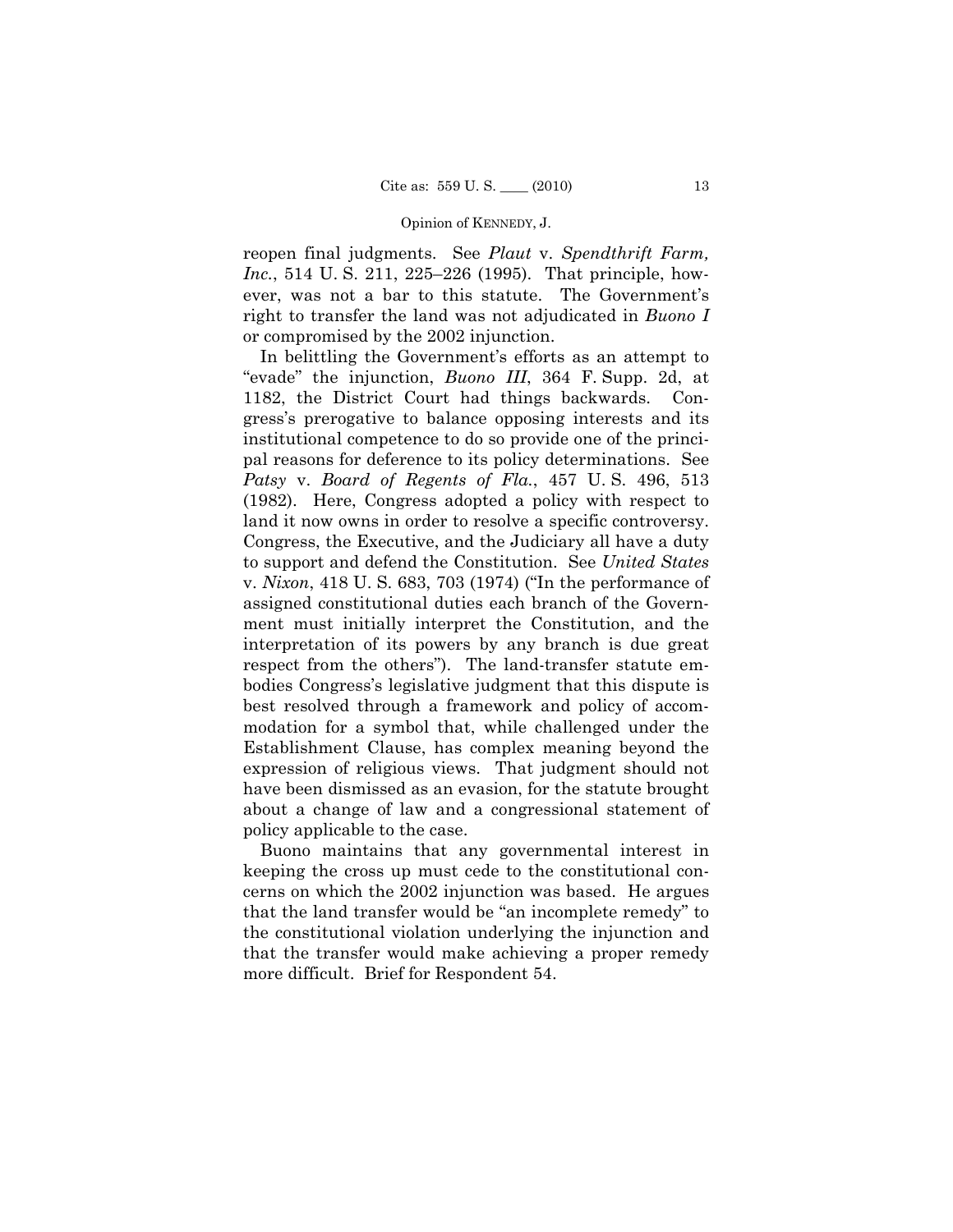#### Opinion of KENNEDY, J.

A court must find prospective relief that fits the remedy to the wrong or injury that has been established. See *Swift & Co.*, 286 U. S., at 114 ("A continuing decree of injunction directed to events to come is subject always to adaptation as events may shape the need"). See also *United States* v. *United Shoe Machinery Corp.*, 391 U. S. 244, 249 (1968). Where legislative action has undermined the basis upon which relief has previously been granted, a court must consider whether the original finding of wrongdoing continues to justify the court's intervention. See *Railway Employees* v. *Wright*, 364 U. S. 642, 648–649 (1961); *Pennsylvania* v. *Wheeling & Belmont Bridge Co.*, 18 How. 421, 430–432 (1856). The relevant question is whether an ongoing exercise of the court's equitable authority is supported by the prior showing of illegality, judged against the claim that changed circumstances have rendered prospective relief inappropriate.

The District Court granted the 2002 injunction based solely on its conclusion that presence of the cross on federal land conveyed an impression of governmental endorsement of religion. The court expressly disavowed any inquiry into whether the Government's actions had a secular purpose or caused excessive entanglement. *Buono I*, 212 F. Supp. 2d, at 1215, 1217, n. 9. The Court of Appeals affirmed the injunction on the same grounds, similarly eschewing any scrutiny of governmental purpose. *Buono II*, 371 F. 3d, at 550.

Although, for purposes of the opinion, the propriety of the 2002 injunction may be assumed, the following discussion should not be read to suggest this Court's agreement with that judgment, some aspects of which may be questionable. The goal of avoiding governmental endorsement does not require eradication of all religious symbols in the public realm. A cross by the side of a public highway marking, for instance, the place where a state trooper perished need not be taken as a statement of governmen-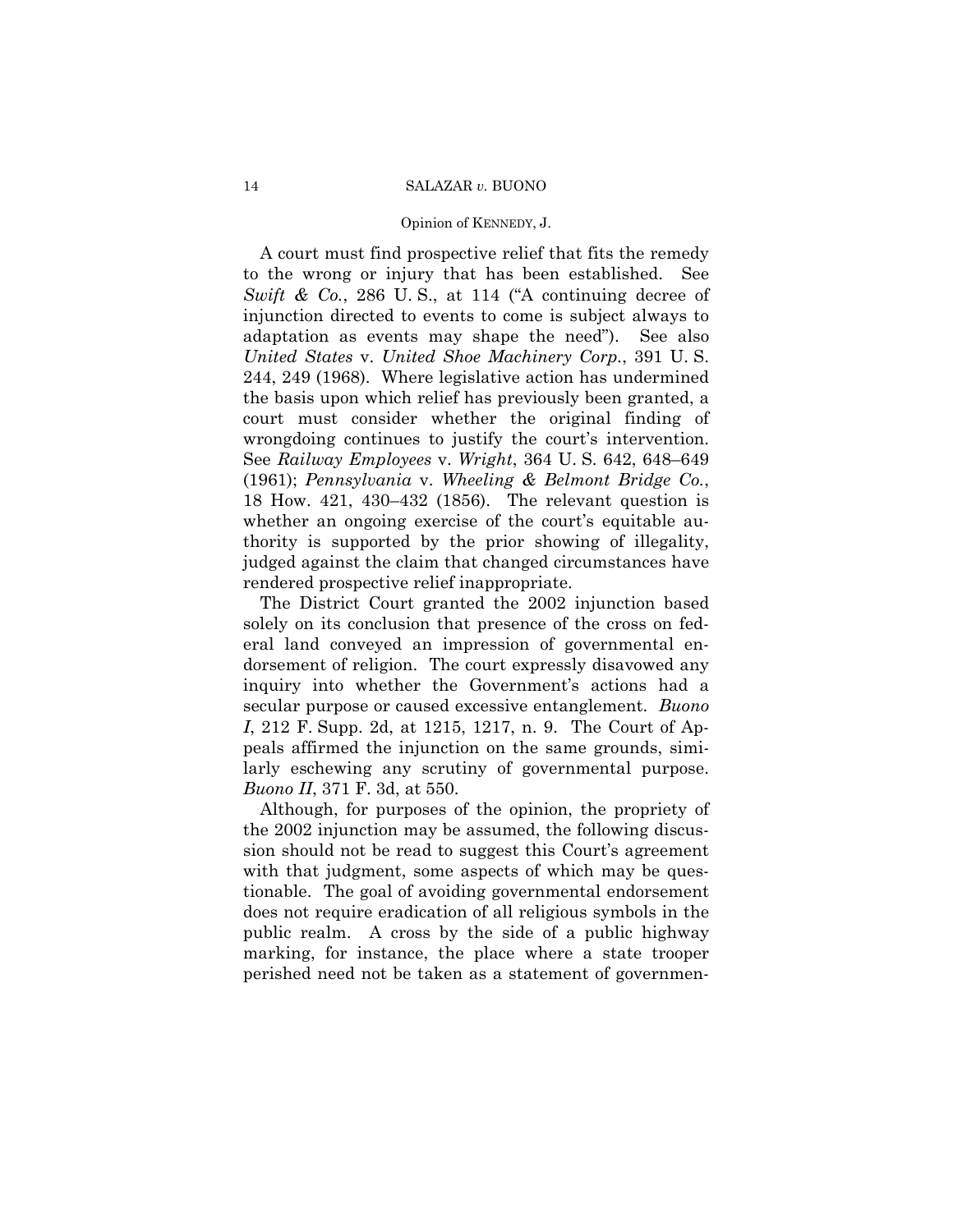#### Opinion of KENNEDY, J.

tal support for sectarian beliefs. The Constitution does not oblige government to avoid any public acknowledgment of religion's role in society. See *Lee* v. *Weisman*, 505 U. S. 577, 598 (1992) ("A relentless and all-pervasive attempt to exclude religion from every aspect of public life could itself become inconsistent with the Constitution"). See also *Corporation of Presiding Bishop of Church of Jesus Christ of Latter-day Saints* v. *Amos*, 483 U. S. 327, 334 (1987) ("This Court has long recognized that the government may (and sometimes must) accommodate religious practices and that it may do so without violating the Establishment Clause" (internal quotation marks omitted)). Rather, it leaves room to accommodate divergent values within a constitutionally permissible framework.

Even assuming the propriety of the original relief, however, the question before the District Court in *Buono III* was whether to invalidate the land transfer. Given the sole reliance on perception as a basis for the 2002 injunction, one would expect that any relief grounded on that decree would have rested on the same basis. But the District Court enjoined the land transfer on an entirely different basis: its suspicion of an illicit governmental purpose. See *Buono III*, 364 F. Supp. 2d, at 1182. The court made no inquiry into the effect that knowledge of the transfer of the land to private ownership would have had on any perceived governmental endorsement of religion, the harm to which the 2002 injunction was addressed. The District Court thus used an injunction granted for one reason as the basis for enjoining conduct that was alleged to be objectionable for a different reason. Ordering relief under such circumstances was improper—absent a finding that the relief was necessary to address an independent wrong. See *ibid.*, n. 8 (noting that the court "need not consider [Buono's] other contention that the land transfer itself is an independent violation of the Establishment Clause").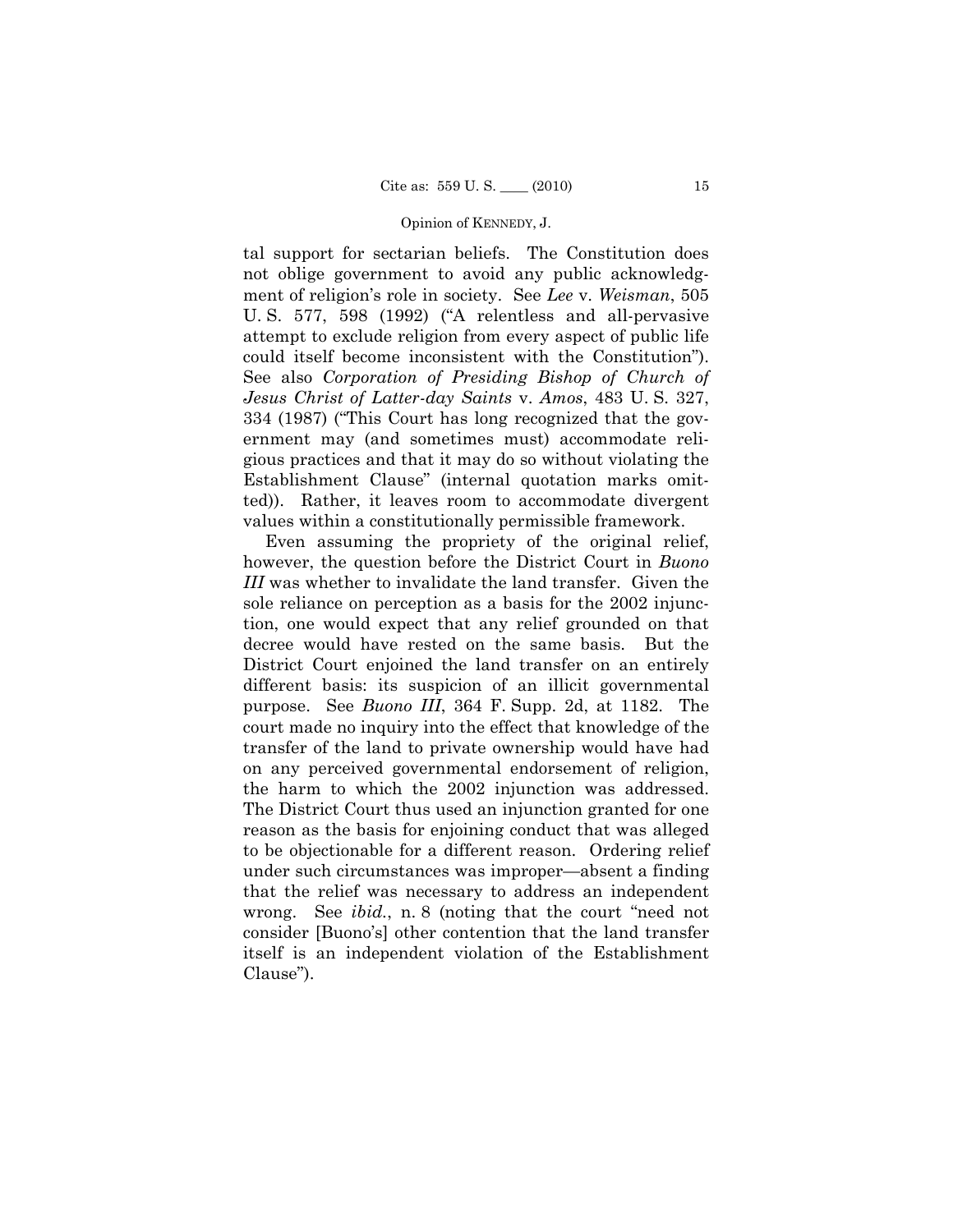#### Opinion of KENNEDY, J.

The District Court should have evaluated Buono's modification request in light of the objectives of the 2002 injunction. The injunction was issued to address the impression conveyed by the cross on federal, not private, land. Even if its purpose were characterized more generally as avoiding the perception of governmental endorsement, that purpose would favor—or at least not oppose ownership of the cross by a private party rather than by the Government. Cf. *Pleasant Grove City* v. *Summum*, 555 U. S. \_\_\_, \_\_\_ (2009) (slip op., at 8) ("[P]ersons who observe donated monuments routinely—and reasonably interpret them as conveying some message on the property owner's behalf").

Buono argues that the cross would continue to stand on Sunrise Rock, which has no visual differentiation from the rest of the primarily federally owned Preserve. He also points to the reversionary clause in the land-transfer statute requiring that the land be returned to the Government if not maintained as a World War I memorial. Finally, he notes that the cross remains designated a national memorial by an Act of Congress, which arguably would prevent the VFW from dismantling the cross even if it wanted to do so. Brief for Respondent 37–48.

The District Court failed to consider whether, in light of the change in law and circumstances effected by the landtransfer statute, the "reasonable observer" standard continued to be the appropriate framework through which to consider the Establishment Clause concerns invoked to justify the requested relief. As a general matter, courts considering Establishment Clause challenges do not inquire into "reasonable observer" perceptions with respect to objects on private land. Even if, however, this standard were the appropriate one, but see *County of Allegheny*, 492 U. S., at 668 (KENNEDY, J., concurring in judgment in part and dissenting in part) (criticizing the "reasonable observer" test); *Capitol Square Review and Advisory Bd.* v.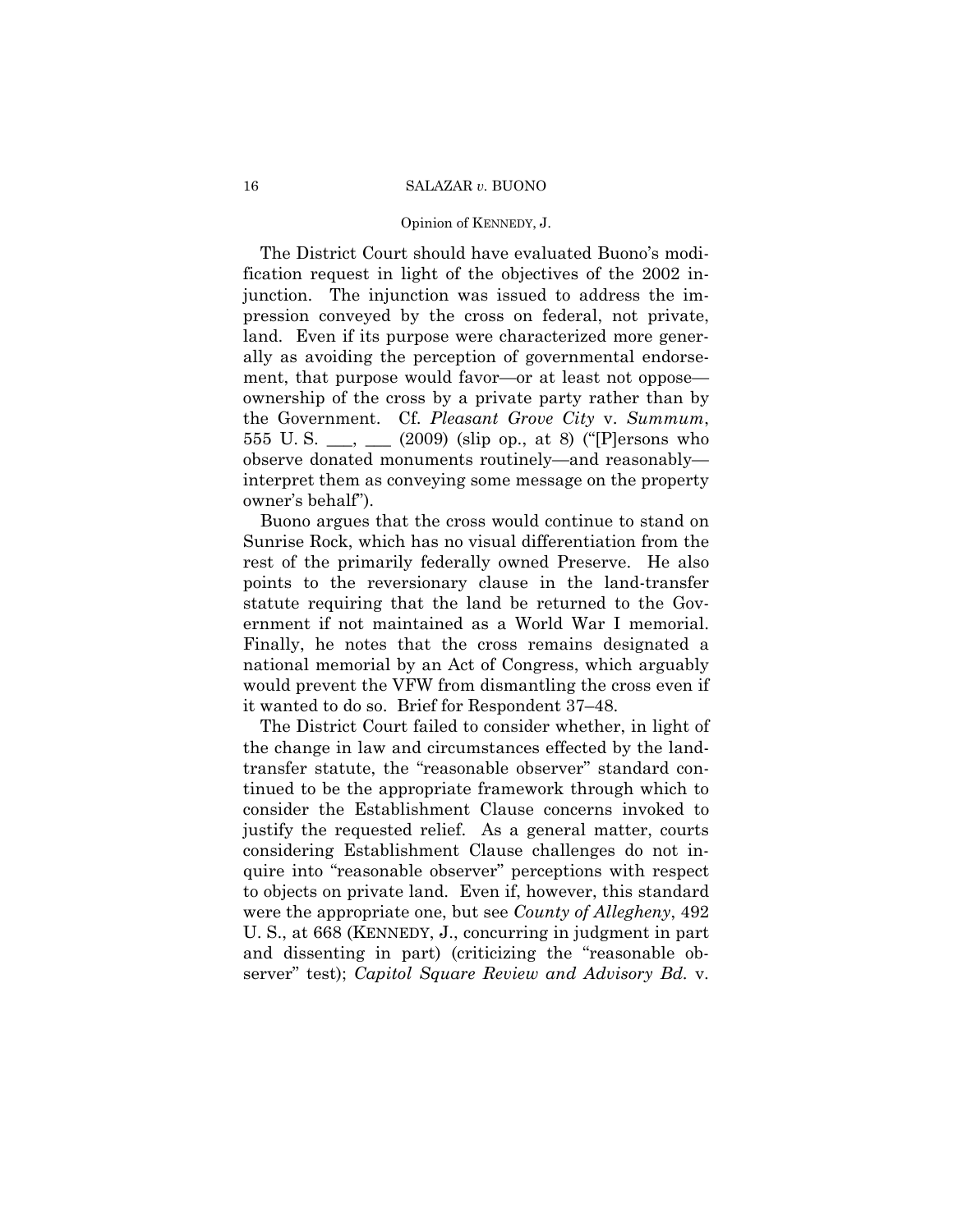#### Opinion of KENNEDY, J.

*Pinette*, 515 U. S. 753 763–768 (1995) (plurality opinion) (criticizing reliance on "perceived endorsement"), it is not clear that Buono's claim is meritorious. That test requires the hypothetical construct of an objective observer who knows all of the pertinent facts and circumstances surrounding the symbol and its placement. See *id.*, at 780 (O'Connor, J., concurring in part and concurring in judgment). But see *id.,* at 767–768 (plurality opinion) (doubting the workability of the reasonable observer test). Applying this test here, the message conveyed by the cross would be assessed in the context of all relevant factors. See *Van Orden*, 545 U. S., at 700 (BREYER, J., concurring in judgment) (the Establishment Clause inquiry "must take account of context and consequences"); *Lee*, *supra*, at 597 ("Our Establishment Clause jurisprudence remains a delicate and fact-sensitive one").

The District Court did not attempt to reassess the findings in *Buono I* in light of the policy of accommodation that Congress had embraced. Rather, the District Court concentrated solely on the religious aspects of the cross, divorced from its background and context. But a Latin cross is not merely a reaffirmation of Christian beliefs. It is a symbol often used to honor and respect those whose heroic acts, noble contributions, and patient striving help secure an honored place in history for this Nation and its people. Here, one Latin cross in the desert evokes far more than religion. It evokes thousands of small crosses in foreign fields marking the graves of Americans who fell in battles, battles whose tragedies are compounded if the fallen are forgotten.

Respect for a coordinate branch of Government forbids striking down an Act of Congress except upon a clear showing of unconstitutionality. See *United States* v. *Morrison*, 529 U. S. 598, 607 (2000); *El Paso & Northeastern R. Co.* v. *Gutierrez*, 215 U. S. 87, 96 (1909). The same respect requires that a congressional command be given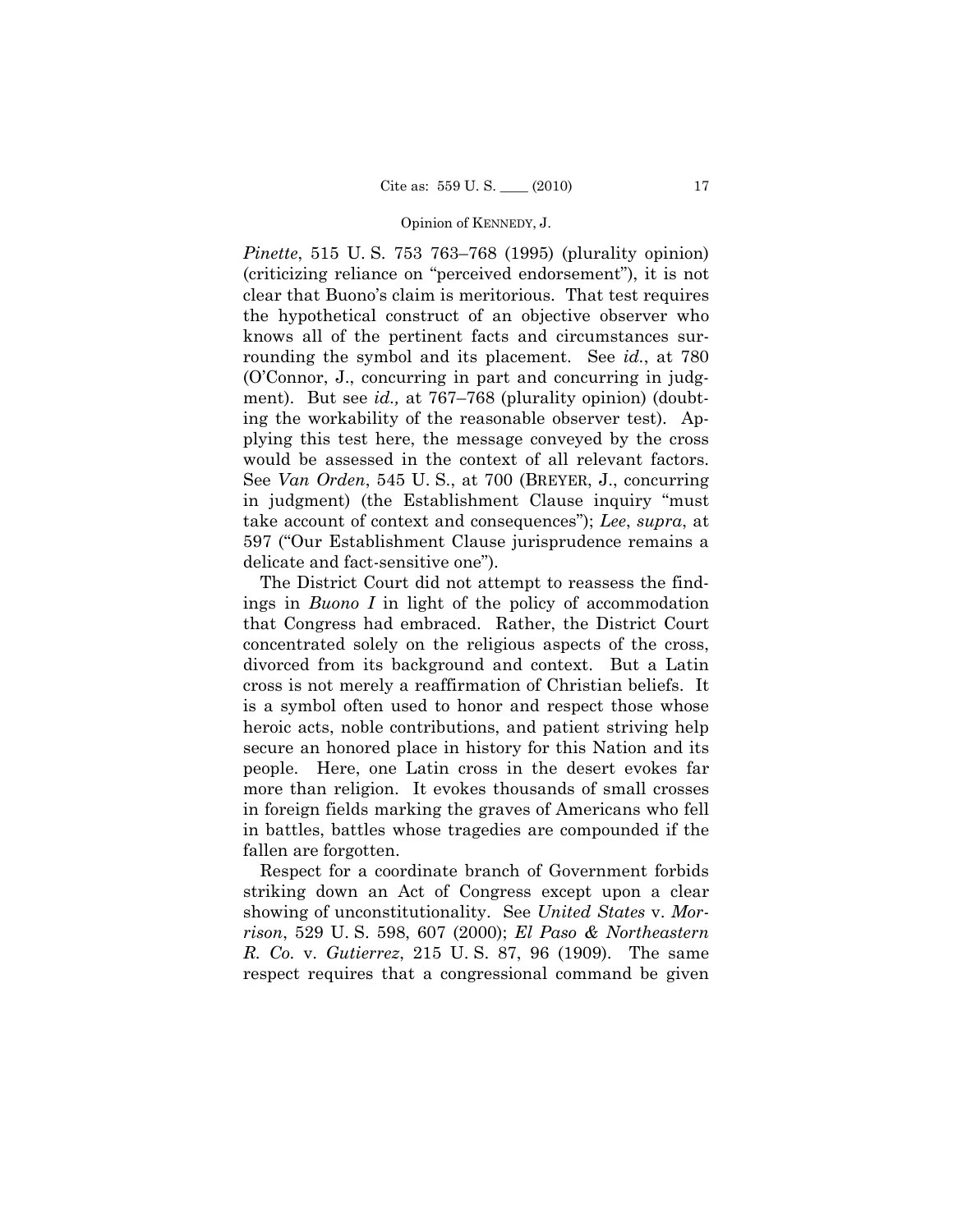#### Opinion of KENNEDY, J.

effect unless no legal alternative exists. Even if, contrary to the congressional judgment, the land transfer were thought an insufficient accommodation in light of the earlier finding of religious endorsement, it was incumbent upon the District Court to consider less drastic relief than complete invalidation of the land-transfer statute. See *Ayotte* v. *Planned Parenthood of Northern New Eng.*, 546 U. S. 320, 329 (2006) (in granting relief, "we try not to nullify more of a legislature's work than is necessary, for we know that [a] ruling of unconstitutionality frustrates the intent of the elected representatives of the people" (internal quotation marks omitted; alteration in original)); *Alaska Airlines, Inc.* v. *Brock*, 480 U. S. 678, 684 (1987). For instance, if there is to be a conveyance, the question might arise regarding the necessity of further action, such as signs to indicate the VFW's ownership of the land. As we have noted, Congress directed the Secretary of the Interior to install near the cross a replica of its original memorial plaque. One of the signs that appears in early photographs of the cross specifically identifies the VFW as the group that erected it.

Noting the possibility of specific remedies, however, is not an indication of agreement about the continued necessity for injunctive relief. The land-transfer statute's bearing on this dispute must first be determined. To date, this Court's jurisprudence in this area has refrained from making sweeping pronouncements, and this case is ill suited for announcing categorical rules. In light of the finding of unconstitutionality in *Buono I*, and the highly fact-specific nature of the inquiry, it is best left to the District Court to undertake the analysis in the first instance. On remand, if Buono continues to challenge implementation of the statute, the District Court should conduct a proper inquiry as described above.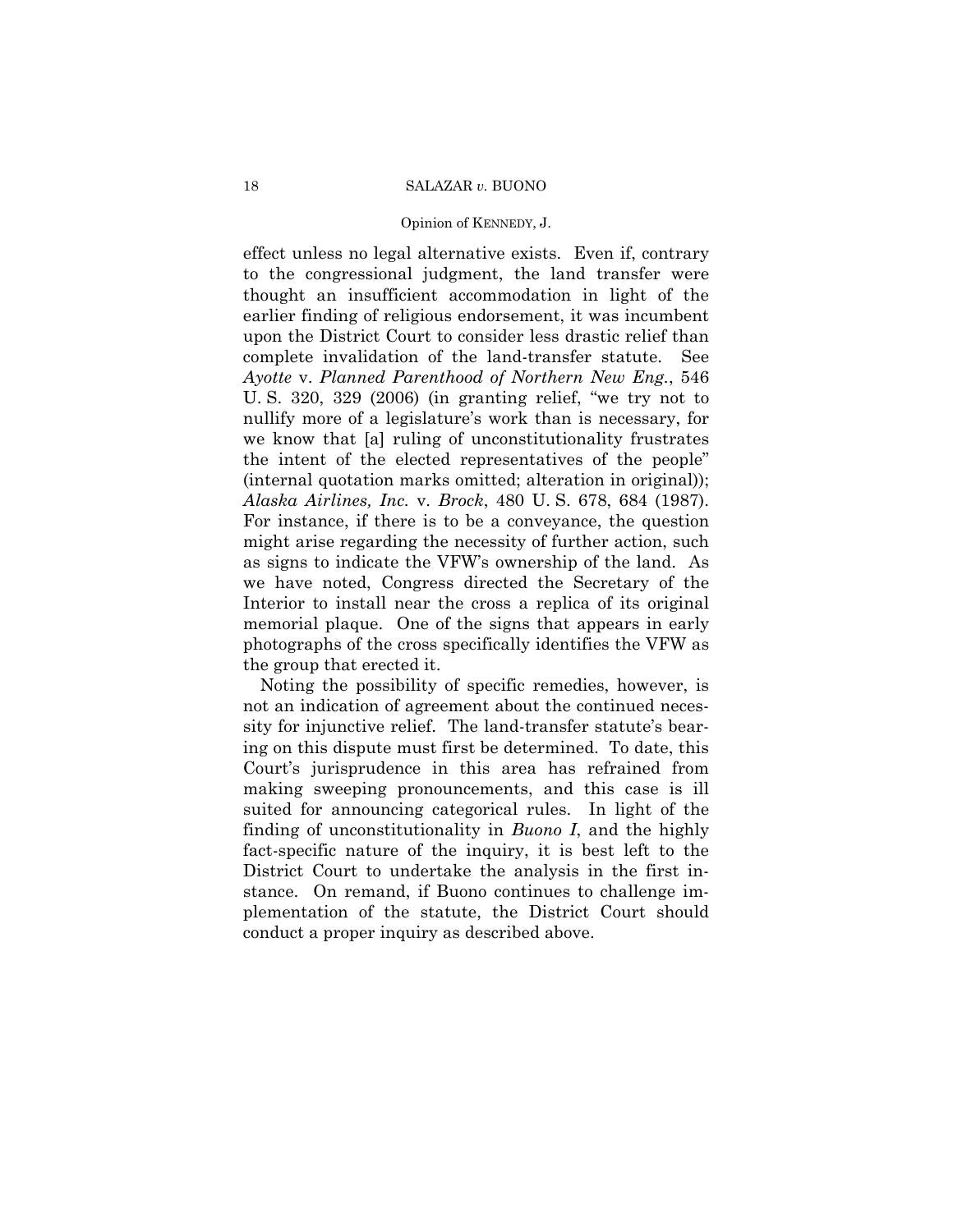Opinion of KENNEDY, J.

\* \* \*

The judgment of the Court of Appeals is reversed, and the case is remanded for further proceedings.

*It is so ordered.*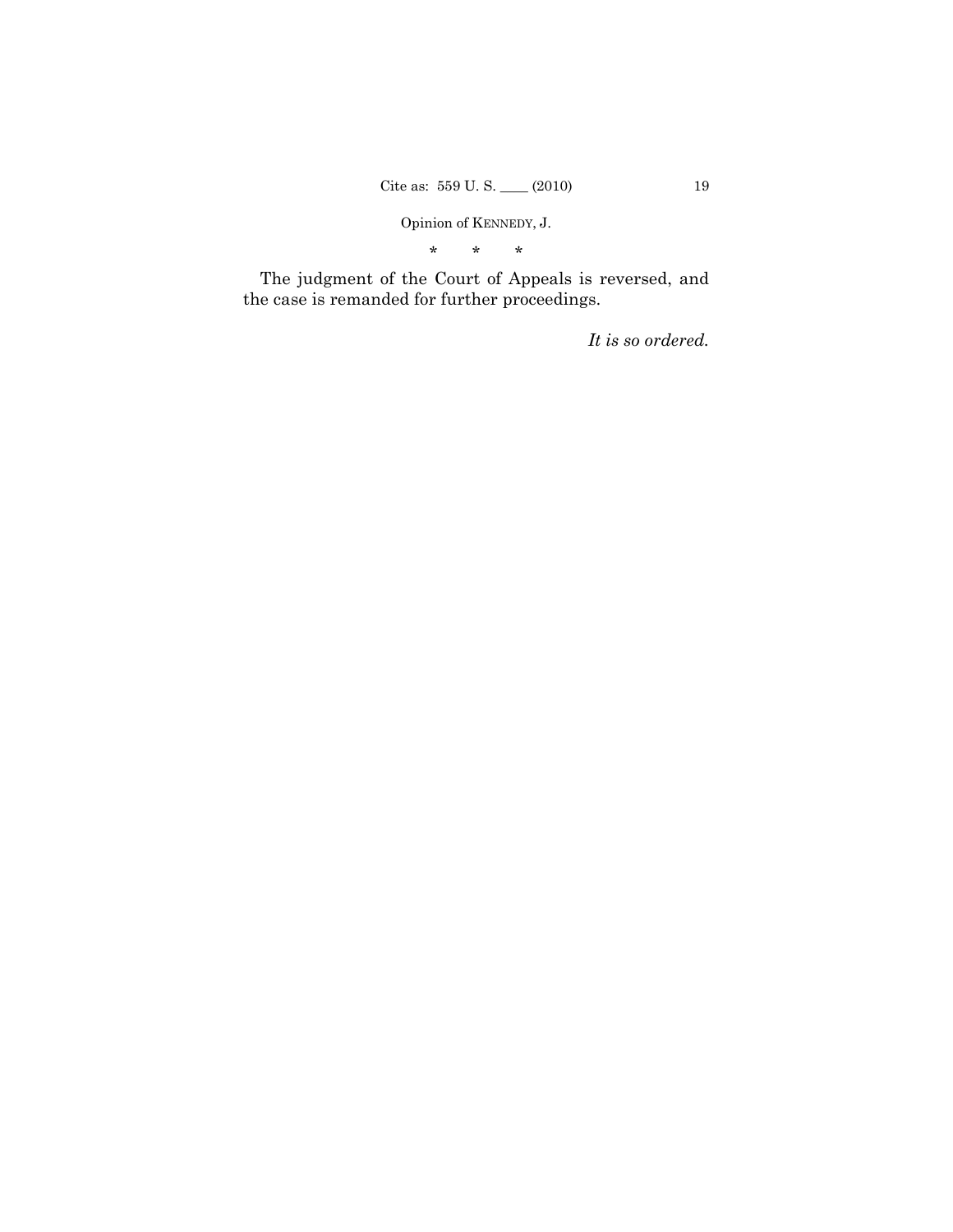ROBERTS, C. J., concurring

# $\frac{1}{2}$  ,  $\frac{1}{2}$  ,  $\frac{1}{2}$  ,  $\frac{1}{2}$  ,  $\frac{1}{2}$  ,  $\frac{1}{2}$  ,  $\frac{1}{2}$ **SUPREME COURT OF THE UNITED STATES**

## $\frac{1}{2}$  ,  $\frac{1}{2}$  ,  $\frac{1}{2}$  ,  $\frac{1}{2}$  ,  $\frac{1}{2}$  ,  $\frac{1}{2}$ No. 08–472

# KEN L. SALAZAR, SECRETARY OF THE INTERIOR, ET AL., PETITIONERS *v.* FRANK BUONO

# ON WRIT OF CERTIORARI TO THE UNITED STATES COURT OF APPEALS FOR THE NINTH CIRCUIT

[April 28, 2010]

# CHIEF JUSTICE ROBERTS, concurring.

At oral argument, respondent's counsel stated that it "likely would be consistent with the injunction" for the Government to tear down the cross, sell the land to the Veterans of Foreign Wars, and return the cross to them, with the VFW immediately raising the cross again. Tr. of Oral Arg. 44. I do not see how it can make a difference for the Government to skip that empty ritual and do what Congress told it to do—sell the land with the cross on it. "The Constitution deals with substance, not shadows." *Cummings* v. *Missouri*, 4 Wall. 277, 325 (1867).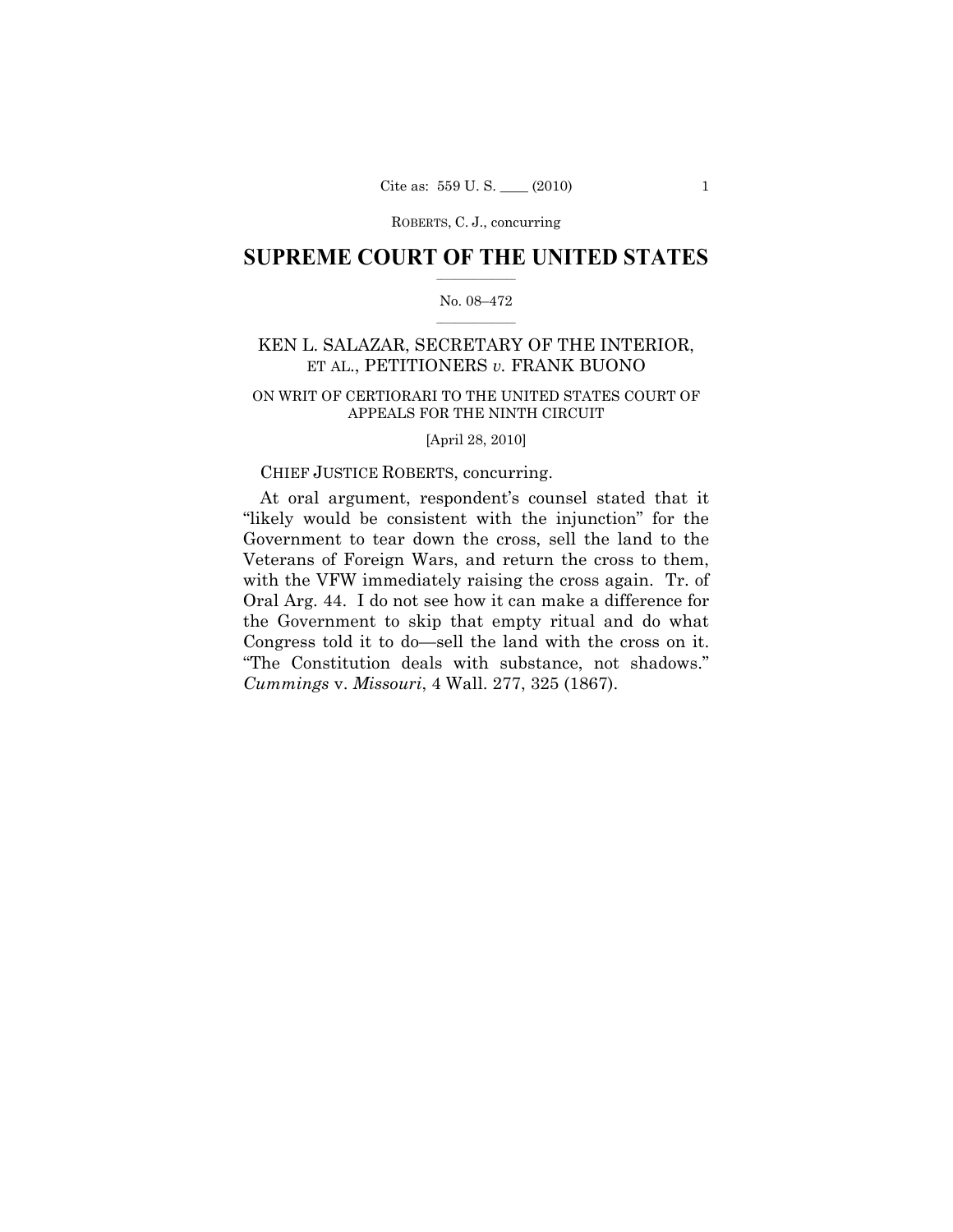Opinion of ALITO, J.

# $\frac{1}{2}$  ,  $\frac{1}{2}$  ,  $\frac{1}{2}$  ,  $\frac{1}{2}$  ,  $\frac{1}{2}$  ,  $\frac{1}{2}$  ,  $\frac{1}{2}$ **SUPREME COURT OF THE UNITED STATES**

#### $\frac{1}{2}$  ,  $\frac{1}{2}$  ,  $\frac{1}{2}$  ,  $\frac{1}{2}$  ,  $\frac{1}{2}$  ,  $\frac{1}{2}$ No. 08–472

# KEN L. SALAZAR, SECRETARY OF THE INTERIOR, ET AL., PETITIONERS *v.* FRANK BUONO

# ON WRIT OF CERTIORARI TO THE UNITED STATES COURT OF APPEALS FOR THE NINTH CIRCUIT

[April 28, 2010]

JUSTICE ALITO, concurring in part and concurring in the judgment.

I join JUSTICE KENNEDY's opinion in all respects but one: I would not remand this case for the lower courts to decide whether implementation of the land-transfer statute enacted by Congress in 2003, Department of Defense Appropriations Act, 2004, §8121, would violate the District Court's injunction or the Establishment Clause. The factual record has been sufficiently developed to permit resolution of these questions, and I would therefore decide them and hold that the statute may be implemented.

The singular circumstances surrounding the monument on Sunrise Rock presented Congress with a delicate problem, and the solution that Congress devised is true to the spirit of practical accommodation that has made the United States a Nation of unparalleled pluralism and religious tolerance. In brief, the situation that Congress faced was as follows.

After service in the First World War, a group of veterans moved to the Mojave Desert, in some cases for health reasons.1 They joined the Veterans of Foreign Wars

<sup>1</sup>See Memorandum from Mark Luellen, Historian, Dept. of Interior, to Superintendent, Mojave National Preserve (Jan. 31, 2000) (Luellen Memo), Decl. of Charles R. Shockey in *Buono* v. *Norton*, No. EDCV01– 216–RT (CD Cal., Mar. 13, 2002) (Exh. 17); Brief for VFW et al. as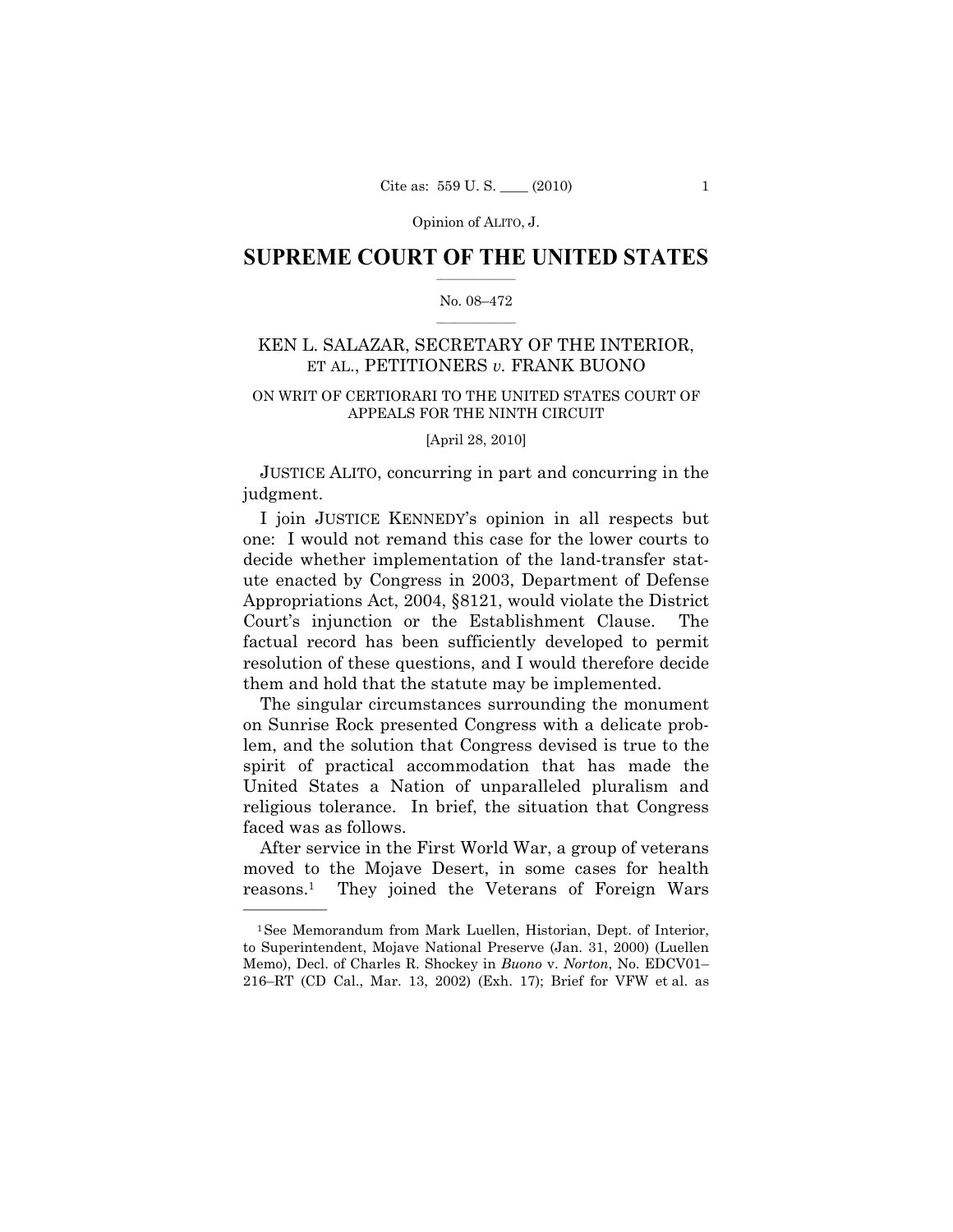### Opinion of ALITO, J.

(VFW), Death Valley Post 2884, and in 1934, they raised a simple white cross on an outcropping called Sunrise Rock to honor fallen American soldiers.2 These veterans selected Sunrise Rock "in part because they believed there was a color shading on the Rock in the shape of an American soldier or 'doughboy.'"3

One of these men was John Riley Bembry, a miner who had served as a medic and had thus presumably witnessed the carnage of the war firsthand.4 It is said that Mr. Bembry was not a particularly religious man, but he nevertheless agreed to look after the cross and did so for some years.5

The Sunrise Rock monument was located on land belonging to the Federal Government, but in this part of the country, where much of the land is federally owned, boundaries between Government and private land are often not marked,6 and private citizens are permitted to go on and to use federal land for a variety of purposes.7 Al-

*Amici Curiae* 6–7, 15 (hereinafter VFW Brief); see also B. Ausmus, East Mojave Diary 116 (1989) (hereinafter Ausmus).<br><sup>2</sup>See Luellen Memo; VFW Brief 15–16.<br><sup>3</sup>*Id.*, at 15. 4See Tr. of Oral Arg. 55; VFW Brief 7, 16; see also Ausmus 116.

<sup>&</sup>lt;sup>5</sup>See VFW Brief 7, 16.  $\overline{6}$ <br><sup>6</sup>See App. 79, 81 (testimony of respondent) (noting that when he first saw the monument, he did not know whether it was on public or private land); *id.*, at 80 (describing Mojave Preserve as "primarily federal land with a large amount of inholdings of non-federal land"); see also *Wilkie*  v. *Robbins*, 551 U. S. 537, 541–543 (2007). 7See Taylor Grazing Act, 48 Stat. 1269, as amended, 43 U. S. C. §315

*et seq.;* General Mining Act of 1872, Rev. Stat. 2319, 30 U. S. C. §22; *Andrus* v. *Shell Oil Co.*, 446 U. S. 657, 658 (1980); see also E. Nystrom, Dept. of Interior, National Park Service, From Neglected Space To Protected Place: An Administrative History of Mojave National Preserve, ch. 2 (Mar. 2003) (describing mining and grazing in Mojave Preserve), online at http://www.nps.gov/history/history/online\_books/ moja/adhi.htm (all Internet materials as visited Apr. 23, 2010, and available in Clerk of Court's case file).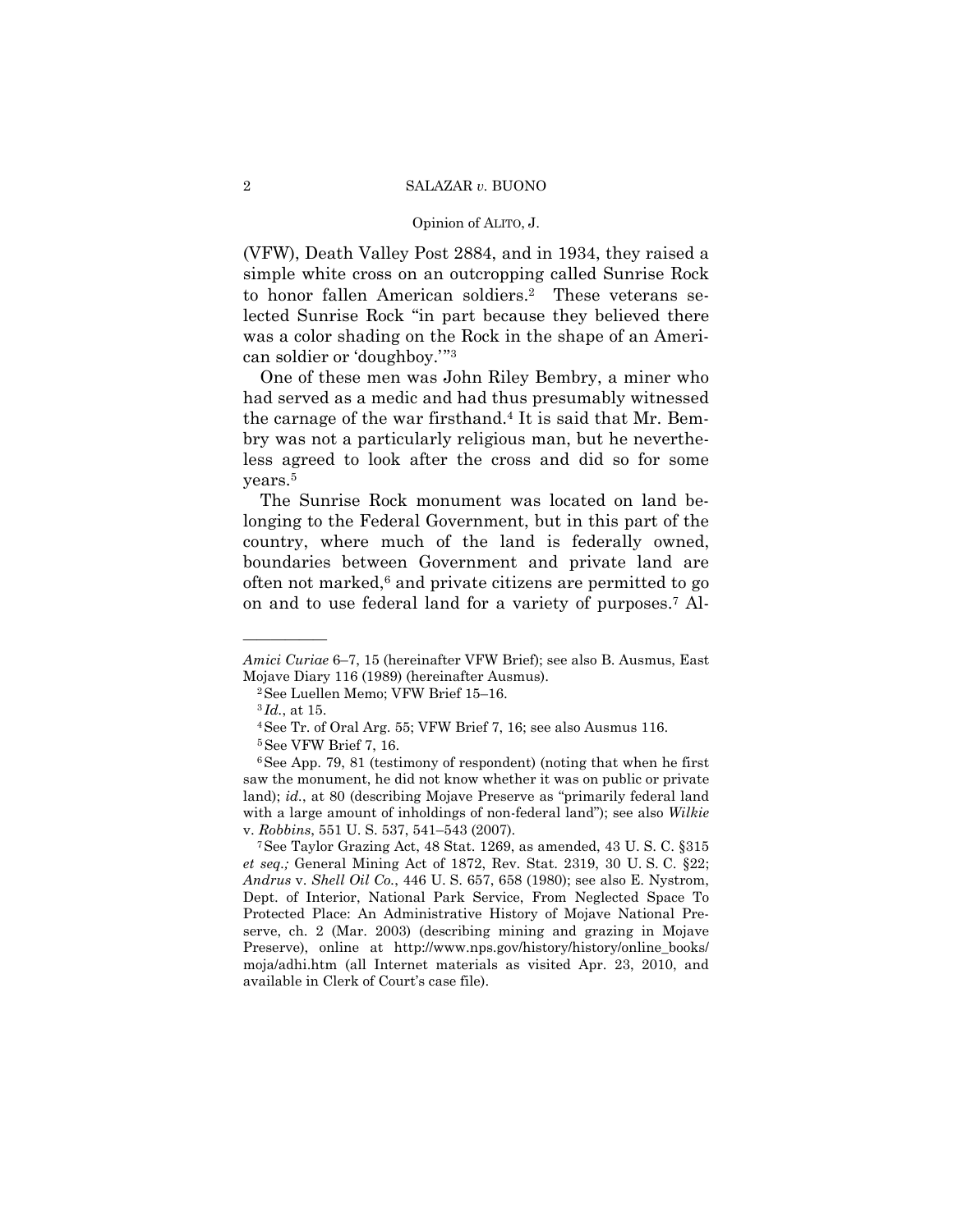#### Opinion of ALITO, J.

though Sunrise Rock was federally owned, Mr. Bembry and his fellow veterans took it upon themselves to place their monument on that spot, apparently without obtaining approval from any federal officials, and this use of federal land seems to have gone largely unnoticed for many years, in all likelihood due to the spot's remote and rugged location.

Sunrise Rock is situated far from any major population center; temperatures often exceed 100 degrees Fahrenheit in the summer; and visitors are warned of the dangers of traveling in the area.8 As a result, at least until this litigation, it is likely that the cross was seen by more rattlesnakes than humans.

Those humans who made the trip to see the monument appear to have viewed it as conveying at least two significantly different messages. See *Pleasant Grove City, Utah*  v. *Summum,* 555 U. S. \_\_\_, \_\_\_–\_\_\_ (2009) (slip op., at 11– 12) ("The meaning conveyed by a monument is generally not a simple one," and a monument may be "interpreted by different observers, in a variety of ways"). The cross is of course the preeminent symbol of Christianity, and Easter services have long been held on Sunrise Rock, 371 F. 3d 543, 548 (CA9 2004). But, as noted, the original reason for the placement of the cross was to commemorate American war dead and, particularly for those with searing memories of The Great War, the symbol that was selected, a plain unadorned white cross, no doubt evoked the unforgettable image of the white crosses, row on row, that marked the final resting places of so many American soldiers who fell in that conflict.

This is roughly how things stood until the plaintiff in

<sup>8</sup>See Dept. of Interior, National Park Service, Mojave National Preserve, Operating Hours & Seasons, http://www.nps.gov/moja/planyourvisit/ hours.htm; D. Casebier, Mojave Road Guide: An Adventure Through Time 114 (1999); 371 F. 3d 543, 549 (CA9 2004).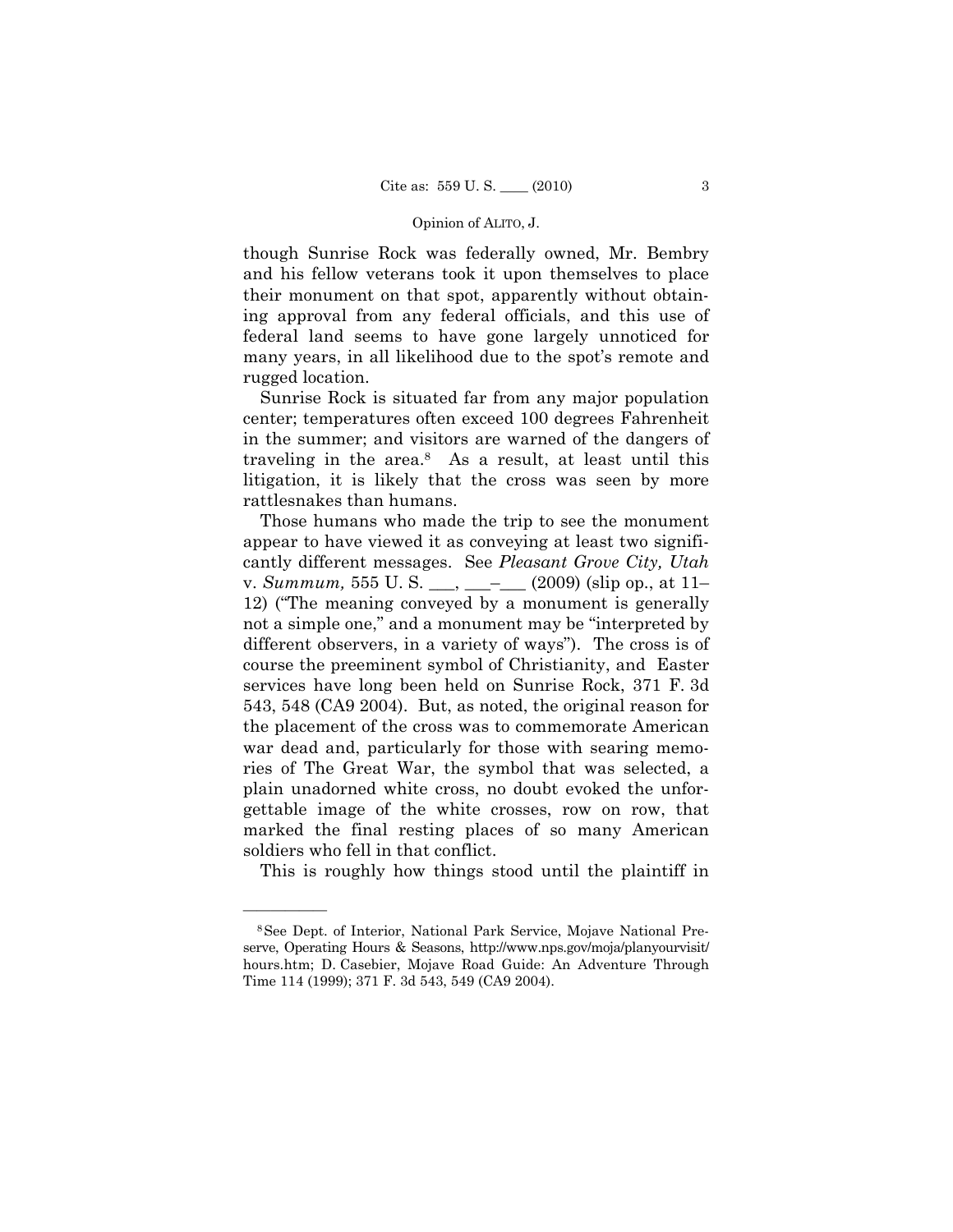## Opinion of ALITO, J.

this case, an employee of the National Park Service who sometimes viewed the cross during the performance of his duties and claims to have been offended by its presence on federally owned land, brought this suit and obtained an injunction restraining the Federal Government from "permitting the display of the Latin cross in the area of Sunrise Rock." App. to Pet. for Cert. 146a. After the Ninth Circuit affirmed that decision, and the Government elected not to seek review by this Court, Congress faced a problem.

If Congress had done nothing, the Government would have been required to take down the cross, which had stood on Sunrise Rock for nearly 70 years, and this removal would have been viewed by many as a sign of disrespect for the brave soldiers whom the cross was meant to honor. The demolition of this venerable if unsophisticated, monument would also have been interpreted by some as an arresting symbol of a Government that is not neutral but hostile on matters of religion and is bent on eliminating from all public places and symbols any trace of our country's religious heritage. Cf. *Van Orden* v. *Perry*, 545 U. S. 677, 704 (2005) (BREYER, J., concurring in judgment).

One possible solution would have been to supplement the monument on Sunrise Rock so that it appropriately recognized the religious diversity of the American soldiers who gave their lives in the First World War. In American military cemeteries overseas, the graves of soldiers who perished in that war were marked with either a white cross or a white Star of David.9 More than 3,500 Jewish

<sup>9</sup>See D. Holt, American Military Cemeteries 473, 474 (1992); see also American Battle Monuments Commission, http://www.abmc.gov/ cemeteries / cemeteries.php (containing photographs of the two types of markers). This policy presumably reflected the religious makeup of the Armed Forces at the time of the First World War. Today, veterans and their families may select any of 39 types of headstones. See U. S. Dept. of Veterans Affairs, Available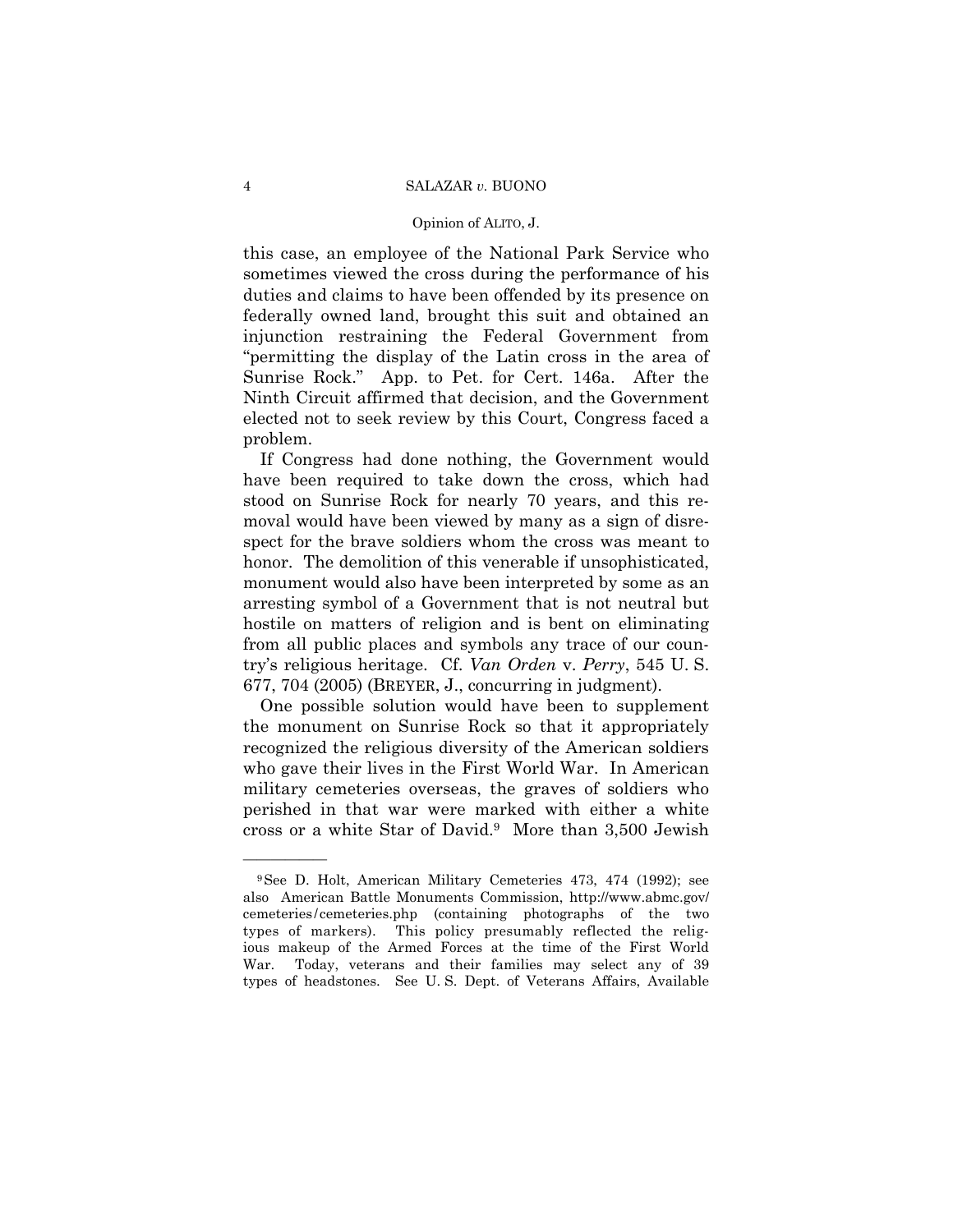#### Opinion of ALITO, J.

soldiers gave their lives for the United States in World War I,<sup>10</sup> and Congress might have chosen to place a Star of David on Sunrise Rock so that the monument would duplicate those two types of headstones. But Congress may well have thought—not without reason—that the addition of yet another religious symbol would have been unlikely to satisfy the plaintiff, his attorneys, or the lower courts that had found the existing monument to be unconstitutional on the ground that it impermissibly endorsed religion.

Congress chose an alternative approach that was designed to eliminate any perception of religious sponsorship stemming from the location of the cross on federally owned land, while at the same time avoiding the disturbing symbolism associated with the destruction of the historic monument. The mechanism that Congress selected is one that is quite common in the West, a "land exchange."11 Congress enacted a law under which ownership of the parcel of land on which Sunrise Rock is located would be transferred to the VFW in exchange for another nearby parcel of equal value. Congress required that the Sunrise Rock parcel be used for a war memorial, §8121(a), 117 Stat. 1100, but Congress did not prevent the VFW from supplementing the existing monument or replacing it with a war memorial of a different design. Although JUSTICE

Emblems of Belief for Placement on Government Headstones and Markers, http://www.cem.va.gov/hm/hmemb.asp.<br><sup>10</sup>See J. Fredman & L. Falk, Jews in American Wars 100–101 (5th

ed. 1954); Brief for Jewish War Veterans of the United States of America, Inc. as *Amicus Curiae* 33. 11See G. Draffan & J. Blaeloch, Commons or Commodity? The Di-

lemma of Federal Land Exchanges 10 (2000). Congressionally authorized land exchanges are common. See, *e.g.*, Consolidated Natural Resources Act of 2008, §101(d), 122 Stat. 758; National Defense Authorization Act for Fiscal Year 2008, §2845, 122 Stat. 554; City of Yuma Improvement Act, §3, 120 Stat. 3369; Act of Dec. 23, 2004, §1, 118 Stat. 3919.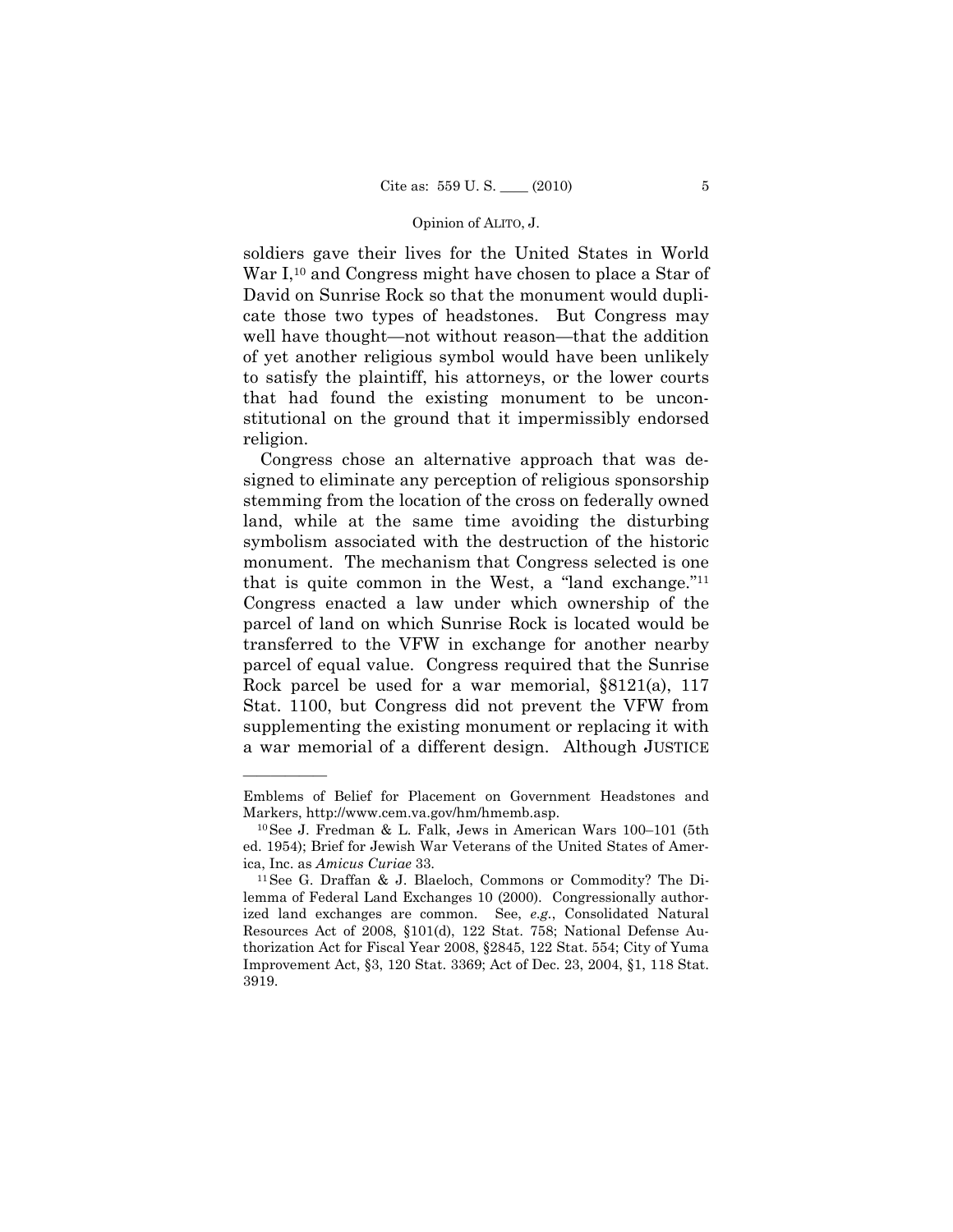### Opinion of ALITO, J.

STEVENS characterizes this land exchange as one that endorses "a particular religious view," *post*, at 26 (dissenting opinion), it is noteworthy that Congress, in which our country's religious diversity is well represented, passed this law by overwhelming majorities: 95–0 in the Senate and 407–15 in the House. See 149 Cong. Rec. H8793 (Sept. 24, 2003); *id.*, at S11943 (Sept. 25, 2003). In my view, there is no legal ground for blocking the implementation of this law.

The dissent contends that the land transfer would violate the District Court injunction, but that argument, for the reasons explained in JUSTICE SCALIA's opinion, see *post*, at 2 (concurring in judgment), is plainly unsound. The obvious meaning of the injunction was simply that the Government could not allow the cross to remain on *federal*  land.

There is also no merit in JUSTICE STEVENS' contention that implementation of the statute would constitute an endorsement of Christianity and would thus violate the Establishment Clause. Assuming that it is appropriate to apply the so-called "endorsement test," this test would not be violated by the land exchange. The endorsement test views a challenged display through the eyes of a hypothetical reasonable observer who is deemed to be aware of the history and all other pertinent facts relating to a challenged display. See *ante*, at 16–17 (opinion of KENNEDY, J.). Here, therefore, this observer would be familiar with the origin and history of the monument and would also know both that the land on which the monument is located is privately owned and that the new owner is under no obligation to preserve the monument's present design. With this knowledge, a reasonable observer would not view the land exchange as the equivalent of the construction of an official World War I memorial on the National Mall. Cf. *post*, at 26. Rather, a well-informed observer would appreciate that the transfer represents an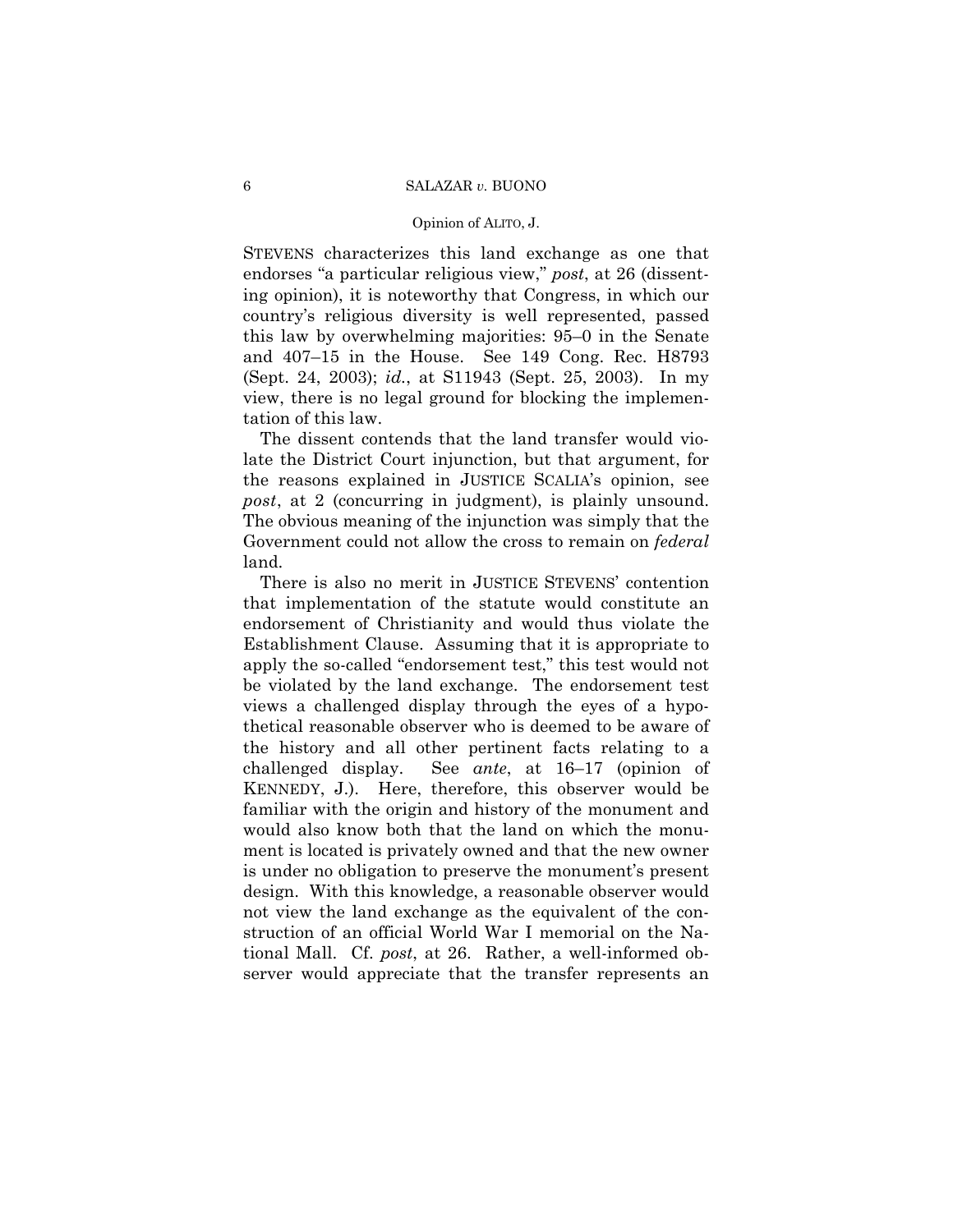#### Opinion of ALITO, J.

effort by Congress to address a unique situation and to find a solution that best accommodates conflicting concerns.

Finally, I reject JUSTICE STEVENS' suggestion that the enactment of the land-transfer law was motivated by an illicit purpose. *Id*. at 24. I would not be "so dismissive of Congress." *Citizens United* v. *Federal Election Comm'n*, 558 U. S. \_\_\_, \_\_\_ (2010) (slip op., at 70) (STEVENS, J., concurring in part and dissenting in part). Congress has shown notable solicitude for the rights of religious minorities. See, *e.g*., Religious Freedom Restoration Act of 1993, 42 U. S. C. §2000bb *et seq.;* Religious Land Use and Institutionalized Persons Act of 2000, 42 U. S. C. §2000cc *et seq*. I would not jump to the conclusion that Congress' aim in enacting the land-transfer law was to embrace the religious message of the cross; rather, I see no reason to doubt that Congress' consistent goal, in legislating with regard to the Sunrise Rock monument, has been to commemorate our Nation's war dead and to avoid the disturbing symbolism that would have been created by the destruction of the monument.

For these reasons, I would reverse the decision below and remand with instructions to vacate the order prohibiting the implementation of the land-transfer statute.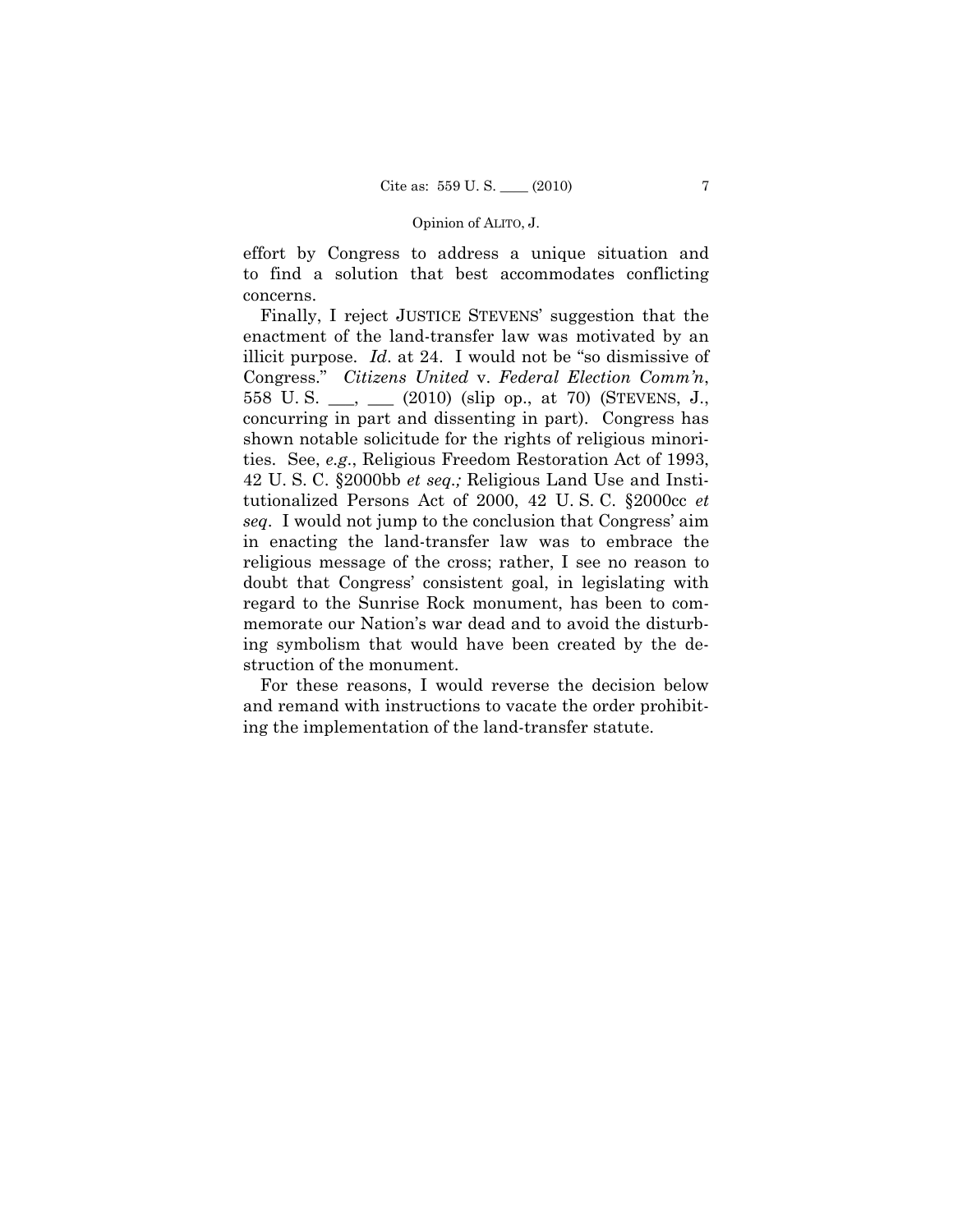# $\frac{1}{2}$  ,  $\frac{1}{2}$  ,  $\frac{1}{2}$  ,  $\frac{1}{2}$  ,  $\frac{1}{2}$  ,  $\frac{1}{2}$  ,  $\frac{1}{2}$ **SUPREME COURT OF THE UNITED STATES**

#### $\frac{1}{2}$  ,  $\frac{1}{2}$  ,  $\frac{1}{2}$  ,  $\frac{1}{2}$  ,  $\frac{1}{2}$  ,  $\frac{1}{2}$ No. 08–472

# KEN L. SALAZAR, SECRETARY OF THE INTERIOR, ET AL., PETITIONERS *v.* FRANK BUONO

# ON WRIT OF CERTIORARI TO THE UNITED STATES COURT OF APPEALS FOR THE NINTH CIRCUIT

[April 28, 2010]

JUSTICE SCALIA, with whom JUSTICE THOMAS joins, concurring in the judgment.

I agree with the plurality that the Court of Appeals erred in affirming the District Court's order enjoining the transfer of the memorial to the Veterans of Foreign Wars (VFW). My reason, however, is quite different: In my view we need not—indeed, *cannot*—decide the merits of the parties' dispute, because Frank Buono lacks Article III standing to pursue the relief he seeks. The District Court had no power to award the requested relief, and our authority is limited to "'announcing the fact and dismissing the cause.'" *Steel Co.* v. *Citizens for Better Environment*, 523 U. S. 83, 94 (1998) (quoting *Ex parte McCardle*, 7 Wall. 506, 514 (1869)).

The plurality is correct that Buono's standing to obtain the *original* injunction is not before us. See *ante*, at 7.1

<sup>1</sup>The Court of Appeals' conclusion that Buono had standing to seek the original injunction does not, however, control our decision here under the law-of-the-case doctrine. That doctrine comes into play only if an issue we are asked to resolve has already been decided in the same litigation. See *Quern* v. *Jordan*, 440 U. S. 332, 347, n. 18 (1979). In its earlier decision, the Ninth Circuit addressed only Buono's standing to seek the original injunction barring the display of the cross on public land. See *Buono* v. *Norton*, 371 F. 3d 543, 546–548 (2004). It had no occasion to address his standing to seek an expansion of the injunction to bar a transfer enabling the cross's display on private property.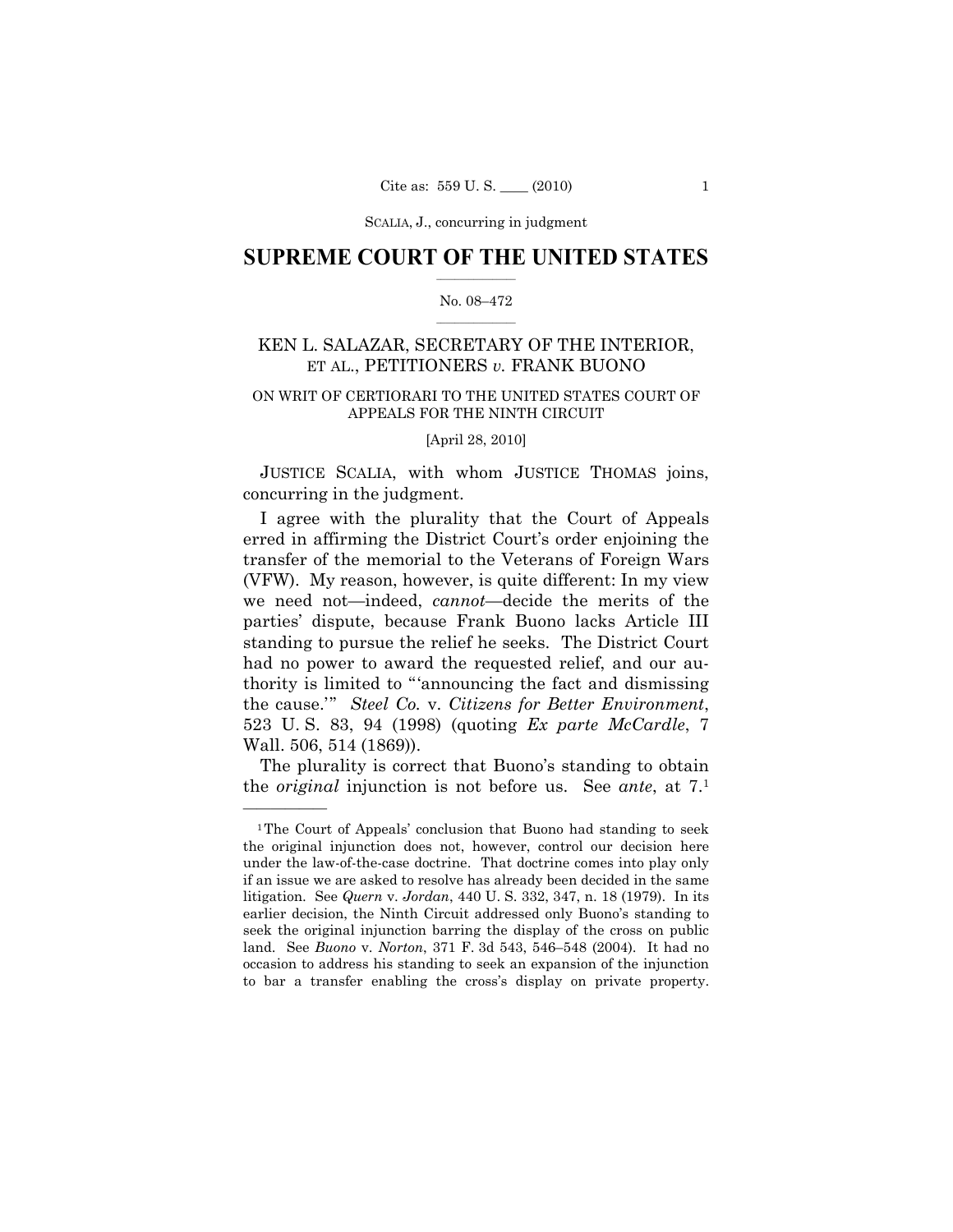Nor is Buono's standing to request enforcement of the original injunction at issue. If he sought only to compel compliance with the existing order, Article III would not stand in his way.

As the plurality all but admits, however, the relief Buono requests and the District Court awarded in *this*  proceeding is not enforcement of the original injunction but expansion of it. See *ante*, at 15. The only reasonable reading of the original injunction, in context, is that it proscribed the cross's display on federal land. Buono's alleged injuries arose from the cross's presence on public property, see App. 50, 59, and the injunction accordingly prohibited the Government, its "employees, agents, and those in active concert with [them] . . . from permitting the display of the Latin cross in the area of Sunrise Rock in the Mojave National Preserve." App. to Pet. for Cert. 146a. Barring the Government from "permitting" the cross's display at a particular location makes sense only if the Government owns the location. As the proprietor, it can remove the cross that private parties have erected and deny permission to erect another. But if the land is privately owned, the Government can prevent the cross's display only by making it *illegal*. Prohibitory legislation does not consist of a mere refusal to "permi[t]," nor is the enactment of legislation what the injunction commanded (a command that would raise serious First Amendment and separation-of-powers questions).2

Moreover, Buono failed to raise the issue in his brief in opposition to certiorari, and we may deem it waived. See this Court's Rule 15.2; cf. *Knowles* v. *Iowa*, 525 U. S. 113, 116, n. 2 (1998).<br><sup>2</sup>The principal dissent does not dispute that the original injunction

did not require the Government to ban the cross's display on private land, yet it insists that the injunction nonetheless forbade transferring the land to a private party who could keep the cross in place. *Post*, at 6–7 (opinion of STEVENS, J.). But there is no basis in the injunction's text for treating a sale of the land to a private purchaser who does not promise to take the cross down as "permitting" the cross's display,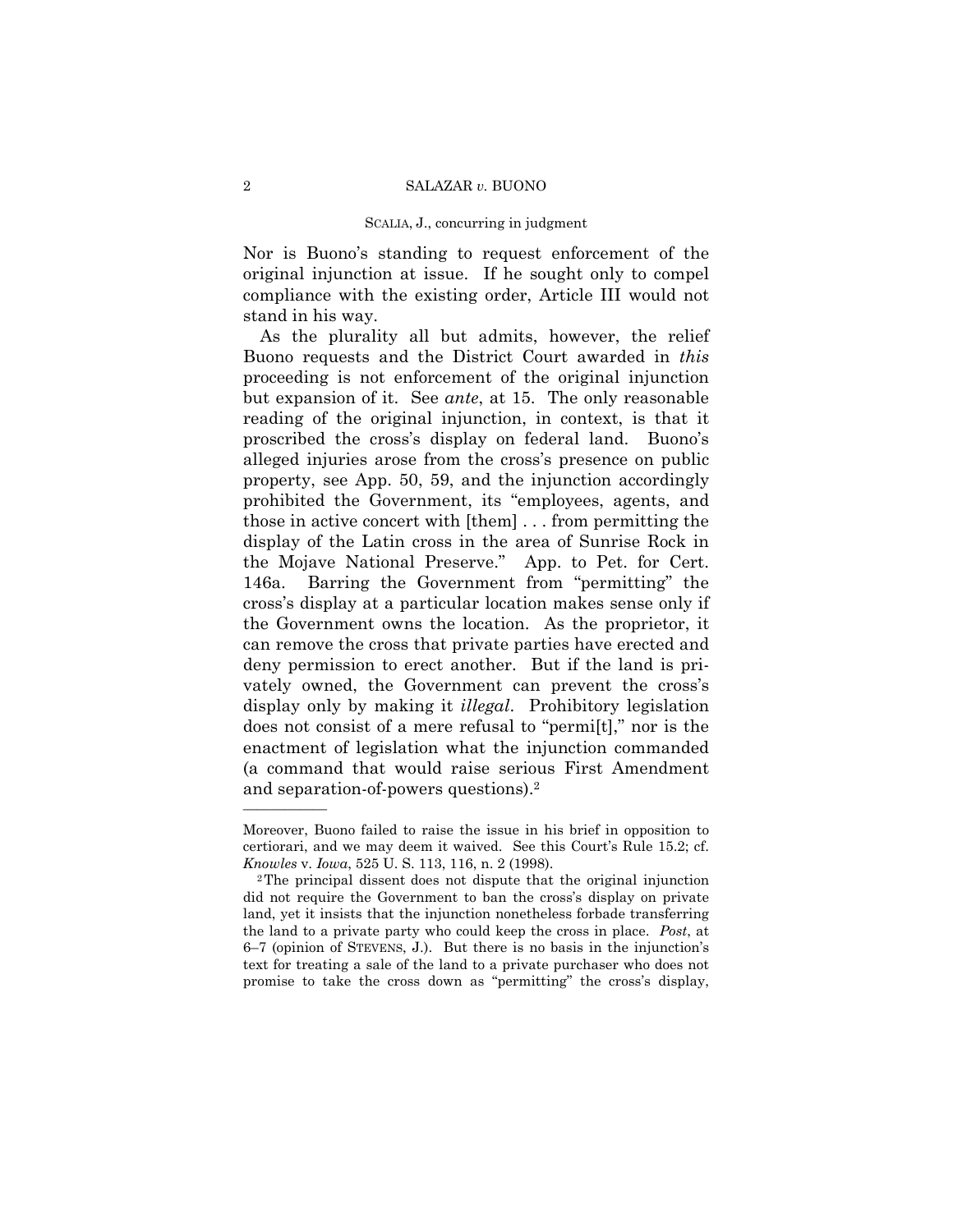The District Court's 2005 order purporting to "enforce" the earlier injunction went well beyond barring the display of the cross on public property. *Id.*, at 98a. At Buono's request, the court enjoined certain Government officials and "anyone acting in concert with them . . . from implementing the provisions of Section 8121 of Public Law 108–87," the statutory provision enacted after the original injunction that directs the Executive Branch to transfer the memorial to the VFW. *Id.*, at 99a.

Because Buono seeks new relief, he must show (and the District Court should have ensured) that he has standing to pursue it. As the party invoking federal-court jurisdiction, Buono "bears the burden of showing that he has standing for each type of relief sought," *Summers* v. *Earth Island Institute*, 555 U.S. \_\_, \_\_ (2009) (slip op., at 4); see *Los Angeles* v. *Lyons*, 461 U. S. 95, 105 (1983). A plaintiff cannot sidestep Article III's requirements by combining a request for injunctive relief for which he *has*  standing with a request for injunctive relief for which he *lacks* standing. And for the same reason, a plaintiff cannot ask a court to expand an existing injunction unless he has standing to seek the additional relief.

Buono must therefore demonstrate that the additional relief he sought—blocking the transfer of the memorial to a private party—will "redress or prevent actual or imminently threatened injury to [him] caused by private or

when failing to forbid the cross's presence on already-private land within the Mojave National Preserve would not be treated as such. The latter no less involves "allow[ing] the act or existence of" or "tolerat[ing]" the display of the cross. Webster's New International Dictionary 1824 (2d ed. 1957). The principal dissent responds that in determining whether the transfer complies with the original injunction we "cannot start from a baseline in which the cross has *already* been transferred." *Post*, at 7. But the effect of transferring the land to a private party free to keep the cross standing is identical, so far as the original injunction is concerned, to allowing a party who already owned the land to leave the cross in place.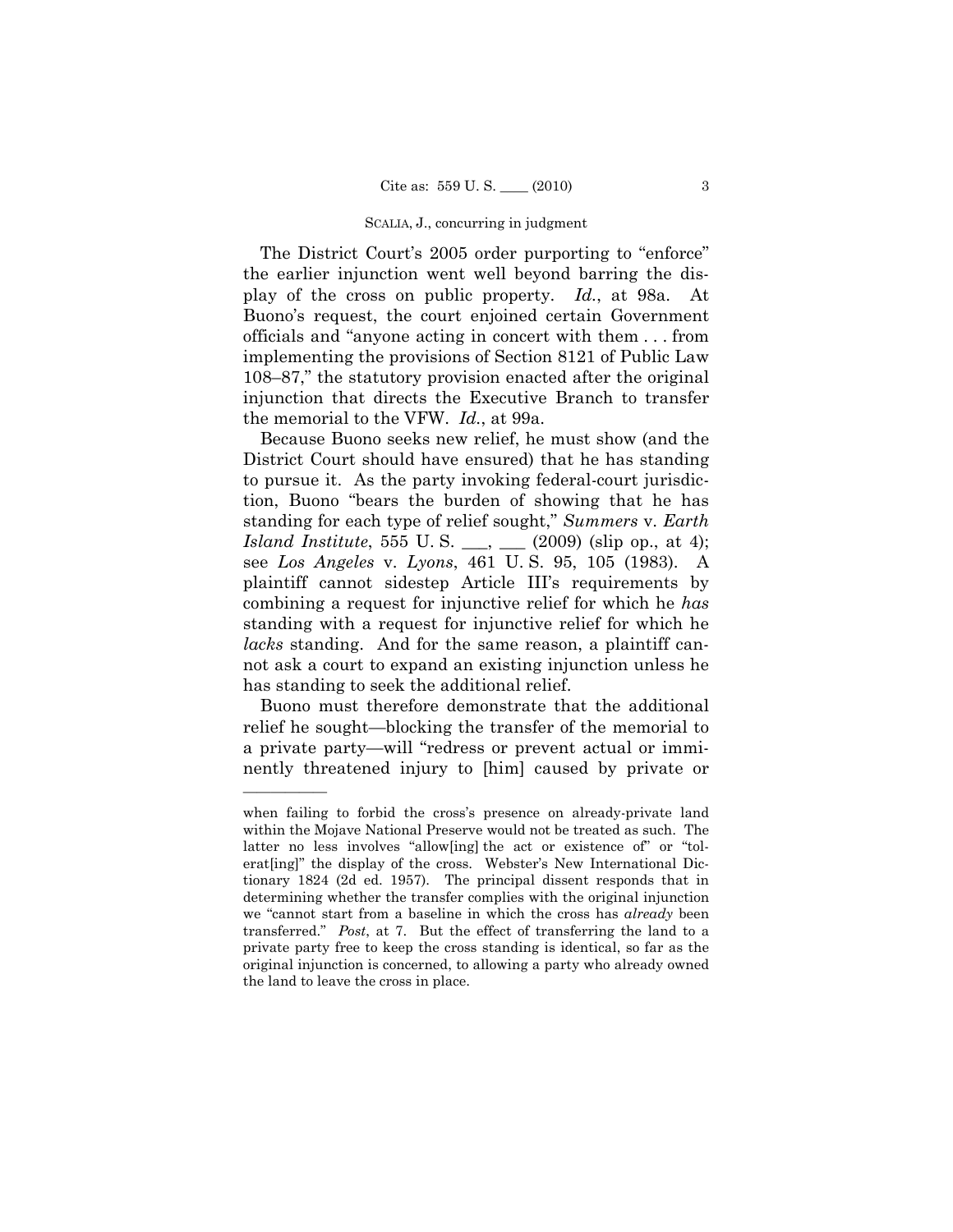official violation of law." *Summers*, *supra*, at \_\_\_ (slip op., at 4). He has failed, however, to allege any actual or imminent injury. To begin with, the predicate for any injury he might assert—that the VFW, after taking possession of the land, will continue to display the cross—is at this stage merely speculative.3 Nothing in the statutes compels the VFW (or any future proprietor) to keep it up. The land reverts back to the Government only if "the conveyed property is no longer being maintained as a war memorial," Pub. L. 108–87, §8121(e), 117 Stat. 1100, which does not depend on whether the cross remains.<sup>4</sup>

Moreover, Buono has not alleged, much less established, that he will be harmed if the VFW does decide to keep the cross. To the contrary, his amended complaint averred that "he is deeply offended by the display of a Latin Cross on government-owned property" but "has no objection to Christian symbols on private property." App. 50. In a subsequent deposition he agreed with the statement that "[t]he only thing that's offensive about this cross is that [he has] discovered that it's located on federal land." *Id.*, at 85. And in a signed declaration several months later,

<sup>3</sup>Buono argues that the Government's continued supervision of the site, its reversionary interest in the property, and the memorial's ongoing designation as a national memorial add to the Establishment Clause violation. Brief for Respondent 37–48. But those aspects would be irrelevant if the cross were no longer displayed. 4The principal dissent insists, *post*, at 4–5, n. 2, that it is clear the

cross will remain because the VFW asserted in an *amicus* brief that it "intends to maintain and preserve the Veterans Memorial as a memorial to United States veterans," and elsewhere referred to "the sevenfoot-tall cross and plaque that comprise the Veterans Memorial," Brief for VFW of the United States et al. as *Amici Curiae* 4, 7. But the group's stated intentions do not prove that the cross will stay put. The VFW might not follow through on its plans (this VFW post already became "defunct" once during this litigation, *id.*, at 34); it might move the cross to another private parcel and substitute a different monument on Sunrise Rock; or it might sell the land to someone else who decides to honor the dead without the cross.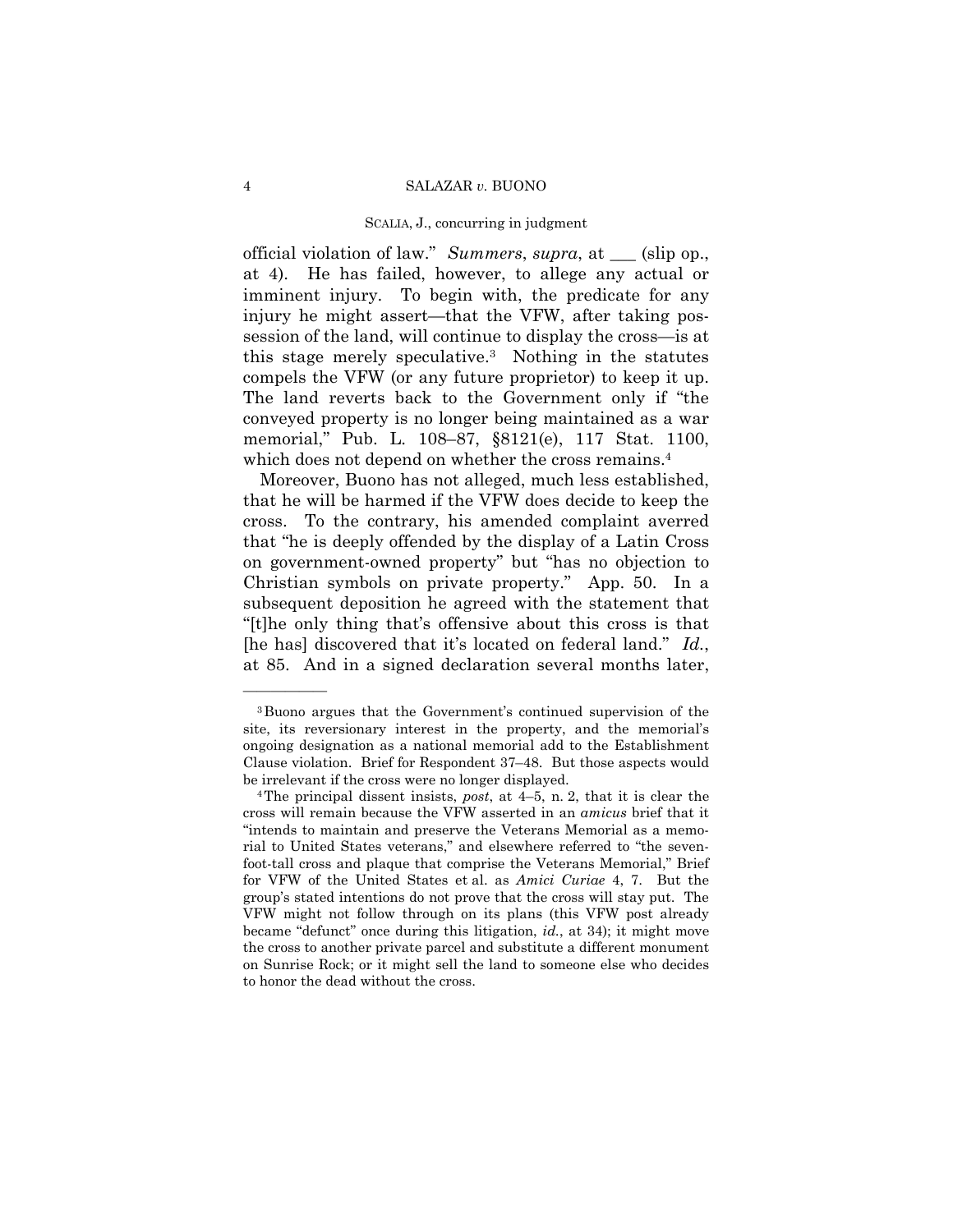he reiterated that although the "presence of the cross on federally owned land in the Preserve deeply offends [him] and impairs [his] enjoyment of the Preserve," he "ha[s] no objection to Christian symbols on private property." *Id.*, at 64–65. In short, even assuming that being "deeply offended" by a religious display (and taking steps to avoid seeing it) constitutes a cognizable injury, Buono has made clear that *he* will not be offended.5

These same considerations bear upon the plurality's assertion that Buono has standing to "prevent the Government from frustrating or evading" the original injunction, *ante*, at 8. If this refers to frustration or evasion in a narrow sense, the injunction is in no need of—indeed, is insusceptible of—protection. It was issued to remedy the sole complaint that Buono had brought forward: erection of a cross on public land. And it was entirely effective in remedying that complaint, having induced Congress to abandon public ownership of the land. If meant in this narrow sense, the plurality's assertion of a need to prevent frustration or evasion by the Government ignores the reality that the District Court's 2005 order awarded new relief beyond the scope of the original injunction. The revised injunction is directed at Buono's *new* complaint that the manner of abandoning public ownership and the

<sup>&</sup>lt;sup>5</sup>The principal dissent argues that despite these disclaimers in Buono's complaint, deposition, and declaration, his real injury is his inability "to freely use the area of the Preserve around the cross because the Government's unconstitutional endorsement of the cross will induce him to avoid the Sunrise Rock area." *Post*, at 4–5, n. 2 (internal quotation marks and citation omitted). But the only "endorsement" of which Buono complained was "[t]he placement of the Cross on federally-owned land," App. 59, which "offend[s]" him only because the property "is not open to groups and individuals to erect other freestanding, permanent displays," App. 50. Nothing in Buono's complaint, deposition, or declaration establishes that he will be unable "to freely use the area of the Preserve" if Sunrise Rock is made private property and its new proprietor displays the cross.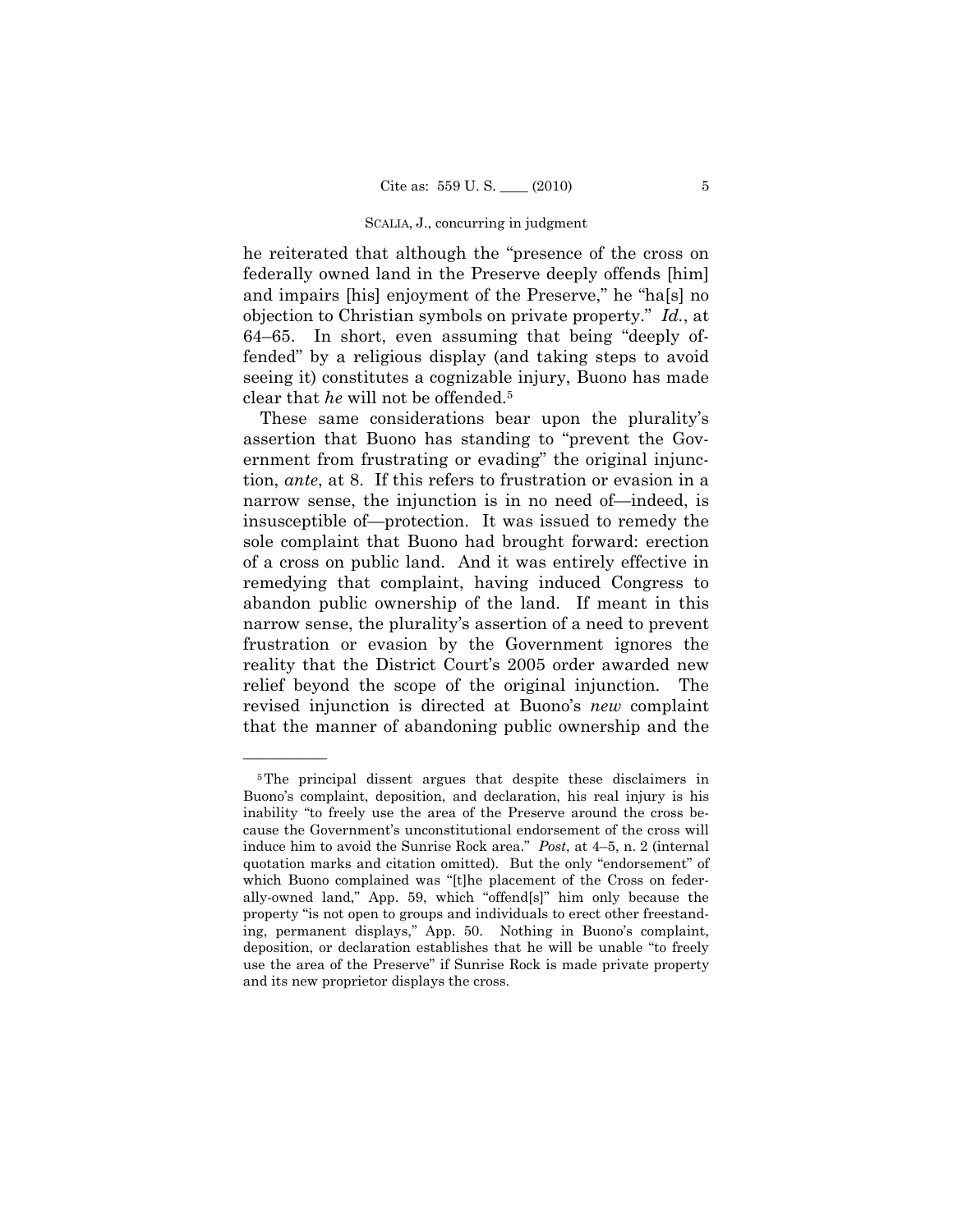#### SCALIA, J., concurring in judgment

nature of the new private ownership violate the Establishment Clause. Now it may be that a court has subjectmatter jurisdiction to prevent frustration or evasion of its prior injunction in a broader sense—that is, to eliminate an unconstitutional manner of satisfying that prior injunction. But it surely cannot do so unless it has before it someone who has standing to complain of that unconstitutional manner. If preventing frustration or evasion of an injunction includes expanding it to cover additional actions that produce no concrete harm to the original plaintiff, our standing law in this area will make no sense.

It is no answer that a district court has discretion to expand an injunction it has issued if it finds the existing terms are not fulfilling the original purpose. Doubtless it can do that, and is in that sense the master of its own injunctions. But whether the District Court abused that discretion by enlarging the injunction is beside the point. What matters is that it granted relief beyond the existing order, and that Buono must have had standing to seek the extension.

It also makes no difference that the District Court *said*  it was merely enforcing its original injunction. The question is whether *in fact* the new order goes beyond the old one. If so, the court must satisfy itself of jurisdiction to award the additional relief—which includes making certain the plaintiff has standing. See *Steel Co.*, 523 U. S., at 94. That is true whether the court revisits the injunction at a party's request or on its own initiative; Article III's case-or-controversy requirement is not merely a prerequisite to relief, but a restraint on judicial power. See *Summers*, *supra*, at \_\_\_ (slip op., at 4).6

<sup>6</sup> I agree with JUSTICE BREYER that in interpreting an ambiguous injunction we should give great weight to the interpretation of the judge who issued it. *Post*, at 3 (dissenting opinion). But that does not mean we must accept any construction a district court places upon an order it has issued. Here there is no reasonable reading of the original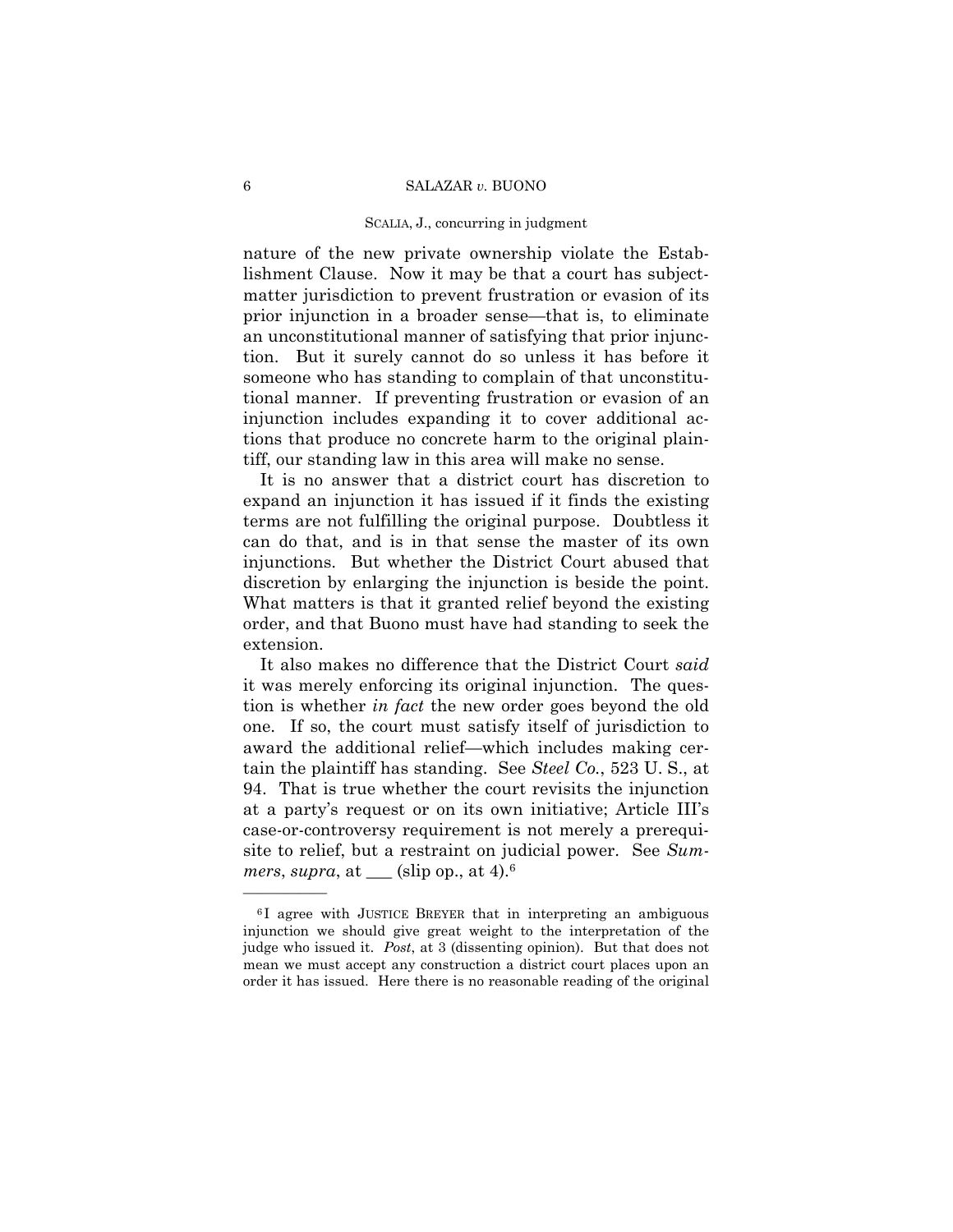\* \* \*

Keeping within the bounds of our constitutional authority often comes at a cost. Here, the litigants have lost considerable time and money disputing the merits, and we are forced to forgo an opportunity to clarify the law. But adhering to Article III's limits upon our jurisdiction respects the authority of those whom the people have chosen to make and carry out the laws. In this case Congress has determined that transferring the memorial to private hands best serves the public interest and complies with the Constitution, and the Executive defends that decision and seeks to carry it out. Federal courts have no warrant to revisit that decision—and to risk replacing the people's judgment with their own—unless and until a proper case has been brought before them. This is not it.

injunction that would bar the land transfer but would not also require the Government to ban "the display of the Latin cross" on *private* land "in the area of Sunrise Rock in the Mojave National Preserve," App. to Pet. for Cert. 146a—an implausible interpretation no one advocates.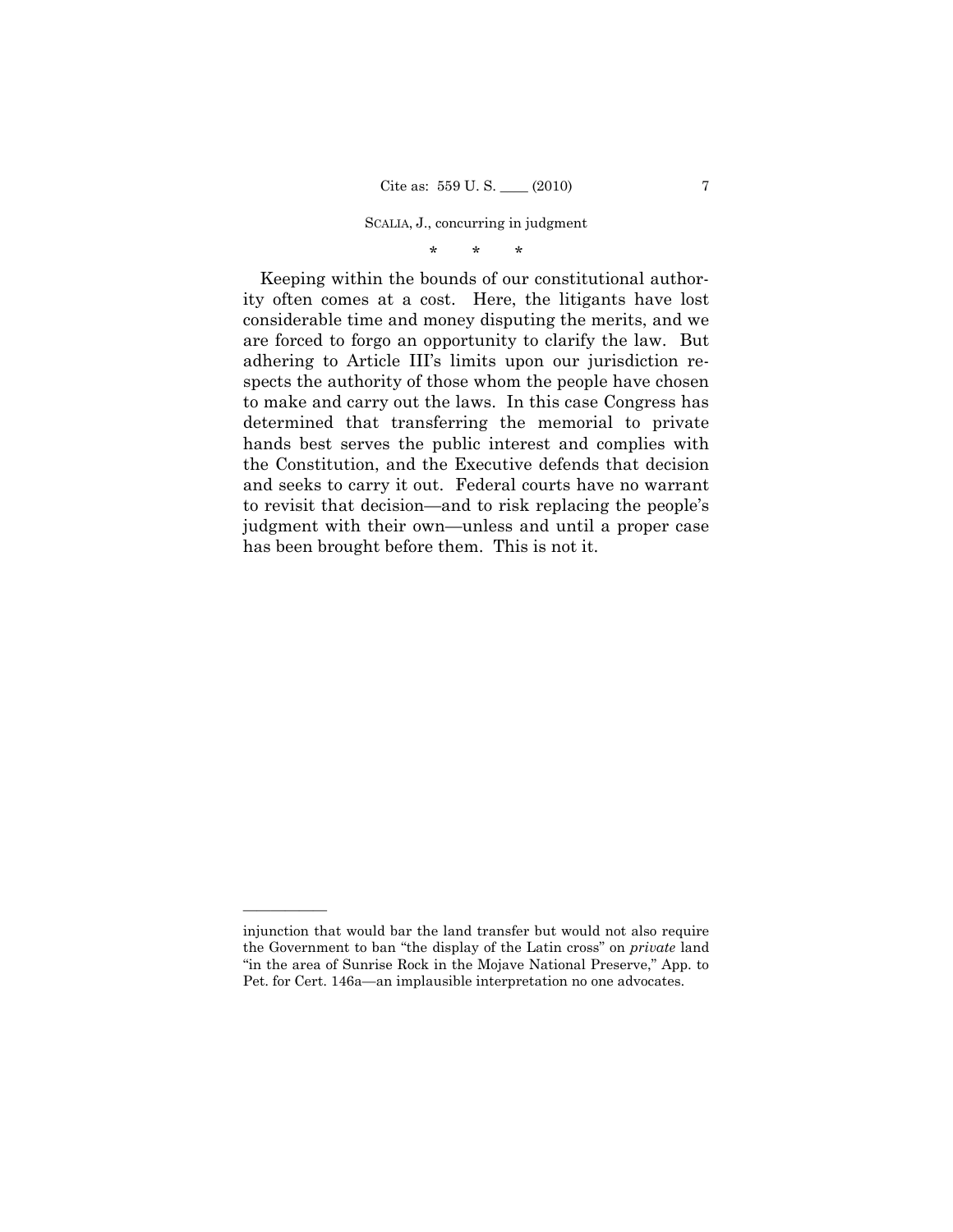# $\frac{1}{2}$  ,  $\frac{1}{2}$  ,  $\frac{1}{2}$  ,  $\frac{1}{2}$  ,  $\frac{1}{2}$  ,  $\frac{1}{2}$  ,  $\frac{1}{2}$ **SUPREME COURT OF THE UNITED STATES**

## $\frac{1}{2}$  ,  $\frac{1}{2}$  ,  $\frac{1}{2}$  ,  $\frac{1}{2}$  ,  $\frac{1}{2}$  ,  $\frac{1}{2}$ No. 08–472

# KEN L. SALAZAR, SECRETARY OF THE INTERIOR, ET AL., PETITIONERS *v.* FRANK BUONO

# ON WRIT OF CERTIORARI TO THE UNITED STATES COURT OF APPEALS FOR THE NINTH CIRCUIT

[April 28, 2010]

JUSTICE STEVENS, with whom JUSTICE GINSBURG and JUSTICE SOTOMAYOR join, dissenting.

In 2002 Congress designated a "five-foot-tall white cross" located in the Mojave National Preserve "as a national memorial commemorating United States participation in World War I and honoring the American veterans of that war." Department of Defense Appropriations Act, Pub. L. 107–117, §8137(a), 115 Stat. 2278. Later that year, in a judgment not open to question, the District Court determined that the display of that cross violated the Establishment Clause because it "convey[ed] a message of endorsement of religion." *Buono* v. *Norton*, 212 F. Supp. 2d 1202, 1217 (CD Cal. 2002) *(Buono I)*. The question in this case is whether Congress' subsequent decision to transfer ownership of the property underlying the cross cured that violation.

"The Establishment Clause, if nothing else, prohibits government from 'specifying details upon which men and women who believe in a benevolent, omnipotent Creator and Ruler of the world are known to differ.'" *Van Orden* v. *Perry*, 545 U. S. 677, 718 (2005) (STEVENS, J., dissenting) (quoting *Lee* v. *Weisman*, 505 U. S. 577, 641 (1992) (SCALIA, J., dissenting)). A Latin cross necessarily symbolizes one of the most important tenets upon which believers in a benevolent Creator, as well as nonbelievers,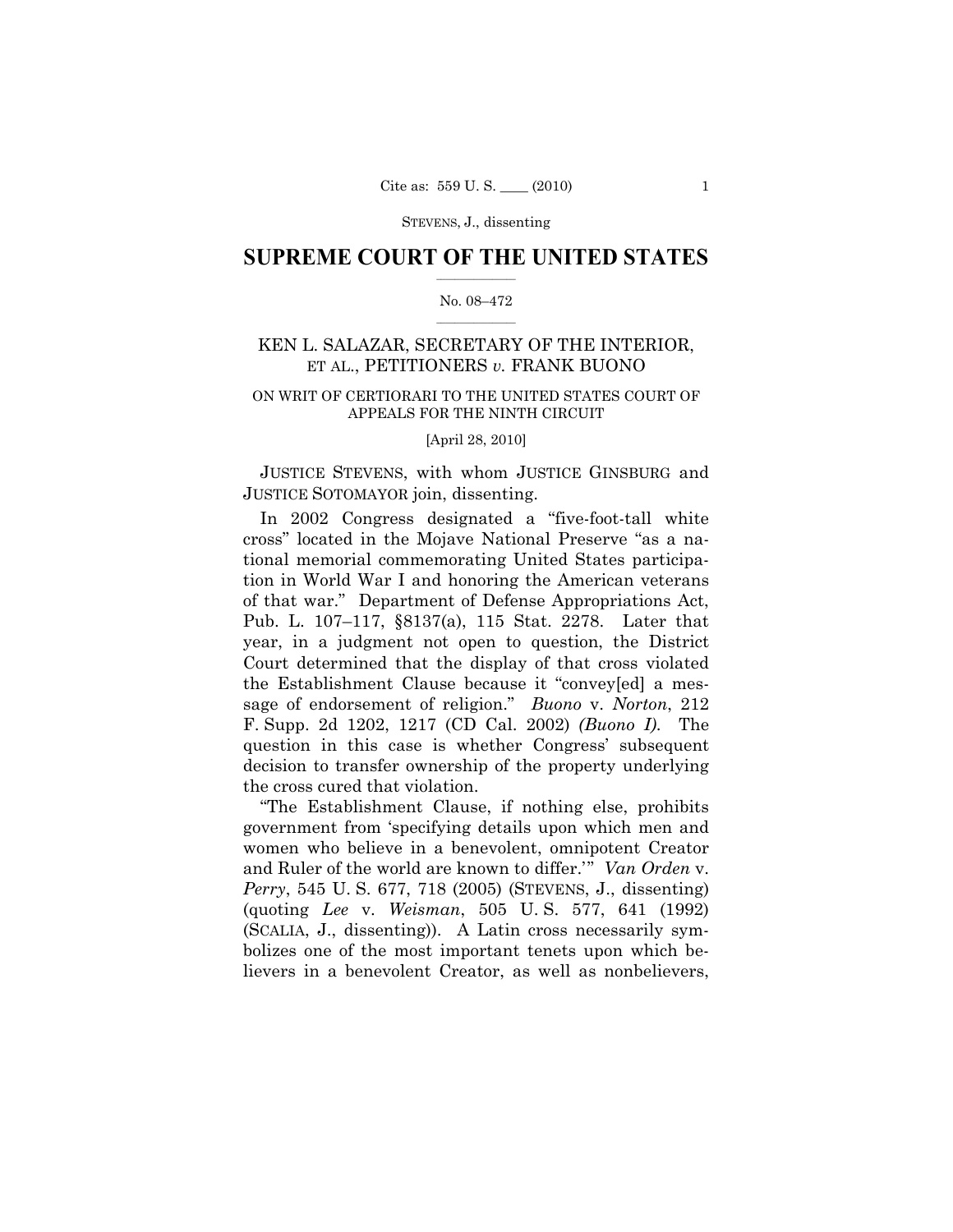#### STEVENS, J., dissenting

are known to differ. In my view, the District Court was right to enforce its prior judgment by enjoining Congress' proposed remedy—a remedy that was engineered to leave the cross intact and that did not alter its basic meaning. I certainly agree that the Nation should memorialize the service of those who fought and died in World War I, but it cannot lawfully do so by continued endorsement of a starkly sectarian message.

I

As the history recounted by the plurality indicates, this case comes to us in a procedural posture that significantly narrows the question presented to the Court. In the first stage of this litigation, the District Court and the Court of Appeals ruled that the Government violated the Establishment Clause by permitting the display of a single white Latin cross at Sunrise Rock. Those courts further ruled that the appropriate remedy was an injunction prohibiting the Government from "permitting the display of the Latin cross in the area of Sunrise Rock in the Mojave National Preserve." App. 39. The Government declined to seek a writ of certiorari following those rulings. Accordingly, for the purpose of this case, it is settled that "the Sunrise Rock cross will project a message of government endorsement [of religion] to a reasonable observer," *Buono* v. *Norton*, 371 F. 3d 543, 549 (CA9 2004) *(Buono II*), and that the District Court's remedy for that endorsement was proper.

We are, however, faced with an additional fact: Congress has enacted a statute directing the Secretary of the Interior to transfer a 1-acre parcel of land containing the cross to the Veterans of Foreign Wars (VFW), subject to certain conditions, in exchange for a 5-acre parcel of land elsewhere in the Preserve. See Department of Defense Appropriations Act, 2004, Pub. L. 108–87, §8121, 117 Stat. 1100. The District Court found that the land transfer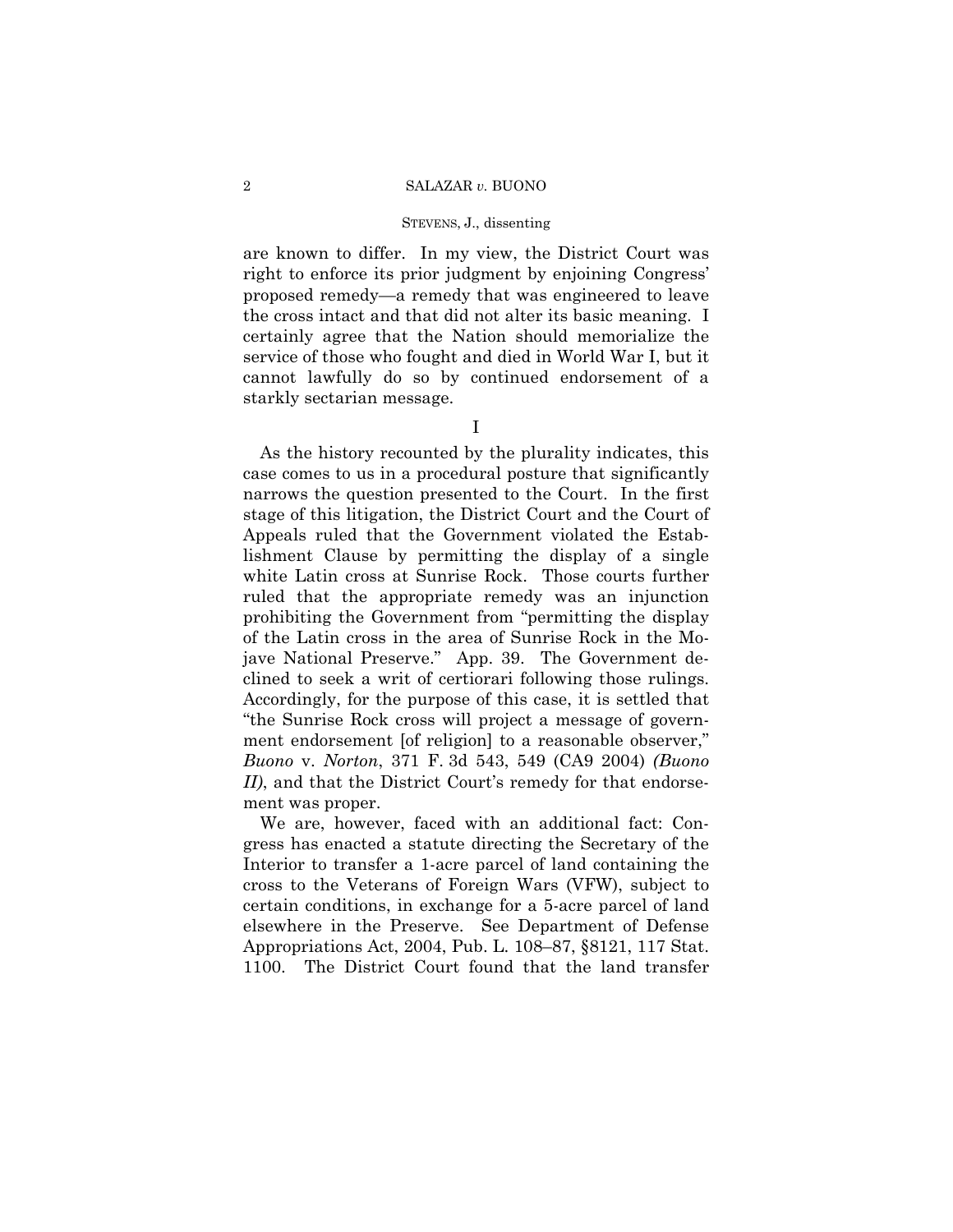under §8121 "violate[d] [the] court's judgment ordering a permanent injunction" and did not "actually cur[e] the continuing Establishment Clause violation." *Buono* v. *Norton*, 364 F. Supp. 2d 1175, 1182 (CD Cal. 2005) *(Buono III)*. The District Court therefore enforced its 2002 judgment by enjoining the transfer, without considering whether "the land transfer itself is an independent violation of the Establishment Clause." *Ibid.,* n. 8. Because the District Court did not base its decision upon an independent Establishment Clause violation, the constitutionality of the land-transfer statute is not before us. See *ante*, at 10. Instead, the question we confront is whether the District Court properly enforced its 2002 judgment by enjoining the transfer.

In answering that question we, like the District Court, must first consider whether the transfer would violate the 2002 injunction. We must then consider whether changed circumstances nonetheless rendered enforcement of that judgment inappropriate; or conversely whether they made it necessary for the District Court to bar the transfer, even if the transfer is not expressly prohibited by the prior injunction, in order to achieve the intended objective of the injunction. The plurality correctly notes that "'a court must never ignore significant changes in the law or circumstances underlying an injunction,'" *ante*, at 10 (quoting 11A C. Wright, A. Miller, & M. Kane, Federal Practice and Procedure §2961, pp. 393–394 (2d ed. 1995) (hereinafter Wright & Miller)), and "'[a] continuing decree of injunction directed to events to come is subject always to adaptation as events may shape the need,'" *ante*, at 14 (quoting *United States* v. *Swift & Co.*, 286 U. S. 106, 114  $(1932)$ ).<sup>1</sup> At the same time, it is axiomatic that when a

<sup>&</sup>lt;sup>1</sup>One point of contention: I accept as a general matter that a court must consider whether "legislative action has undermined the basis upon which relief has previously been granted." *Ante,* at 14. But the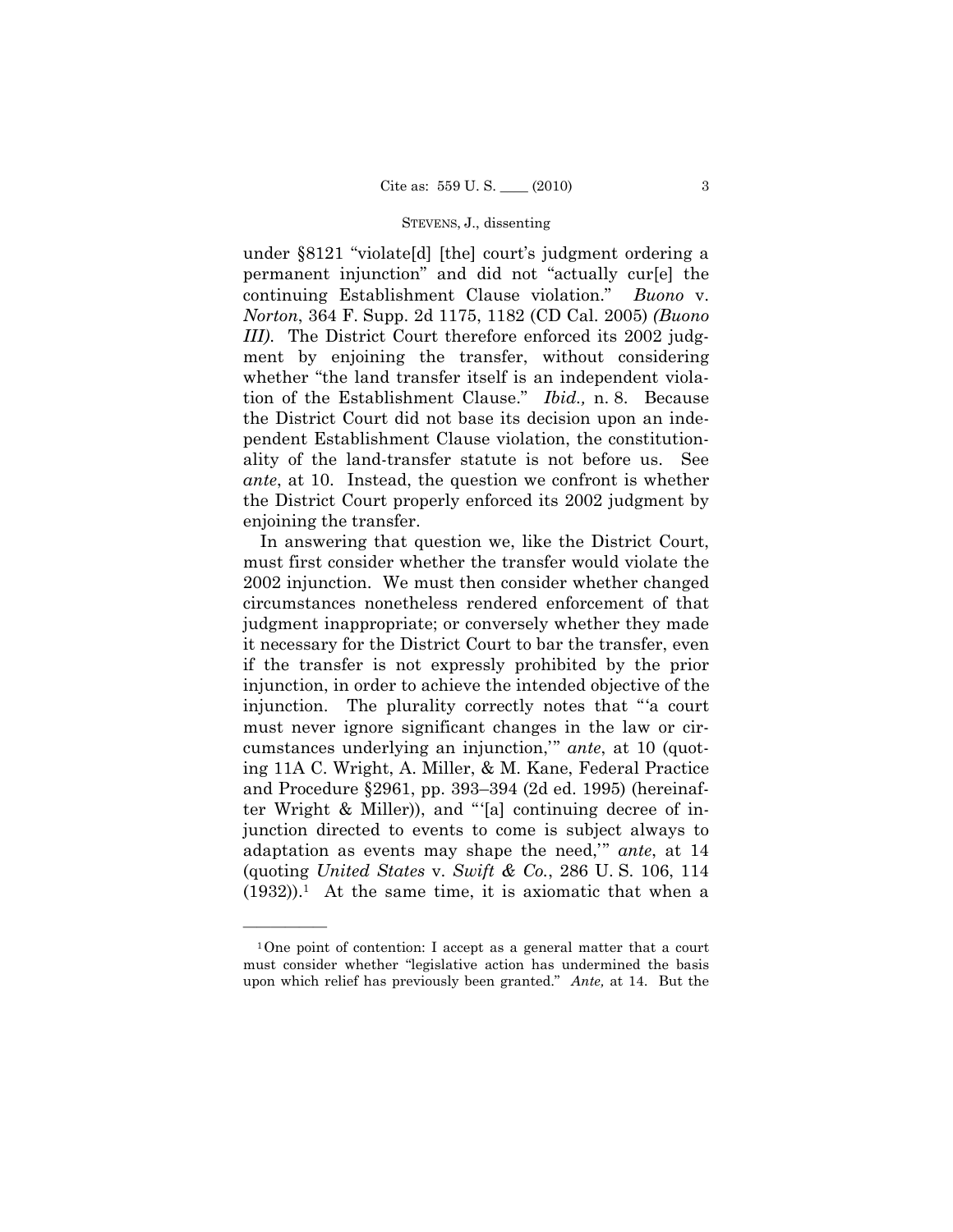#### STEVENS, J., dissenting

party seeks to enforce or modify an injunction, the only circumstances that matter are *changed* circumstances. See *Swift*, 286 U. S.*,* at 119 ("The injunction, whether right or wrong, is not subject to impeachment in its application to the conditions that existed at its making").

I further accept that the District Court's task was to evaluate the changed circumstances "in light of the objectives of the 2002 injunction." *Ante*, at 16. This case does not simply pit a plaintiff's "prior showing of illegality" against a defendant's claim that "changed circumstances have rendered prospective relief inappropriate." *Ante*, at 14. That formulation implies that the changed circumstances all cut in one direction, against prospective relief, and that the defendant has asked the court to alleviate its obligations. But it is important to note that in this case, the Government did not move to "alleviate or eliminate conditions or restrictions imposed by the original decree" so as to permit the transfer. Wright & Miller §2961, at 397. Rather, it was the *beneficiary* of the original injunction who went back into court seeking its enforcement or modification in light of the transfer. Plainly, respondent had standing to seek enforcement of a decree in his favor.<sup>2</sup>

effect of the legislative action in this case is different from its effect in our cases espousing that principle, which stand for the proposition that if a *statutory* "right has been modified by the competent authority" since the decree, then an injunction enforcing the prior version of that right must be modified to conform to the change in the law. *Pennsylvania* v. *Wheeling & Belmont Bridge Co.*, 18 How. 421, 432 (1856); see also *Railway Employees* v. *Wright*, 364 U. S. 642, 651 (1961) ("In a case like this the District Court's authority to adopt a consent decree comes only from the statute which the decree is intended to enforce....  $[1]$ t [must] be free to modify the terms of a consent decree when a change in law brings those terms in conflict with statutory objectives"). In a constitutional case such as this, legislative action may modify the facts, but it cannot change the applicable law.<br><sup>2</sup>To the extent the Government challenges respondent's standing to

seek the initial injunction, that issue is not before the Court for the reasons the plurality states. See *ante*, at 7. Moreover, in my view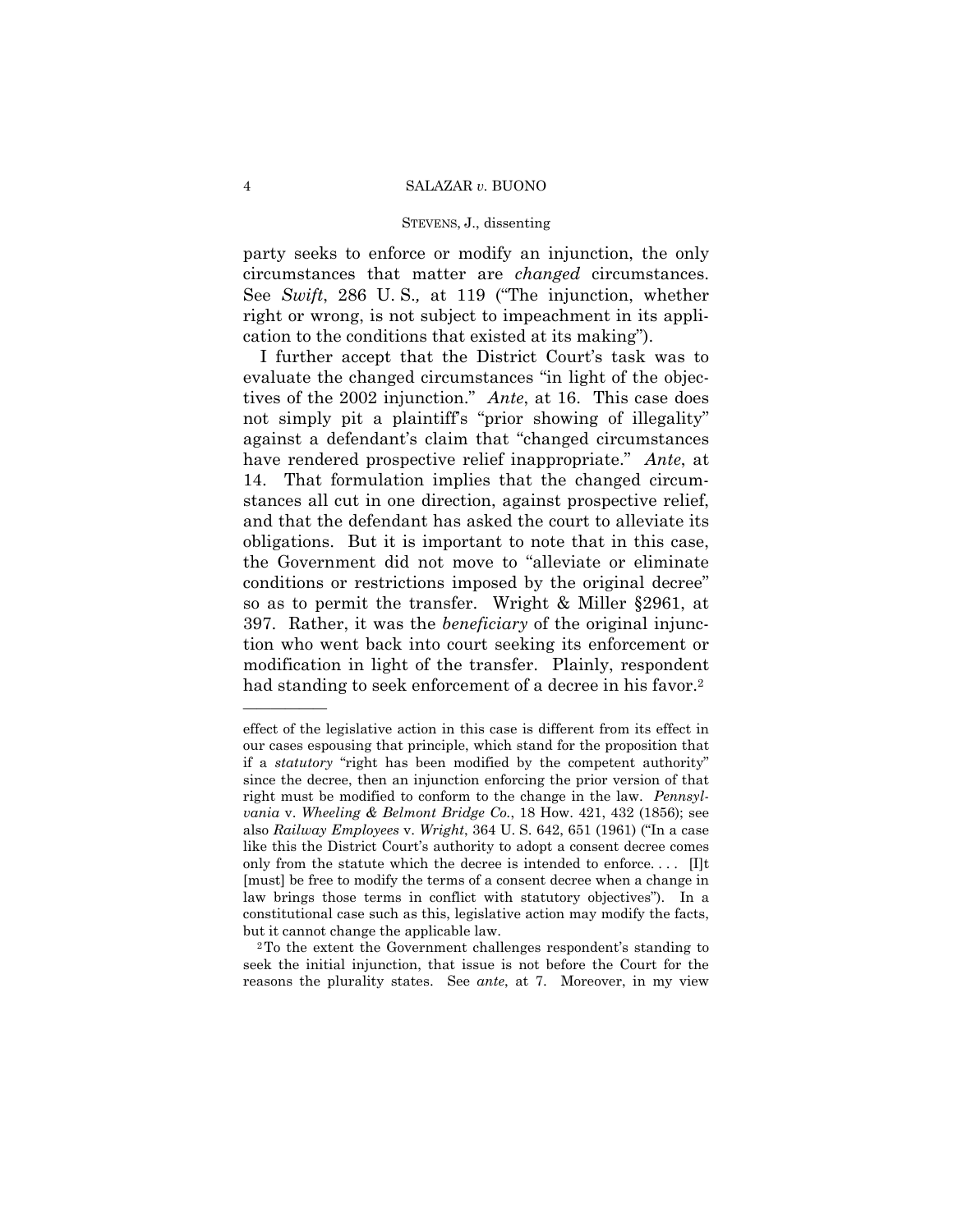Respondent argued that such action was necessary, either to enforce the plain terms of the 2002 injunction or to "achieve the purposes of the provisions of the decree," *United States* v. *United Shoe Machinery Corp.*, 391 U. S. 244, 249 (1968); see Wright & Miller §2961, at 393 ("[A] court must continually be willing to redraft the order at the request of the party who obtained equitable relief in order to insure that the decree accomplishes its intended result"). Only at that point did the Government argue that changed circumstances made prospective relief unnecessary. This difference in focus is a subtle one, but it is important to emphasize that the question that was before the District Court—and that is now before us—is whether enjoining the transfer was necessary to effectuate the letter or logic of the 2002 judgment.

Although I agree with the plurality's basic framework, I disagree with its decision to remand the case to the District Court. The District Court already "engage[d] in the appropriate inquiry," *ante*, at 10, and it was well within its rights to enforce the 2002 judgment. First, the District

respondent has standing even under the analysis that JUSTICE SCALIA undertakes. It is not at all "speculative," *ante*, at 4 (opinion concurring in judgment), that the VFW will continue to display the cross. VFW Post 385, the beneficiary of the land transfer, has filed an *amici* brief in this case indicating it "intends to maintain and preserve the Veterans Memorial," Brief for Veterans of Foreign Wars of the United States et al. as *Amici Curiae* 4, by which it means the cross, *id.*, at 7 (identifying the Veterans Memorial as the "cross and plaque"). Respondent did, in his amended complaint, aver that he was offended specifically "by the display of a Latin Cross on government-owned property." App. 50. But his claimed injury is that he is "unable to freely use the area of the Preserve around the cross," *Buono* v. *Norton*, 371 F. 3d 543, 547 (CA9 2004) *(Buono II)* (internal quotation marks omitted), because the Government's unconstitutional endorsement of the cross will induce him to avoid the Sunrise Rock area, even though it offers the most convenient route to the Preserve, App. 65. That endorsement and respondent's resulting injury not only persist, but have been aggravated by the Government's actions since the complaint was filed.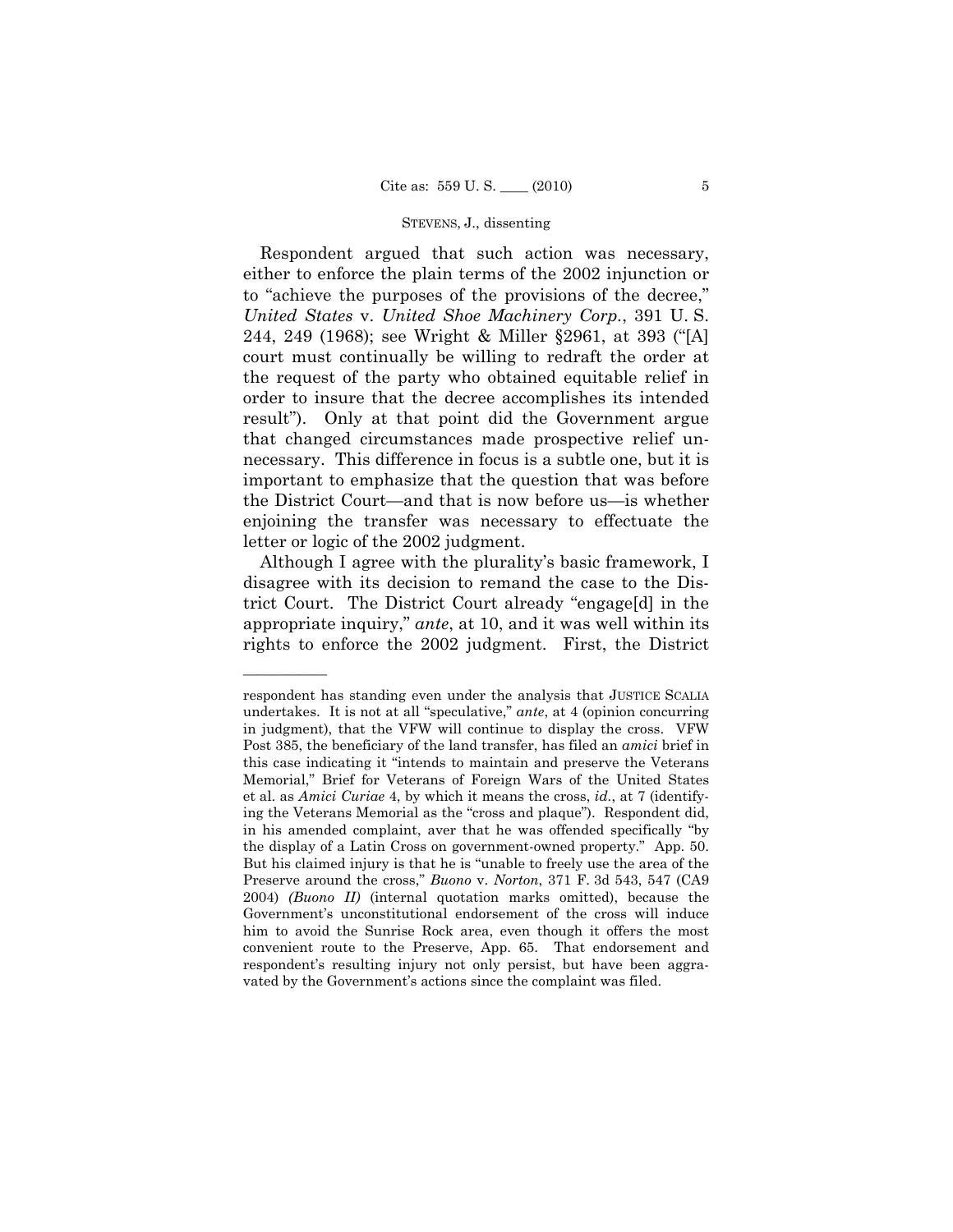#### STEVENS, J., dissenting

Court properly recognized that the transfer was a means of "permitting"—indeed, encouraging—the display of the cross. The transfer therefore would violate the terms of the court's original injunction. Second, even if the transfer would not violate the terms of the 2002 injunction, the District Court properly took into account events that transpired since 2002 and determined that barring the transfer was necessary to achieve the intended result of the 2002 decree, as the transfer would not eliminate government endorsement of religion.

II

The first step in the analysis is straightforward: The District Court had to ask whether the transfer of the property would violate the extant injunction. Under the terms of that injunction, the answer was yes.

The 2002 injunction barred the Government from "permitting the display of the Latin cross in the area of Sunrise Rock in the Mojave National Preserve." App. 39. The land-transfer statute mandated transfer of the land to an organization that has announced its intention to maintain the cross on Sunrise Rock. That action surely "permit[s]" the display of the cross. See 11 Oxford English Dictionary 578 (2d ed. 1989) (defining "permit" as "[t]o admit or allow the doing or occurrence of; to give leave or opportunity for"). True, the Government would no longer exert direct control over the cross. But the transfer itself would be an act permitting its display.

I therefore disagree with JUSTICE SCALIA that the "only reasonable reading of the original injunction . . . is that it proscribed the cross's display on federal land." *Ante*, at 2 (opinion concurring in judgment). If the land were already privately owned, JUSTICE SCALIA may be correct that the cross' display on Sunrise Rock would not violate the injunction because the Government would not have to do anything to allow the cross to stand, and the Government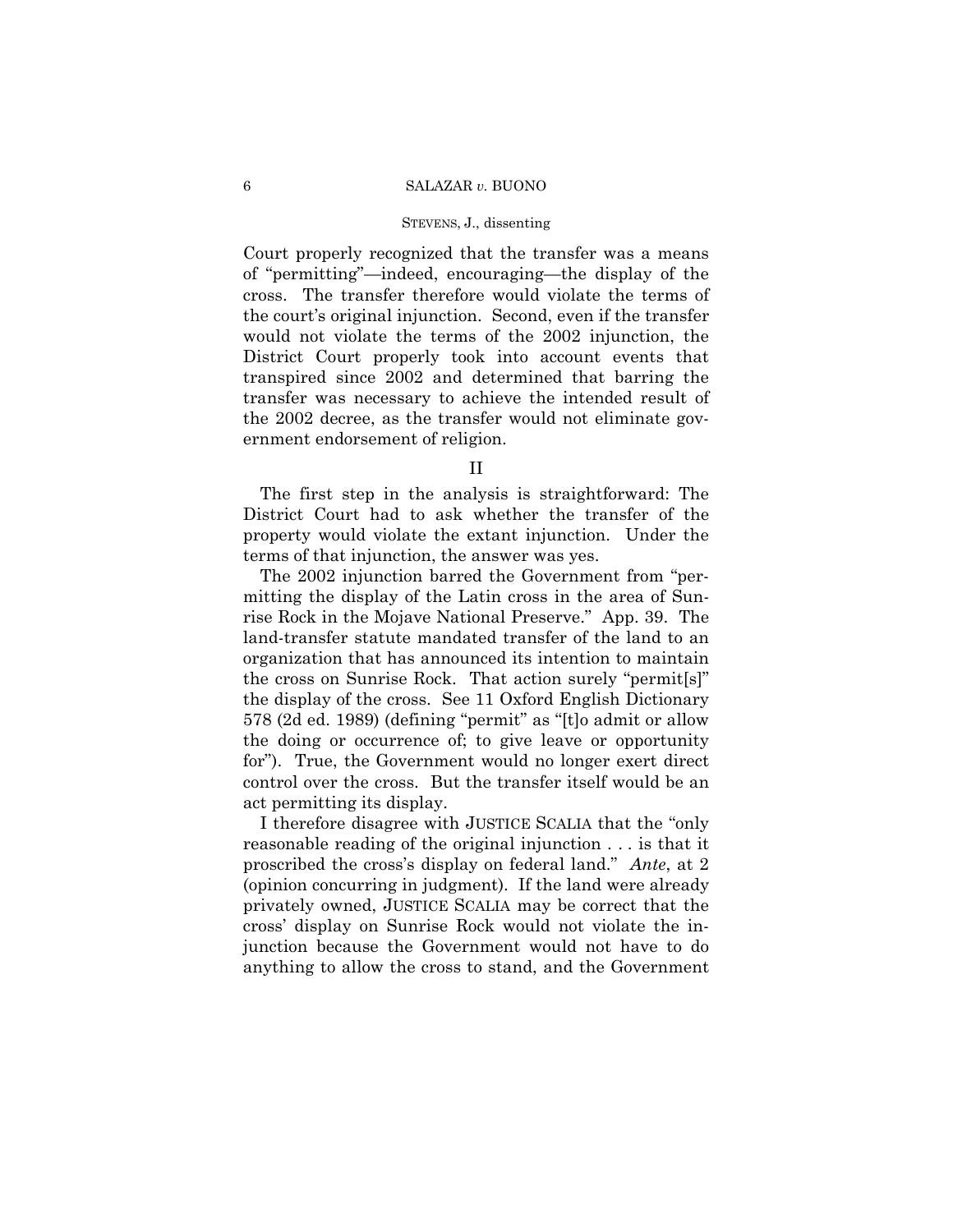could try to prevent its display only by making such a display illegal. But the Government does own this land, and the transfer statute requires the Executive Branch to take an affirmative act (transfer to private ownership) designed to keep the cross in place. In evaluating a claim that the Government would impermissibly "permit" the cross' display by effecting a transfer, a court cannot start from a baseline in which the cross has *already* been transferred.

Moreover, §8121 was designed specifically to foster the display of the cross. Regardless of why the Government wanted to "accommodat[e]" the interests associated with its display, *ante*, at 13 (plurality opinion), it was not only foreseeable but also intended that the cross would remain standing. Indeed, so far as the record indicates, the Government had no other purpose for turning over this land to private hands. It was therefore proper for the District Court to find that the transfer would violate its 2002 injunction and to enforce that injunction against the transfer.

#### III

As already noted, it was respondent, the beneficiary of the injunction, who moved the District Court for relief. When the beneficiary of an injunction seeks relief "to achieve the purposes of the provisions of the decree," *United Shoe Machinery Corp.*, 391 U. S., at 249, a district court has the authority to "modify the decree so as to achieve the required result with all appropriate expedition," *id.*, at 252. Thus, regardless of whether the transfer was prohibited by the plain terms of the 2002 judgment, the District Court properly inquired into whether enjoining the transfer was necessary to achieve the objective of that judgment. The Government faces a high burden in arguing the District Court exceeded its authority. A decree "may not be changed in the interests of the defen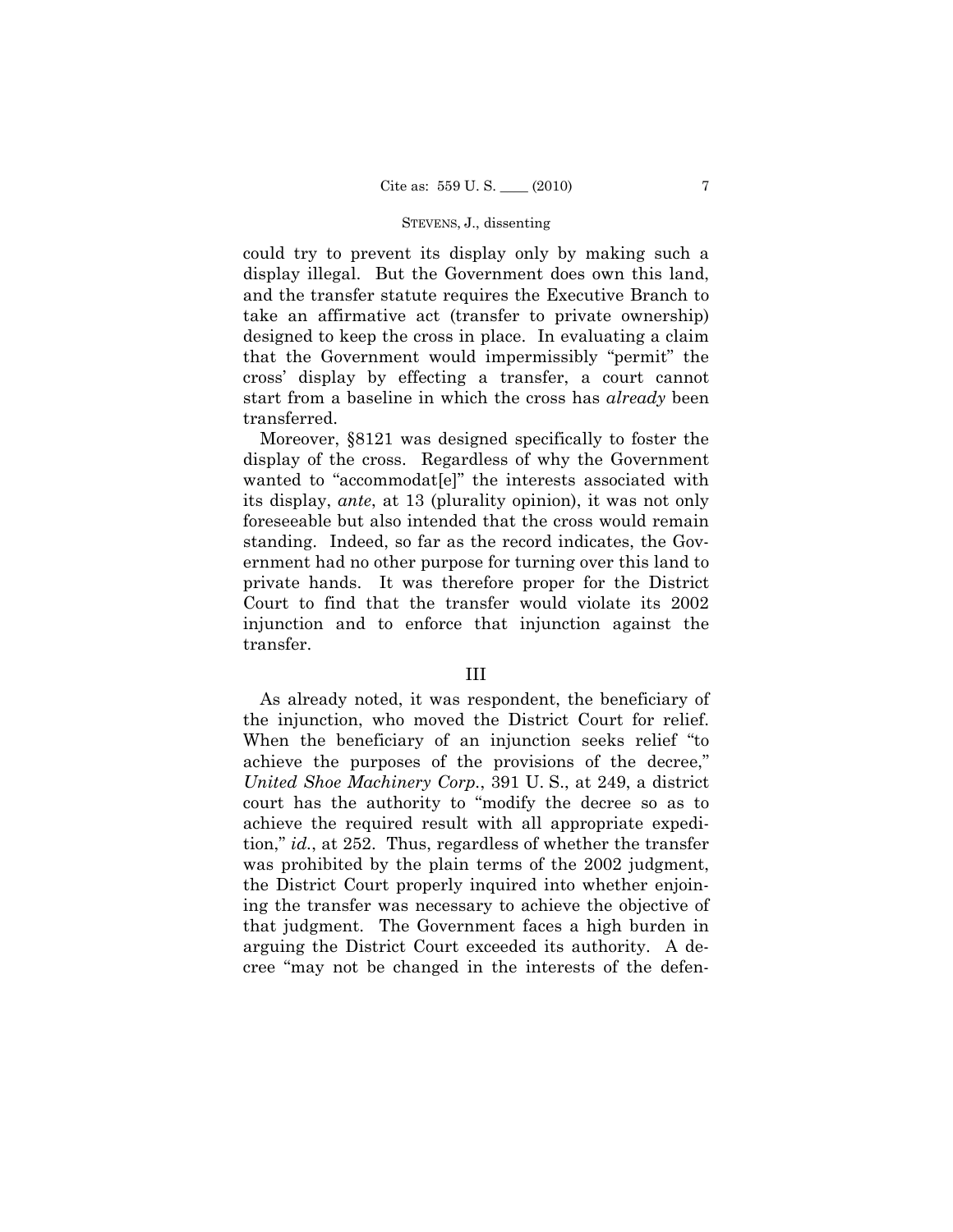#### STEVENS, J., dissenting

dants if the purposes of the litigation ... have not been fully achieved." *Id.*, at 248 (emphasis deleted). And contrary to the Government's position, the changed circumstances in this case support, rather than count against, the District Court's enforcement decision.

The objective of the 2002 judgment, as the plurality grudgingly allows, was to "avoi[d] the perception of governmental endorsement" of religion. *Ante*, at 16; see *Buono III*, 364 F. Supp. 2d, at 1178 (analyzing "'whether government action endorsing religion has actually ceased'" in light of the transfer). The parties do not disagree on this point; rather, they dispute whether the transfer would end government endorsement of the cross. Compare Brief for Petitioners 21 ("Congress's transfer of the land . . . ends any governmental endorsement of the cross") with Brief for Respondent 34 ("[T]he government's endorsement of the Christian cross is not remedied" by the land transfer). The District Court rightly found that the transfer would not end government endorsement of the cross.

A government practice violates the Establishment Clause if it "either has the purpose or effect of 'endorsing' religion." *County of Allegheny* v. *American Civil Liberties Union, Greater Pittsburgh Chapter*, 492 U. S. 573, 592 (1989). "Whether the key word is 'endorsement,' 'favoritism,' or 'promotion,' the essential principle remains the same. The Establishment Clause, at the very least, prohibits government from appearing to take a position on questions of religious belief or from 'making adherence to a religion relevant in any way to a person's standing in the political community.'" *Id.*, at 593–594 (quoting *Lynch* v. *Donnelly*, 465 U. S. 668, 687 (1984) (O'Connor, J., concurring)).

The 2002 injunction was based on a finding that display of the cross had the effect of endorsing religion. That is, "the Sunrise Rock cross . . . project[s] a message of government endorsement [of religion] to a reasonable ob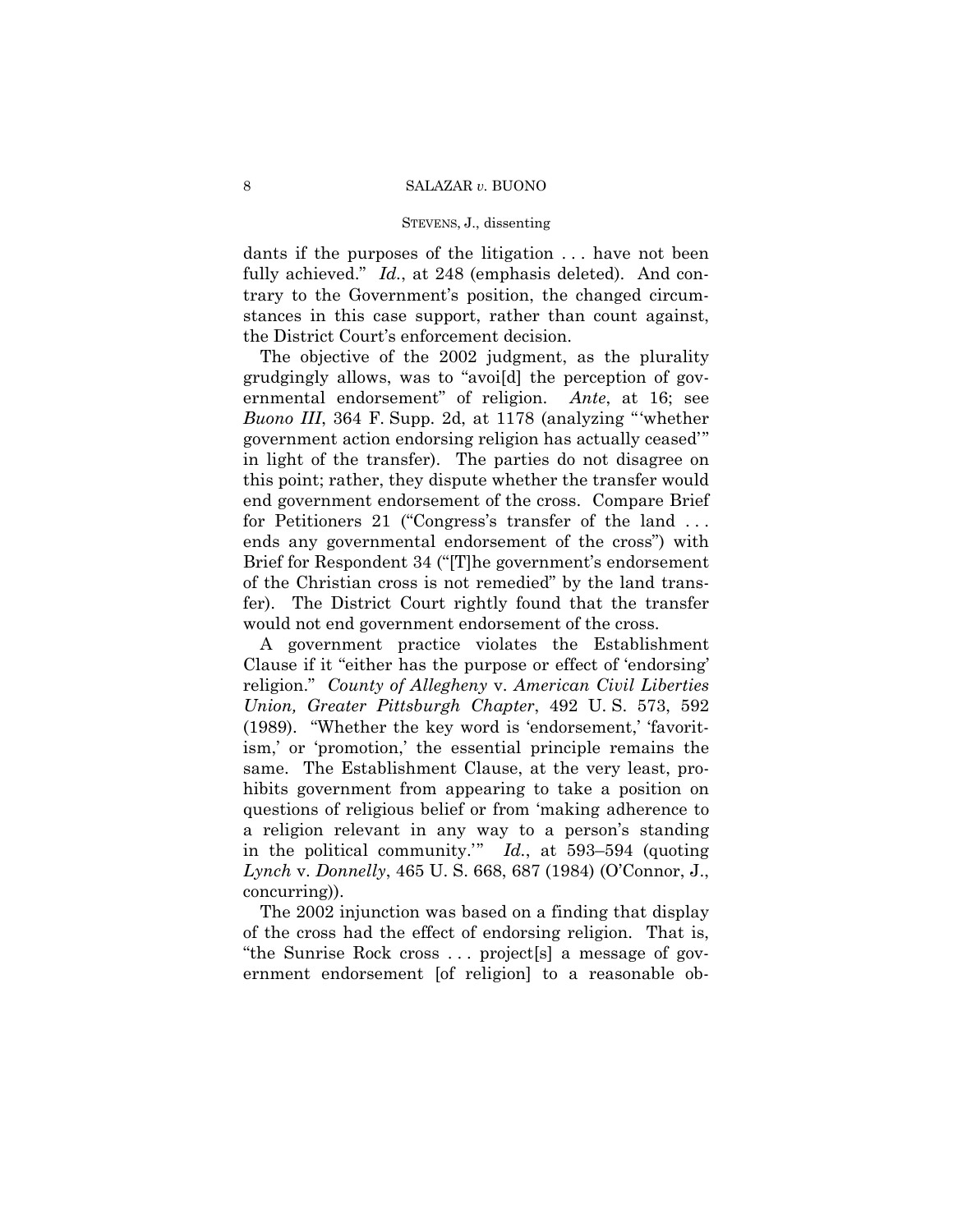server." *Buono II*, 371 F. 3d, at 549. The determination that the Government had endorsed religion necessarily rested on two premises: first, that the Government endorsed the cross, and second, that the cross "take[s] a position on questions of religious belief" or "'mak[es] adherence to religion relevant ... to a person's standing in the political community,'" *County of Allegheny*, 492 U. S., at 594. Taking the District Court's 2002 finding of an Establishment Clause violation as res judicata, as we must, the land transfer has the potential to dislodge only the first of those premises, in that the transfer might change the Government's endorsing relationship with the cross. As I explain below, I disagree that the transfer ordered by §8121 would in fact have this result. But it is also worth noting at the outset that the transfer statute could not (and does not) dislodge the second premise—that the cross conveys a religious message. Continuing government endorsement of the cross is thus continuing government endorsement of religion.

In my view, the transfer ordered by §8121 would not end government endorsement of the cross for two independently sufficient reasons. First, after the transfer it would continue to appear to any reasonable observer that the Government has endorsed the cross, notwithstanding that the name has changed on the title to a small patch of underlying land. This is particularly true because the Government has designated the cross as a national memorial, and that endorsement continues regardless of whether the cross sits on public or private land. Second, the transfer continues the existing government endorsement of the cross because the purpose of the transfer is to preserve its display. Congress' intent to preserve the display of the cross maintains the Government's endorsement of the cross.

The plurality does not conclude to the contrary; that is, it does not decide that the transfer would end government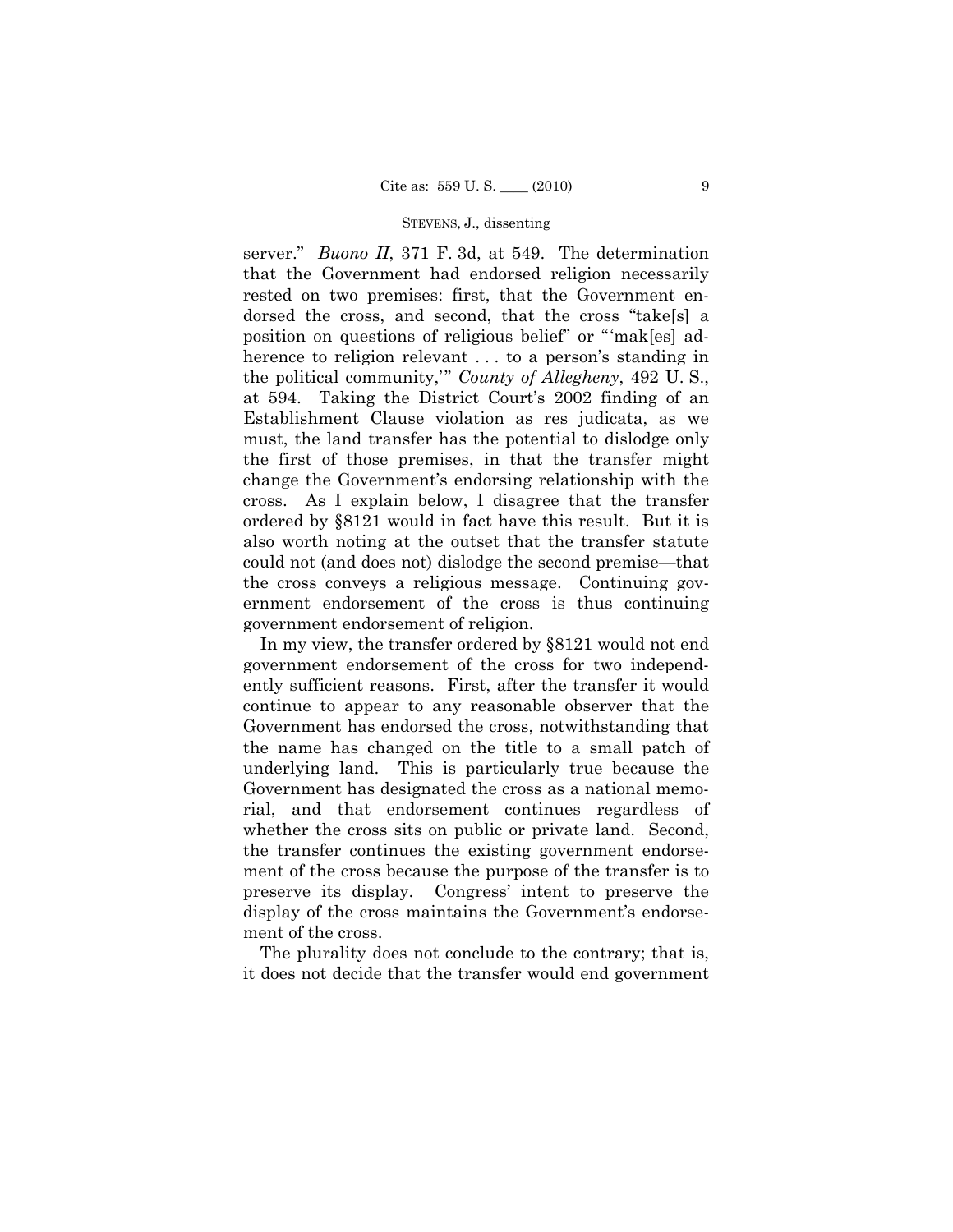#### STEVENS, J., dissenting

endorsement of the cross and the religious message it conveys. Rather, the plurality concludes that the District Court did not conduct an appropriate analysis, and it remands the case for a do-over. I take up each of the purported faults the plurality finds in the District Court's analysis in my examination of the reasons why the transfer does not cure the existing Establishment Clause violation.

# *Perception of the Cross Post-Transfer*

The 2002 injunction was based upon a finding of impermissible effect: The "Sunrise Rock cross . . . project[s] a message of government endorsement [of religion] to a reasonable observer." *Buono II*, 371 F. 3d, at 549. The transfer would not end that impermissible state of affairs because the cross, post-transfer, would still have "the effect of communicating a message of government endorsement . . . of religion." *Lynch*, 465 U. S., at 692 (O'Connor, J., concurring). As the Court of Appeals correctly found, "[n]othing in the present posture of the case alters" the conclusion that a "reasonable observer would perceive governmental endorsement of the message" the cross conveys. *Buono* v. *Kempthorne*, 527 F. 3d 758, 783 (CA9 2008) *(Buono IV)*. 3

<sup>3</sup>The plurality faults the District Court for not engaging in this analysis, but the District Court did implicitly consider how a reasonable observer would perceive the cross post-transfer when it analyzed the terms of the transfer, the Government's continuing property rights in the conveyed land, and the history of the Government's efforts to preserve the cross. Furthermore, the Court of Appeals affirmed the District Court's order on the express ground that a reasonable observer would still perceive government endorsement of the cross. See *Buono IV*, 527 F. 3d, at 782–783.

THE CHIEF JUSTICE suggests this is much ado about nothing because respondent's counsel conceded that the injunction would not be violated were the Government to have gone through an "empty ritual" of taking down the cross before transferring the land. *Ante*, at 1 (concurring opinion). But in the colloquy to which THE CHIEF JUSTICE refers,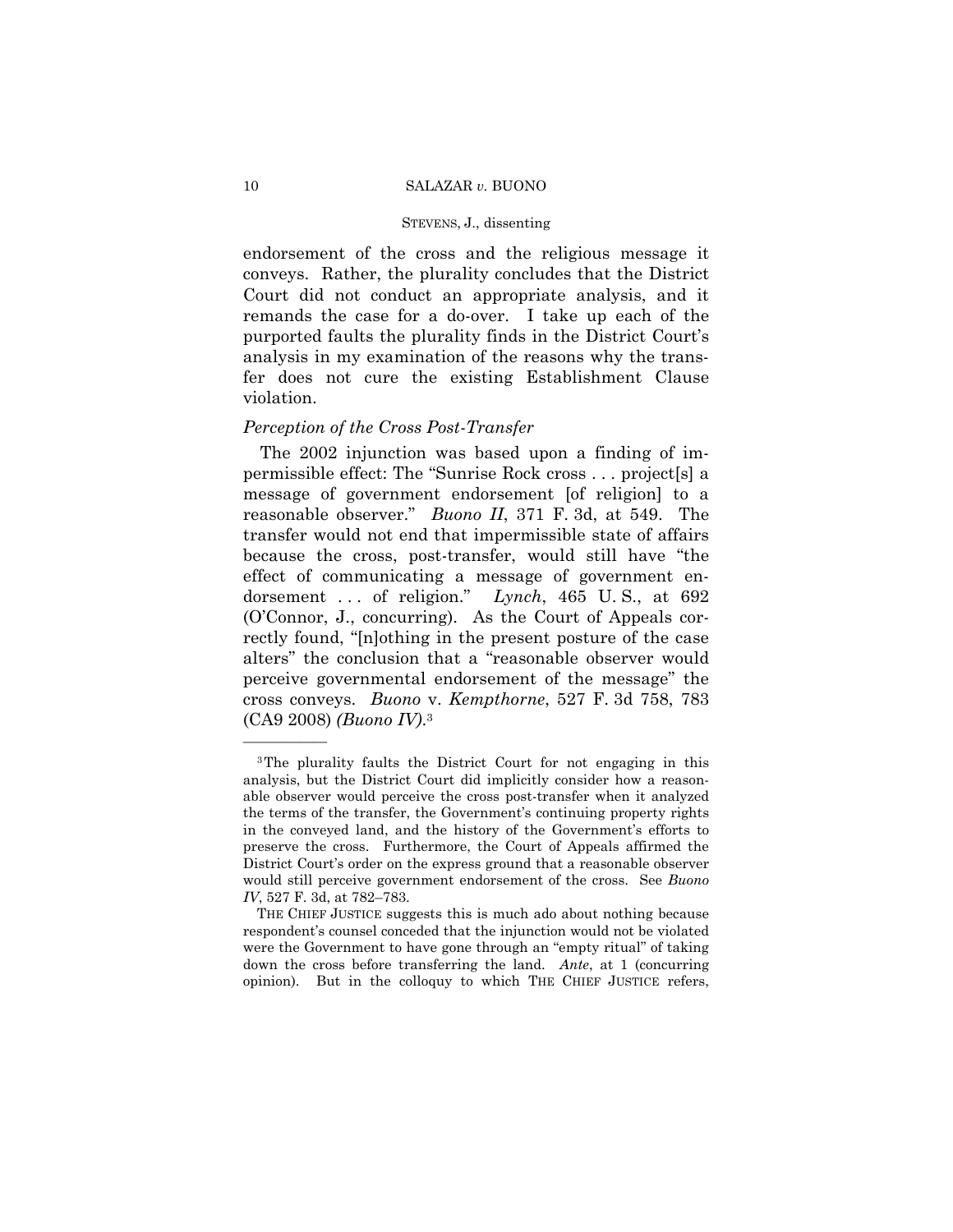In its original judgment, the Court of Appeals found that a well-informed reasonable observer would perceive government endorsement of religion, notwithstanding the cross' initial "placement by private individuals," based upon the following facts: "that the cross rests on public land[,] . . . that Congress has designated the cross as a war memorial and prohibited the use of funds to remove it, and that the Park Service has denied similar access for expression by an adherent of the . . . Buddhist faith." *Buono II*, 371 F. 3d, at 550. After the transfer, a well-informed observer would know that the cross was no longer on public land, but would additionally be aware of the following facts: The cross was once on public land, the Government was enjoined from permitting its display, Congress transferred it to a specific purchaser in order to preserve its display in the same location, and the Government maintained a reversionary interest in the land. From this chain of events, in addition to the factors that remain the same after the transfer, he would perceive government endorsement of the cross.4

counsel assumed that the Government would not retain a reversionary interest in the land, and that the cross would not retain its designation as a national memorial. See Tr. of Oral Arg. 44–45. Even under THE CHIEF JUSTICE's revised version of the hypothetical, I would not so quickly decide that taking down the cross makes no material difference. And counsel's statement takes no position as to whether the hypothetical poses any constitutional problem independent of the injunction. Regardless, we must deal with the substance of the case before us, which involves much more than Congress directing the Government to execute a simple land transfer.

<sup>4</sup>A less informed reasonable observer, see *Capitol Square Review and Advisory Bd.* v. *Pinette*, 515 U. S. 753, 807 (1995) (STEVENS, J., dissenting), would reach the same conclusion because the cross would still appear to stand on Government property. The transfer merely "carv[es] out a tiny parcel of property in the midst of this vast Preserve—like a donut hole with the cross atop it." *Buono* v. *Kempthorne*, 527 F. 3d 758, 783 (CA9 2008). For any reasonable observer, then, the transfer simply would not change the effect of the cross.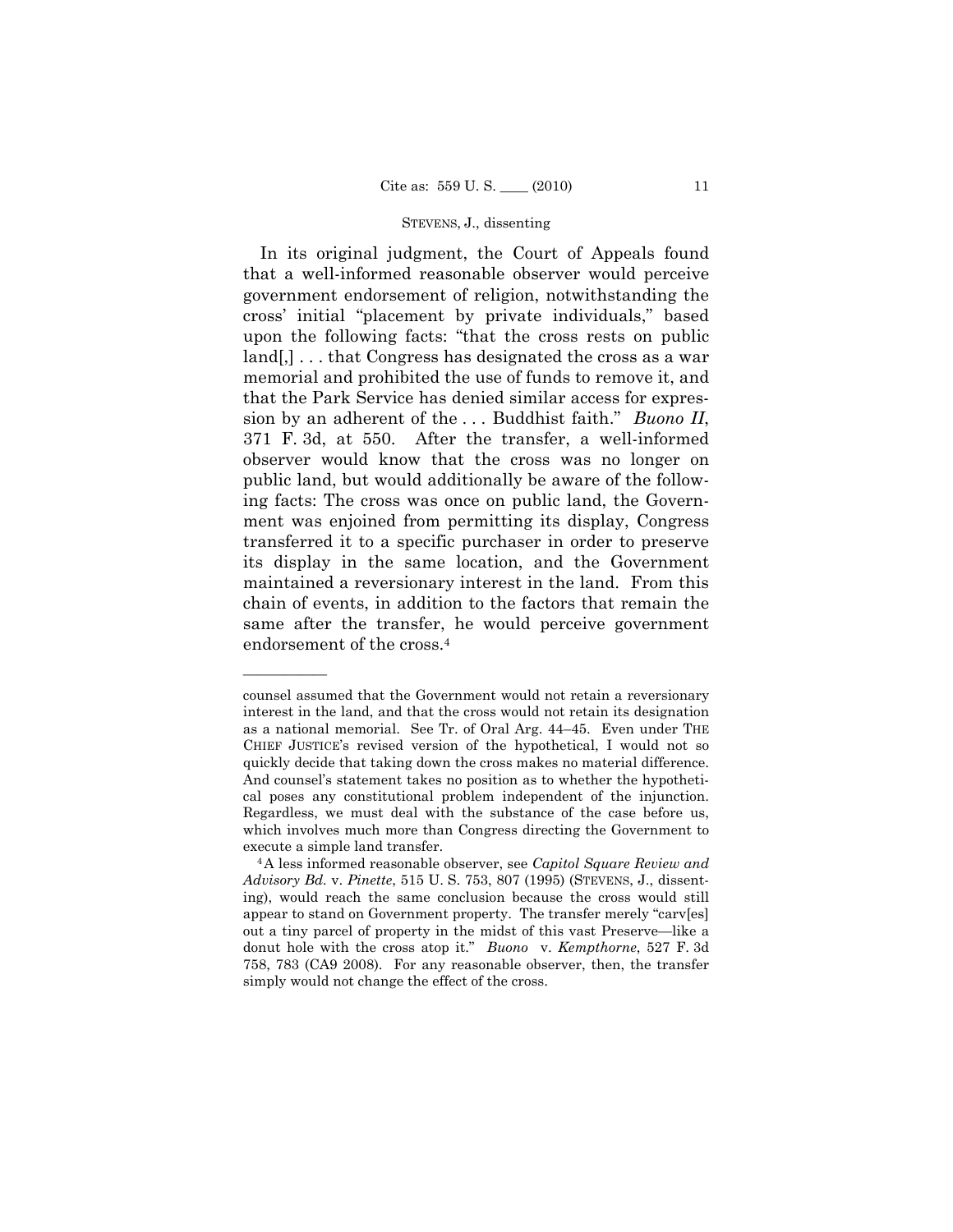#### STEVENS, J., dissenting

Particularly important to this analysis is that although the transfer might remove the implicit endorsement that presence on public land signifies, see *Capitol Square Review and Advisory Bd.* v. *Pinette*, 515 U. S. 753, 801 (1995) (STEVENS, J., dissenting) ("The very fact that a sign is installed on public property implies official recognition and reinforcement of its message"), it would not change the fact that the Government has taken several explicit actions to endorse this cross. In its decision upholding the initial entry of the injunction, the Court of Appeals found those actions contributed to a reasonable observer's perception of government endorsement. *Buono II*, 371 F. 3d, at 550. Their significance does not depend upon the ownership of the land.

In 2000, and again after the District Court had entered its initial injunction, Congress passed legislation prohibiting the use of any federal funds to remove the cross from its location on federal property. See Consolidated Appropriations Act, 2001, Pub. L. 106–554, App. D, §133, 114 Stat. 2763A–230; Department of Defense Appropriations Act, 2003, Pub. L. 107–248, §8065(b), 116 Stat. 1551. Thus, beyond merely acquiescing in the continued presence of a cross on federal property, Congress singled out that cross for special treatment, and it affirmatively commanded that the cross must remain.

Congress also made a more dramatic intervention. Without the benefit of any committee hearings or floor debate in either the Senate or the House of Representatives—indeed, without a moment of discussion in any official forum—Congress passed legislation officially designating the "five-foot-tall white cross" in the Mojave Desert "as a national memorial commemorating United States participation in World War I and honoring the American veterans of that war." §8137(a), 115 Stat. 2278. Thereafter, the cross was no longer just a local artifact; it acquired a formal national status of the highest order.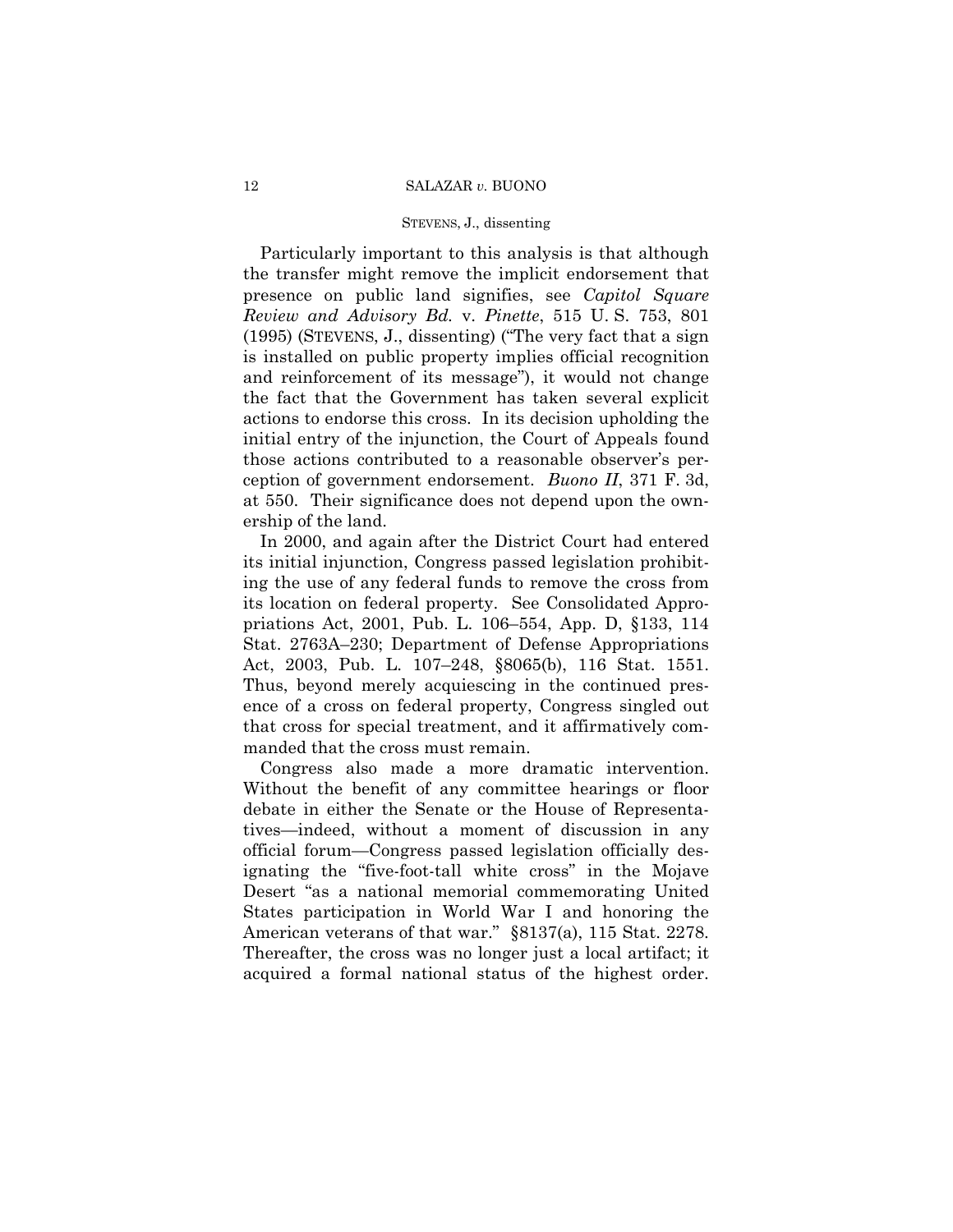Once that momentous step was taken, changing the identity of the owner of the underlying land could no longer change the public or private character of the cross. The Government has expressly adopted the cross as its own.<sup>5</sup>

Even though Congress recognized this cross for its military associations, the solitary cross conveys an inescapably sectarian message. See *Separation of Church and State Comm.* v. *Eugene*, 93 F. 3d 617, 626 (CA9 1996) (O'Scannlain, J., concurring in result) ("[T]he City's use of a cross to memorialize the war dead may lead observers to believe that the City has chosen to honor only Christian veterans"). As the District Court observed, it is undisputed that the "[L]atin cross is the preeminent symbol of Christianity. It is exclusively a Christian symbol, and not a symbol of any other religion." *Buono I*, 212 F. Supp. 2d, at 1205. We have recognized the significance of the Latin cross as a sectarian symbol, $6$  and no participant in this

<sup>5</sup>The plurality barely mentions this designation, except to assert that the designation gave recognition to the historical meaning of the cross. See *ante*, at 12. But the plurality does not acknowledge that when the Ninth Circuit affirmed the 2002 judgment, it concluded that the designation is one of the factors that would lead a reasonable observer to perceive government endorsement of religion. See *Buono II*, 371 F. 3d, at 550. Nor does the plurality address the effect of that designation on a reasonable observer's perception of the cross, regardless of whether

the cross sits on private land. See *ante*, at 16.<br><sup>6</sup>See, *e.g.*, *Pinette*, 515 U. S., at 760 (characterizing Ku Klux Klansponsored cross as religious speech); *id.*, at 776 (O'Connor, J., concurring in part and concurring in judgment) ("[T]he cross is an especially potent sectarian symbol"); *id.*, at 792 (Souter, J., concurring in part and concurring in judgment) ("[T]he Latin cross . . . is the principal symbol of Christianity around the world, and display of the cross alone could not reasonably be taken to have any secular point"); *id.*, at 798, n. 3 (STEVENS, J., dissenting) ("[T]he Latin cross is identifiable as a symbol of a particular religion, that of Christianity; and, further, as a symbol of particular denominations within Christianity"); *County of Allegheny* v. *American Civil Liberties Union, Greater Pittsburgh Chapter*, 492 U. S. 573, 661 (1989) (KENNEDY, J., concurring in judgment in part and dissenting in part) ("[T]he [Establishment] Clause forbids a city to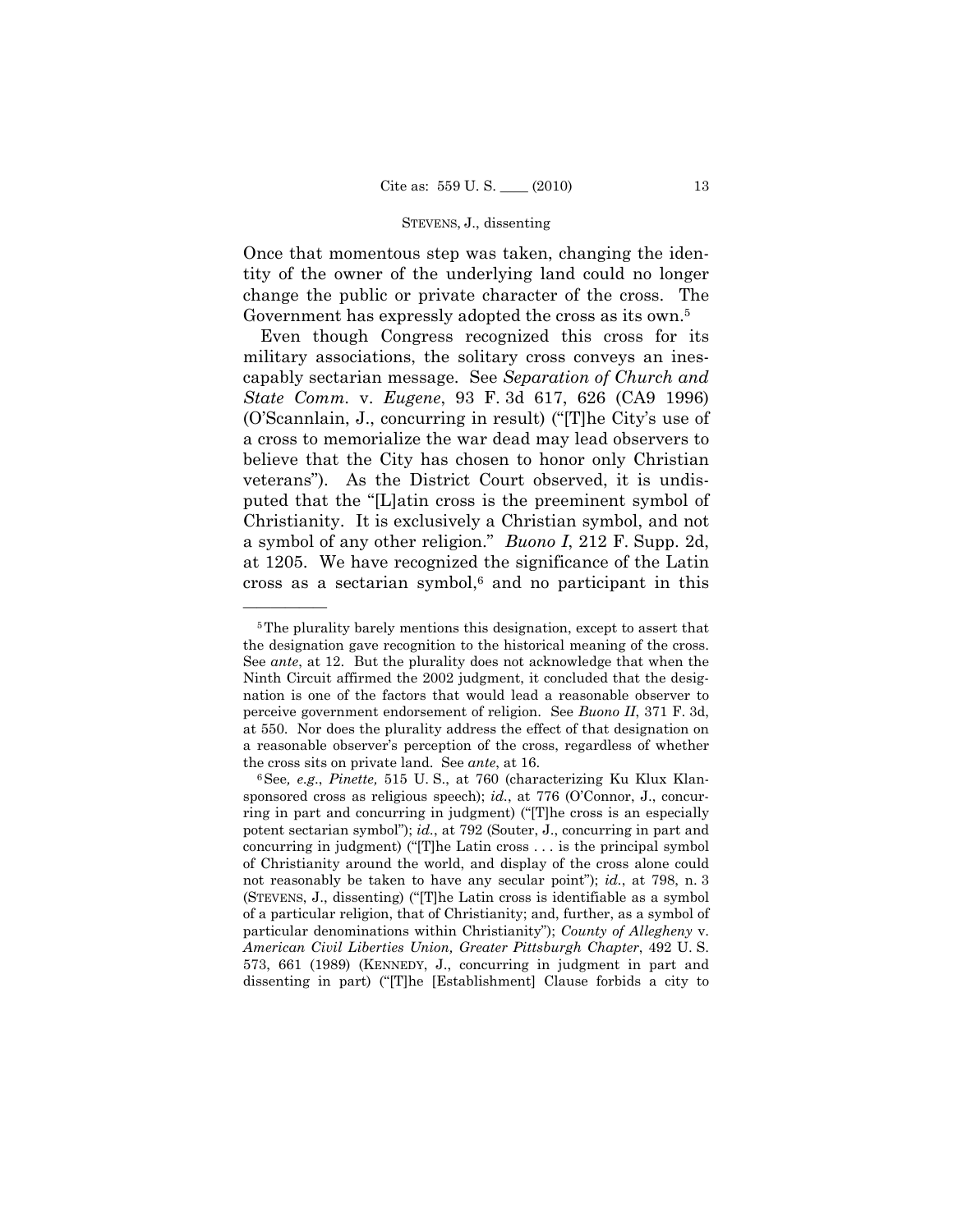#### STEVENS, J., dissenting

litigation denies that the cross bears that social meaning. Making a plain, unadorned Latin cross a war memorial does not make the cross secular. It makes the war memorial sectarian.7

More fundamentally, however, the message conveyed by the cross is not open to reconsideration given the posture of this case. The plurality employs a revealing turn of phrase when it characterizes the cross as "a symbol that, while challenged under the Establishment Clause, has complex meaning beyond the expression of religious views." *Ante*, at 13. The days of considering the cross itself as *challenged* under the Establishment Clause are over; it is settled that the Government is not permitted to endorse the cross. However complex the meaning of the cross, the Court of Appeals in 2004 considered and rejected the argument that its dual symbolism as a war memorial meant that government endorsement of the cross did not amount to endorsement of religion. See *Buono II*, 371 F. 3d, at 549, n. 5. All we are debating at

permit the permanent erection of a large Latin cross on the roof of city hall ... because such an obtrusive year-round religious display would place the government's weight behind an obvious effort to proselytize

on behalf of a particular religion"). 7Context is critical to the Establishment Clause inquiry, and not every use of a religious symbol in a war memorial would indicate government endorsement of a religious message. See*, e.g*., *Van Orden*  v. *Perry*, 545 U. S. 677, 701 (2005) (BREYER, J., concurring in judgment) ("[T]o determine the message that the text here conveys, we must examine how the text is *used*. And that inquiry requires us to consider the context of the display"); *County of Allegheny*, 492 U. S., at 598 ("[T]he effect of a crèche display turns on its setting"); *Lynch* v. *Donnelly*, 465 U. S. 668, 694 (1984) (O'Connor, J., concurring) ("Every government practice must be judged in its unique circumstances to determine whether it constitutes an endorsement or disapproval of religion"). But this cross is not merely one part of a more elaborate monument that, taken as a whole, may be understood to convey a primarily nonreligious message. Rather, the cross is the only symbol conveying any message at all.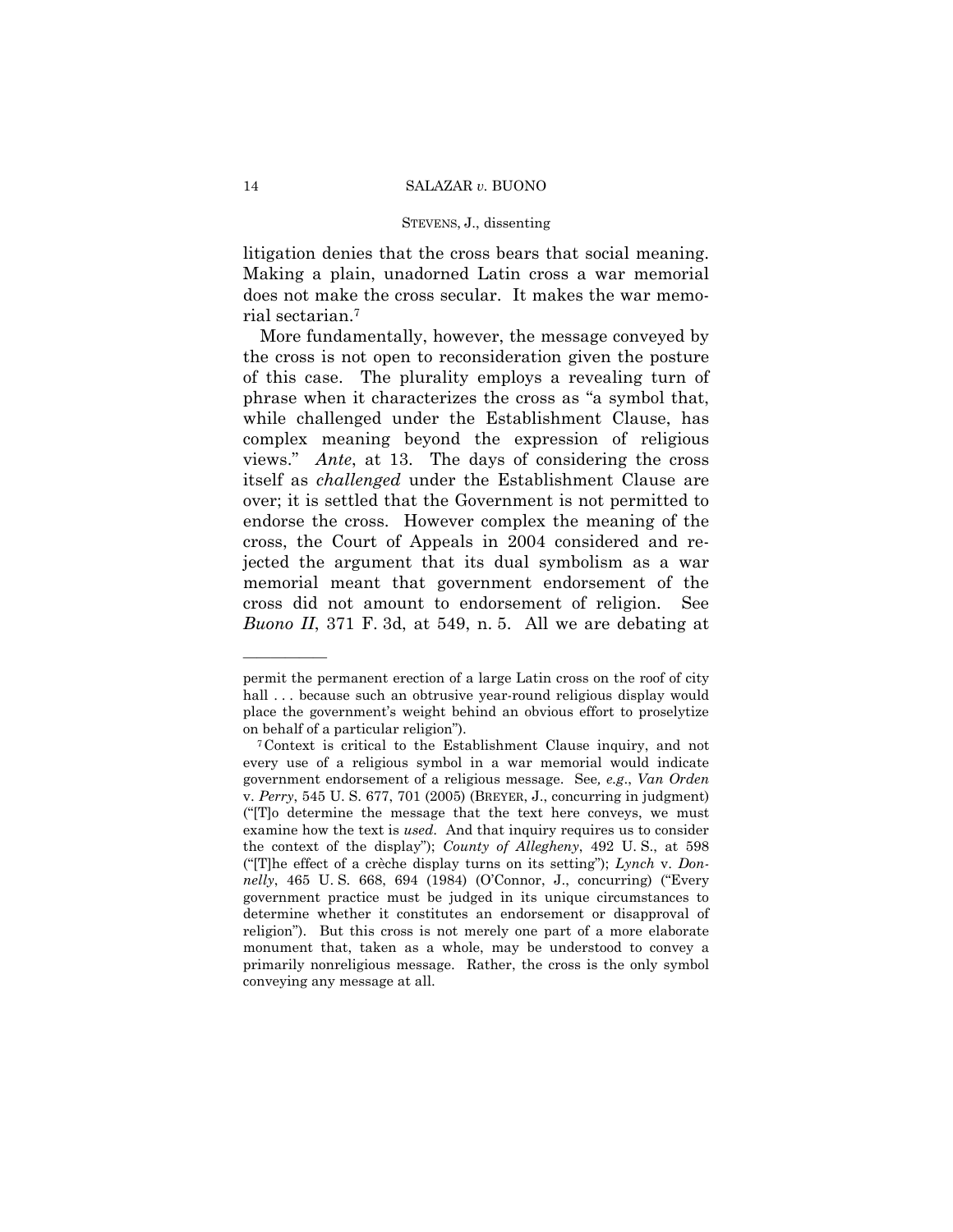this juncture is whether the shift from public to private ownership of the land sufficiently distanced the Government from the cross; we are no longer debating the message the cross conveys to a reasonable observer. In arguing that Congress can legitimately favor the cross because of its purported double meaning, the plurality implicitly tries to reopen what is closed.8

The plurality also poses a different objection to consideration of whether the transfer would change a reasonable observer's perception of the cross. The plurality suggests that the "'reasonable observer' standard" may not "be the appropriate framework" because "courts considering Establishment Clause challenges do not," as a general matter, "inquire into 'reasonable observer' perceptions with respect to objects on private land." *Ante*, at 16. Once again, the plurality's approach fails to pay heed to the posture of this case.

At the risk of stating the obvious, respondent is not simply challenging a private object on private land. Although "an Establishment Clause violation must be moored in government action of some sort," *Pinette*, 515 U. S., at 779 (O'Connor, J., concurring in part and concur

<sup>8</sup>The plurality's assertions regarding the meaning of the cross are therefore beside the point. For the record, however, I cannot agree that a bare cross such as this conveys a nonsectarian meaning simply because crosses are often used to commemorate "heroic acts, noble contributions, and patient striving" and to honor fallen soldiers. *Ante*, at 17. The cross is not a universal symbol of sacrifice. It is the symbol of one particular sacrifice, and that sacrifice carries deeply significant meaning for those who adhere to the Christian faith. The cross has sometimes been used, it is true, to represent the sacrifice of an individual, as when it marks the grave of a fallen soldier or recognizes a state trooper who perished in the line of duty. Even then, the cross carries a religious meaning. But the use of the cross in such circumstances is linked to, and shows respects for, the individual honoree's faith and beliefs. I, too, would consider it tragic if the Nation's fallen veterans were to be forgotten. See *ibid*. But there are countless different ways, consistent with the Constitution, that such an outcome may be averted.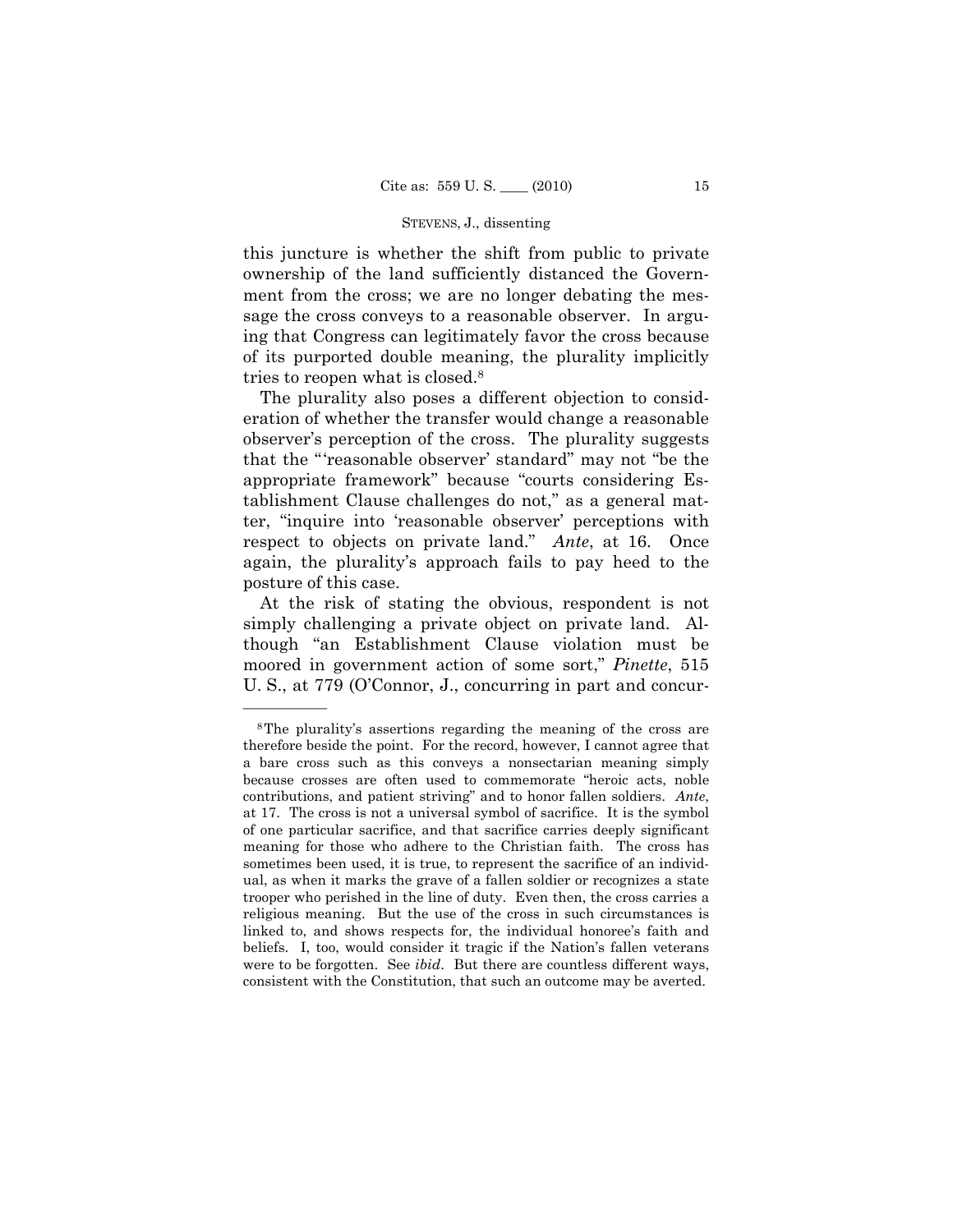#### STEVENS, J., dissenting

ring in judgment), respondent's objection to the transfer easily meets that test for two reasons. First, he is currently challenging official legislation, taken in response to an identified Establishment Clause violation. That legislation would transfer public land to a particular private party, with the proviso that the transferee must use the land to fulfill a specific public function or else the land reverts back to the Government. Second, even once the transfer is complete, the cross would remain a national memorial. The cross is therefore not a purely "private" object in any meaningful sense.

Notwithstanding these facts, the plurality appears to conclude that the transfer might render the cross purely private speech. It relies in part on the plurality opinion in *Pinette* for its suggestion that the reasonable observer standard may not be apposite, and *Pinette* addressed a privately owned cross displayed in a public forum. The *Pinette* plurality would have rejected the idea that "a neutrally behaving government" can ever endorse "*private*  religious expression," *id*., at 764, even if a reasonable observer would perceive government endorsement, *id.*, at 768. But the *Pinette* plurality acknowledged that government favoritism of private religious speech is unconstitutional, as when a government "giv[es] sectarian religious speech preferential access to a forum close to the seat of government (or anywhere else for that matter)." *Id.,* at 766. And in this case, the Government is not acting neutrally: The transfer statute and the government actions preceding it have all favored the cross.

Furthermore, even assuming (wrongly) that the cross would be purely private speech after the transfer, and even assuming (quite implausibly) that the transfer statute is neutral with respect to the cross, it would still be appropriate for the District Court to apply the reasonable observer standard. The majority of the *Pinette* Court rejected the *per se* rule proposed by the plurality. Instead,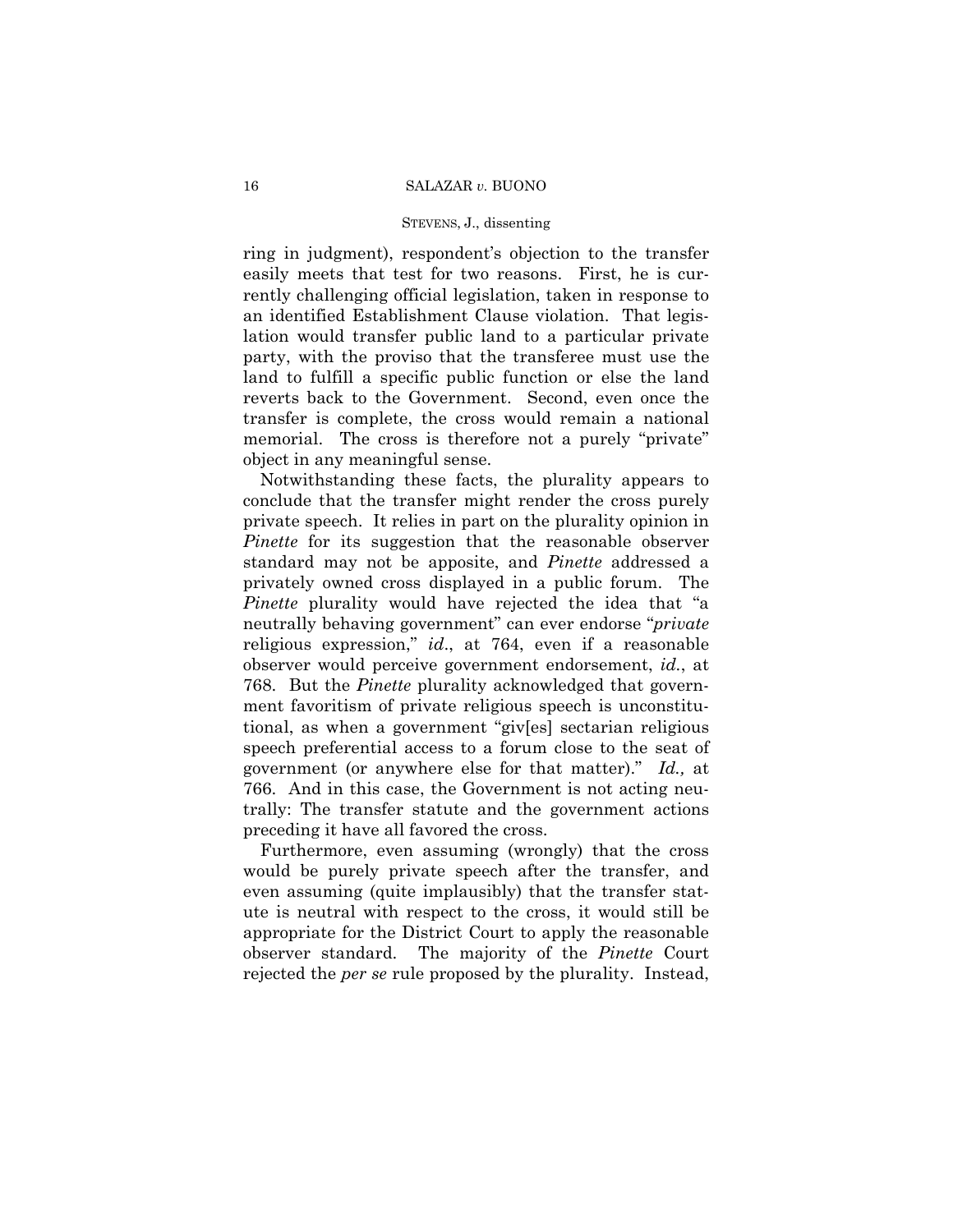the relevant standard provides that the Establishment Clause is violated whenever "the State's own actions . . . , and their relationship to the private speech at issue, *actually convey* a message of endorsement." *Id.*, at 777 (O'Connor, J., concurring in part and concurring in judgment). Moreover, the Establishment Clause "imposes affirmative obligations that may require a State, in some situations, to take steps to avoid being perceived as supporting or endorsing a private religious message." *Ibid.* It is particularly appropriate in this context—when the issue is whether the transfer cures an already identified Establishment Clause violation—for the District Court to consider whether the Government, by complying with §8121, would have taken sufficient steps to avoid being perceived as endorsing the cross.

As I explained at the outset of this section, the answer to that inquiry is surely no. The reasonable observer "who knows all of the pertinent facts and circumstances surrounding the symbol and its placement," *ante*, at 17, would perceive that the Government has endorsed the cross: It prohibited the use of federal funds to take down the cross, designated the cross as a national memorial, and engaged in "herculean efforts to preserve the Latin cross" following the District Court's initial injunction, *Buono III*, 364 F. Supp. 2d, at 1182. Those efforts include a transfer statute designed to keep the cross in place. Changing the ownership status of the underlying land in the manner required by §8121 would not change the fact that the cross conveys a message of government endorsement of religion.

# *Purpose in Enacting the Transfer Statute*

Even setting aside that the effect of the post-transfer cross would still be to convey a message of government endorsement of religion, the District Court was correct to conclude that §8121 would not cure the Establishment Clause violation because the very purpose of the transfer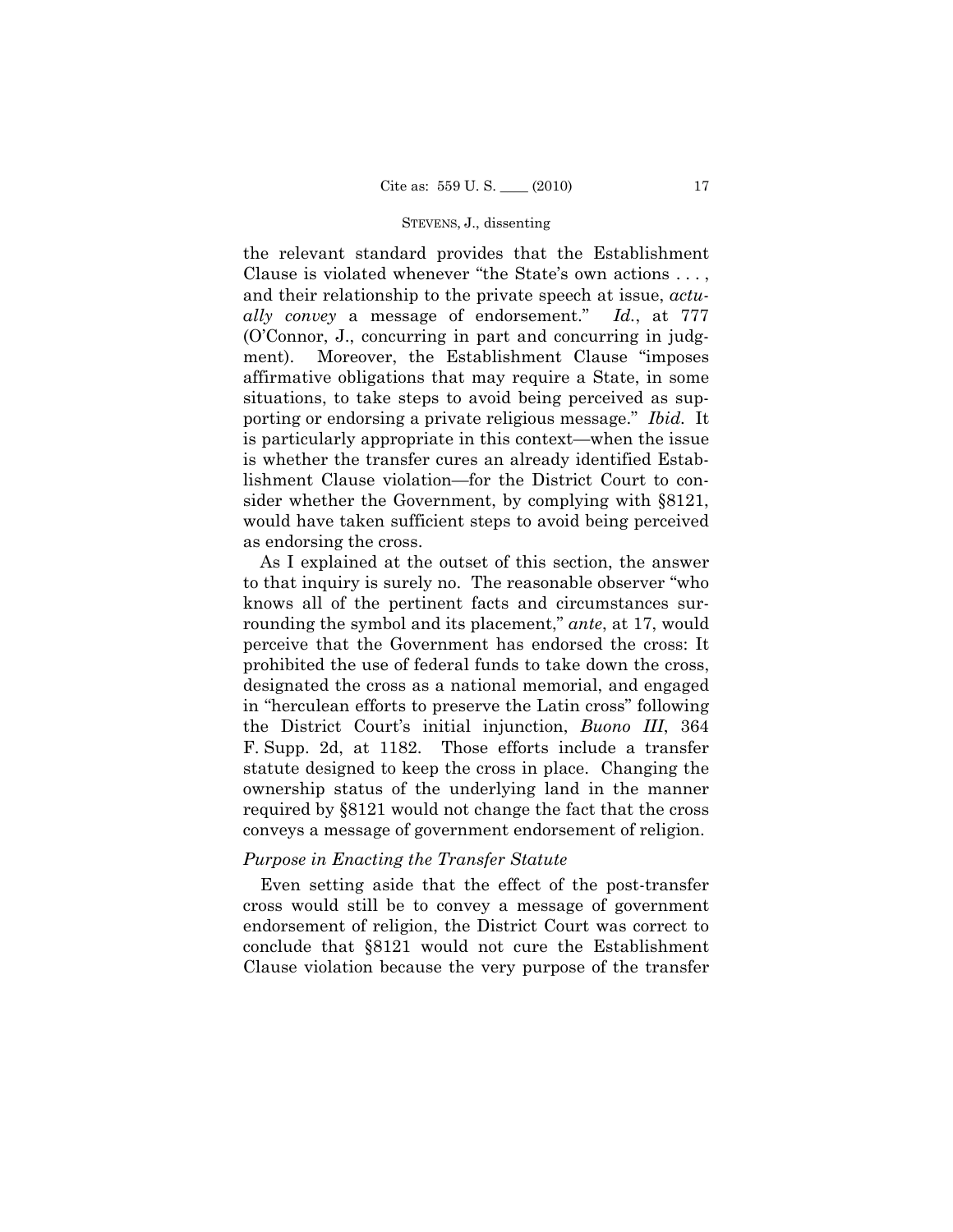#### STEVENS, J., dissenting

was to preserve the display of the cross. That evident purpose maintains government endorsement of the cross. The plurality does not really contest that this was Congress' purpose, *ante*, at 11, so I need not review the evidence in great detail. Suffice it to say that the record provides ample support. The land-transfer statute authorizes a conveyance to the particular recipient that has expressed an intent to preserve the cross. See Brief for Veterans of Foreign Wars of the United States et al. as *Amici Curiae* 4 (transfer recipient "intends to maintain and preserve the Veterans Memorial"); *id.*, at 7 (identifying Veterans Memorial as the "cross and plaque"). And it conveys the particular land that has already been designated "as a national memorial" commemorating the veterans of World War I, §8121(a), 117 Stat. 1100, subject to a reversionary clause requiring that a memorial "commemorating United States participation in World War I and honoring the American veterans of that war" be maintained, §8121(e). If it does not categorically require the new owner of the property to display the existing memorial meeting that description (the cross), see §8137, 115 Stat. 2278, the statute most certainly encourages this result. Indeed, the Government concedes that Congress sought to "*preserve* a longstanding war memorial" at the site, Brief for Petitioners 28 (emphasis added), and the only memorial that could be "preserved" at Sunrise Rock is the cross itself.

The plurality insists, however, that even assuming the purpose of the land transfer was to preserve the display of the cross, enjoining the transfer was not necessarily appropriate. It contends the District Court failed to give adequate consideration to "the context in which the [landtransfer] statute was enacted and the reasons for its passage," *ante*, at 11, and it directs the District Court's attention to three factors: the message intended by the private citizens who first erected the cross, *ibid.;* the time the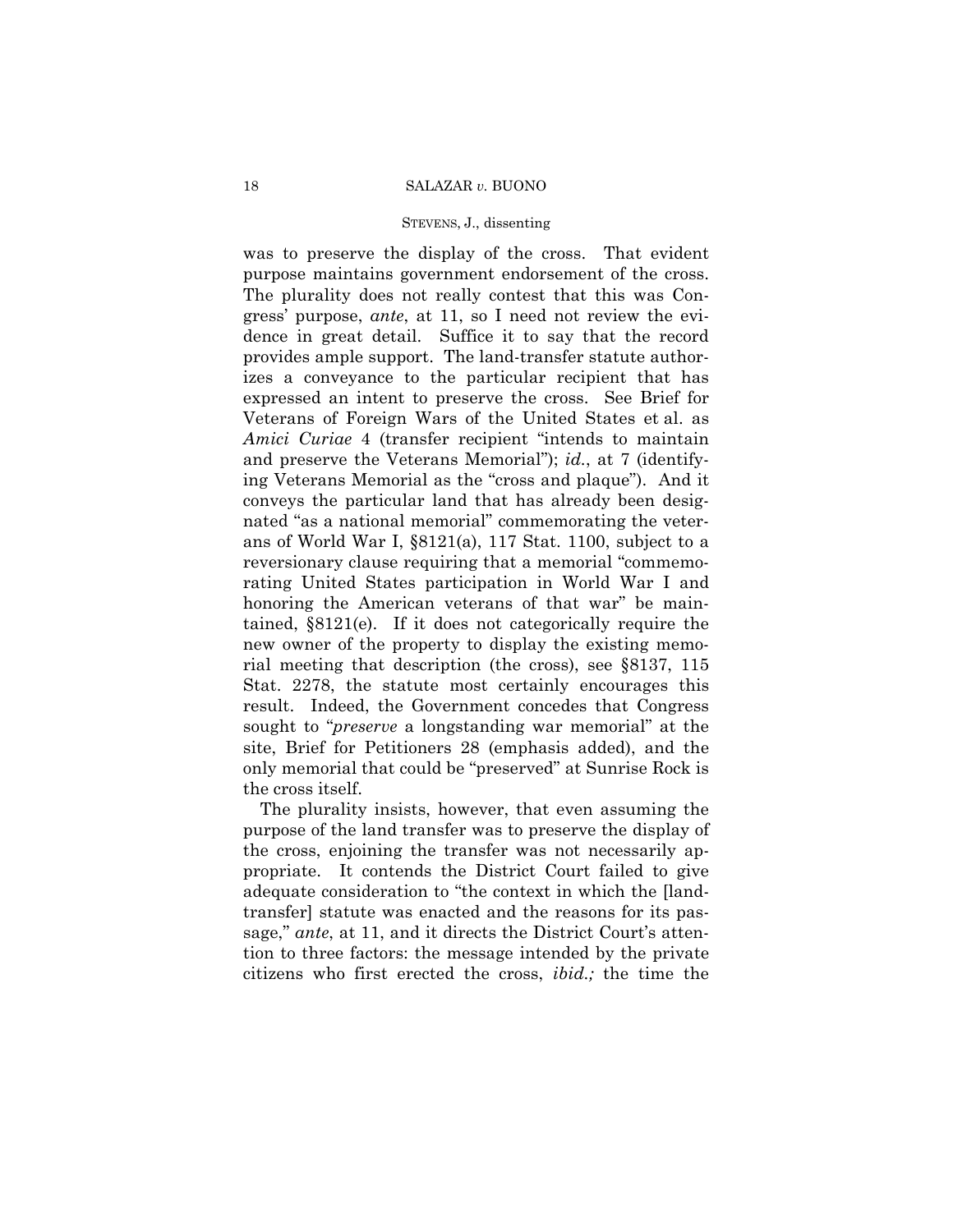cross stood on Sunrise Rock and its historical meaning, *ante*, at 11–12; and Congress' balancing of "opposing interests" and selection of a "policy of accommodation," *ante*, at 13; see also *ante*, at 17.

The first two of these factors are red herrings. The District Court, in its enforcement decision, had no occasion to consider anew either the private message intended by those who erected the cross or how long the cross had stood atop Sunrise Rock. Neither of these factors constituted a novel or changed circumstance since the entry of the 2002 injunction. Whatever message those who initially erected the cross intended—and I think we have to presume it was a Christian one, at least in part, for the simple reason that those who erected the cross chose to commemorate American veterans in an explicitly Christian manner—that historical fact did not change between 2002 and 2005. I grant that the amount of time the cross had stood on Sunrise Rock did change, from 68 years to 71 years, but no one can seriously maintain that "the historical meaning that the cross had attained," *ante*, at 12, was materially transformed in that 3-year increment.9

<sup>9</sup> I also disagree with the plurality's factual premise that "the cross and the cause it commemorated had become entwined in the public consciousness" in a secular manner, *ante*, at 11–12. Although some members of the community knew that the cross had been originally erected as a war memorial, there is no support in the record for the idea that members of the public "gathered regularly at Sunrise Rock to pay their respects," *ibid*., to the fallen of World War I or any other veterans. The study conducted by a National Park Service historian indicates that a group of veterans gathered at the cross as early as 1935 for Easter sunrise services. Memorandum from Mark Luellen to Superintendent, Mojave National Preserve (Jan. 31, 2000), Decl. of Peter J. Eliasberg in *Buono* v. *Norton*, No. EDCV 01–216–RT (CD Cal., Mar. 13, 2002), p. 20 (Exh. 7). But there is no evidence that gatherings were ever held for Armistice Day or Veterans Day. The study further reveals that a local club organized social events for the community at the cross from 1950 to 1975 and that after a local veteran passed away in 1984, the "memory and associations of the white cross . . . as a war memorial"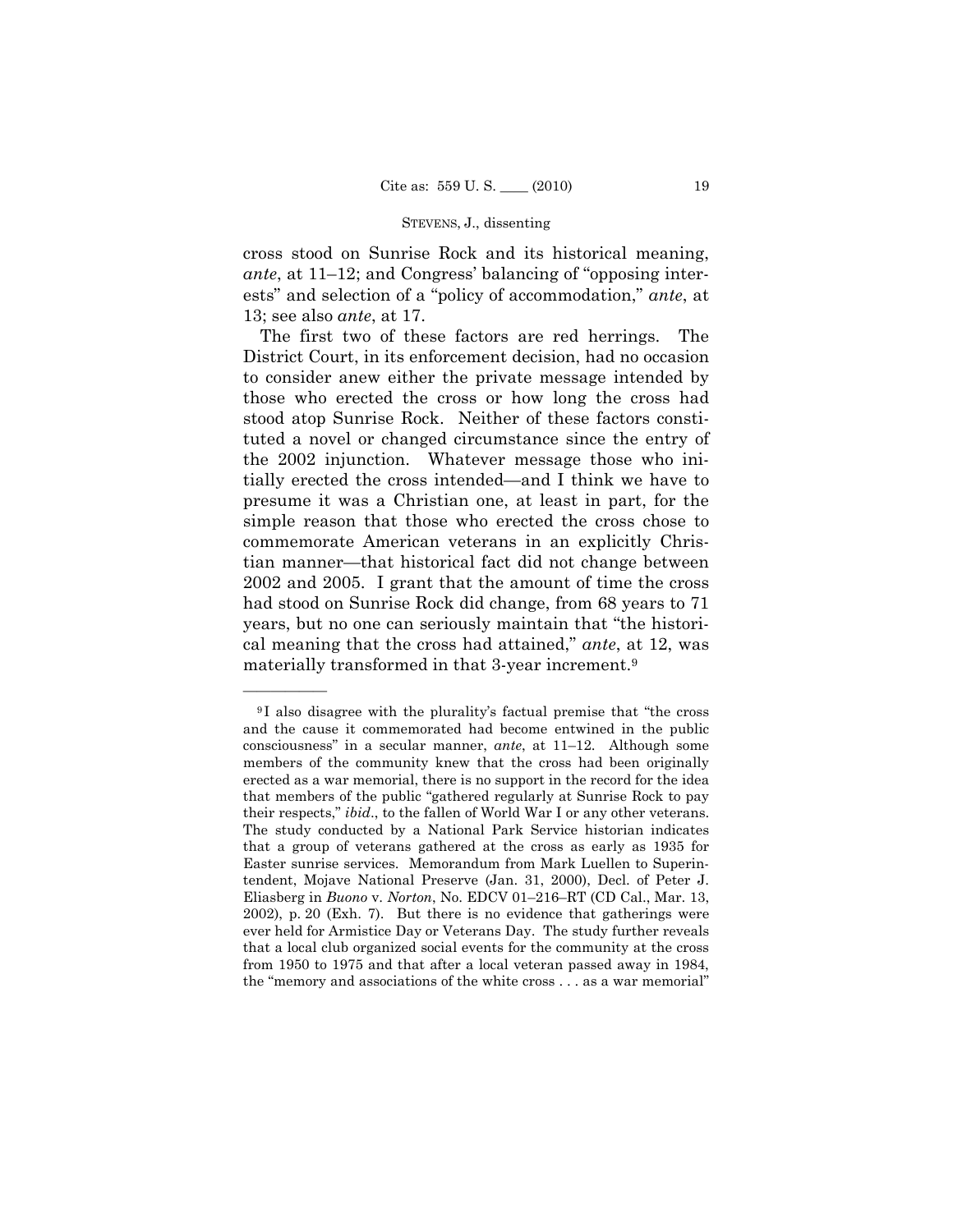#### STEVENS, J., dissenting

This brings us to the final factor identified by the plurality: Congress' "policy of accommodation" for the cross.10 Of course, the District Court did consider Congress' "policy" in the sense that it considered the result Congress was trying to achieve with respect to the cross, *i.e.*, to keep it in place. See *Buono III*, 364 F. Supp. 2d, at 1182 ("[T]he proposed transfer of the subject property can only be viewed as an attempt to keep the Latin cross atop Sunrise Rock without actually curing the continuing Establishment Clause violation"). But I understand the plurality to be faulting the District Court for failing to inquire into a deeper level of motivation: If the purpose of the transfer was to keep the cross in place, what was the purpose of keeping the cross in place?

I do not see why it was incumbent upon the District Court to examine this second-order purpose when determining whether the transfer violated the 2002 injunction. As discussed in Part II, *supra*, the injunction barred the Government from permitting the display of the cross, which fairly encompasses any act providing an opportunity for the cross' display. It was entirely appropriate for the District Court to characterize a transfer with the purpose of preserving the cross as an attempt to evade that injunction, and to find that the Government's purpose to preserve the cross maintains government endorsement of the cross.

faded but locals were "inspired . . . to reinstate the Easter sunrise services" at the cross. *Ibid.* 

<sup>10</sup>Although the plurality uses the term "accommodation," I do not read its opinion to suggest that Congress' policy vis-à-vis the cross has anything to do with accommodating any individual's religious practice. Cf. *County of Allegheny*, 492 U. S., at 601, n. 51 ("Nor can the display of the crèche be justified as an 'accommodation' of religion. . . . To be sure, prohibiting the display . . . deprives Christians of the satisfaction of seeing the government adopt their religious message as their own, but this kind of government affiliation with particular religious messages is precisely what the Establishment Clause precludes").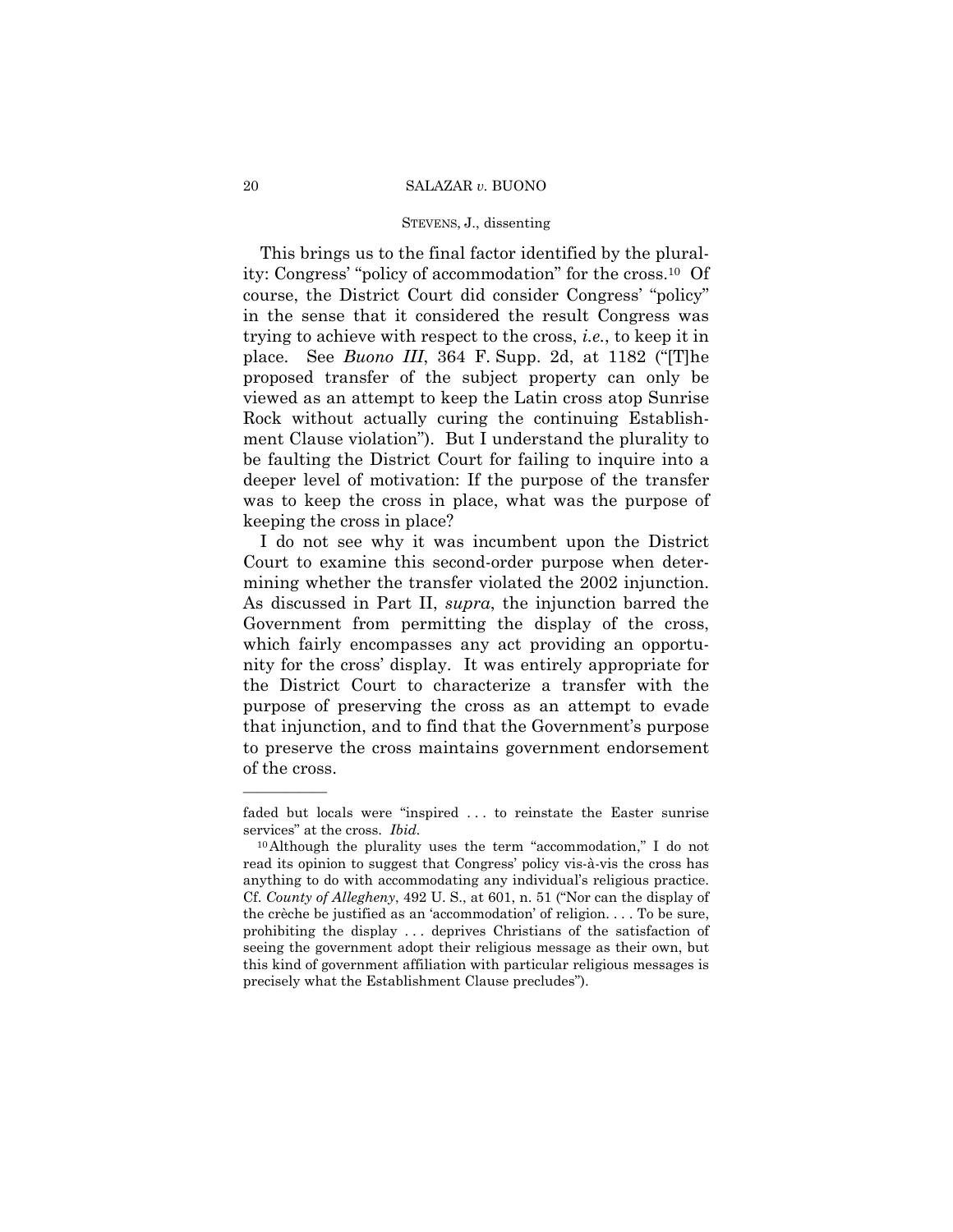The plurality would have the District Court revise its entire analysis of whether the transfer would end government endorsement, in light of the plurality's view of the land-transfer statute's putative second-order purpose. That analysis ignores the procedural posture of the case. If the question before the Court were whether §8121 itself violated the Establishment Clause, then this argument might have merit. But we are instead examining whether action taken with the purpose of preserving the display of the cross cures or continues government endorsement. In my view, that purpose continues the impermissible endorsement of—indeed, favoritism toward—the cross, regardless of *why* Congress chose to intervene as it did.

In any event, Congress' second-order purpose does little for the plurality's position. Without relying on any legislative history or findings—there are none—the plurality opines that Congress wanted to keep the cross in place in order to accommodate those who might view removal as "conveying disrespect for those the cross was seen as honoring," *ante*, at 12, and it suggests that this decision was an acceptable method of "balanc[ing] opposing interests" because the cross "has complex meaning beyond the expression of religious views," *ante*, at 13. As I have already explained, the meaning of the cross (complex or otherwise) is no longer before us, and the plurality's reliance on a "congressional statement of policy," *ibid.*, as negating any government endorsement of religion finds no support in logic or precedent. The cross cannot take on a nonsectarian character by congressional (or judicial) fiat, and the plurality's evaluation of Congress' actions is divorced from the methodology prescribed by our doctrine.<sup>11</sup>

<sup>11</sup> JUSTICE ALITO similarly affords great weight to Congress' purported interest in "avoiding the disturbing symbolism associated with the destruction of the historic monument." *Ante*, at 5 (opinion concurring in part and concurring in judgment). But we surely all can agree that once the government has violated the Establishment Clause, as has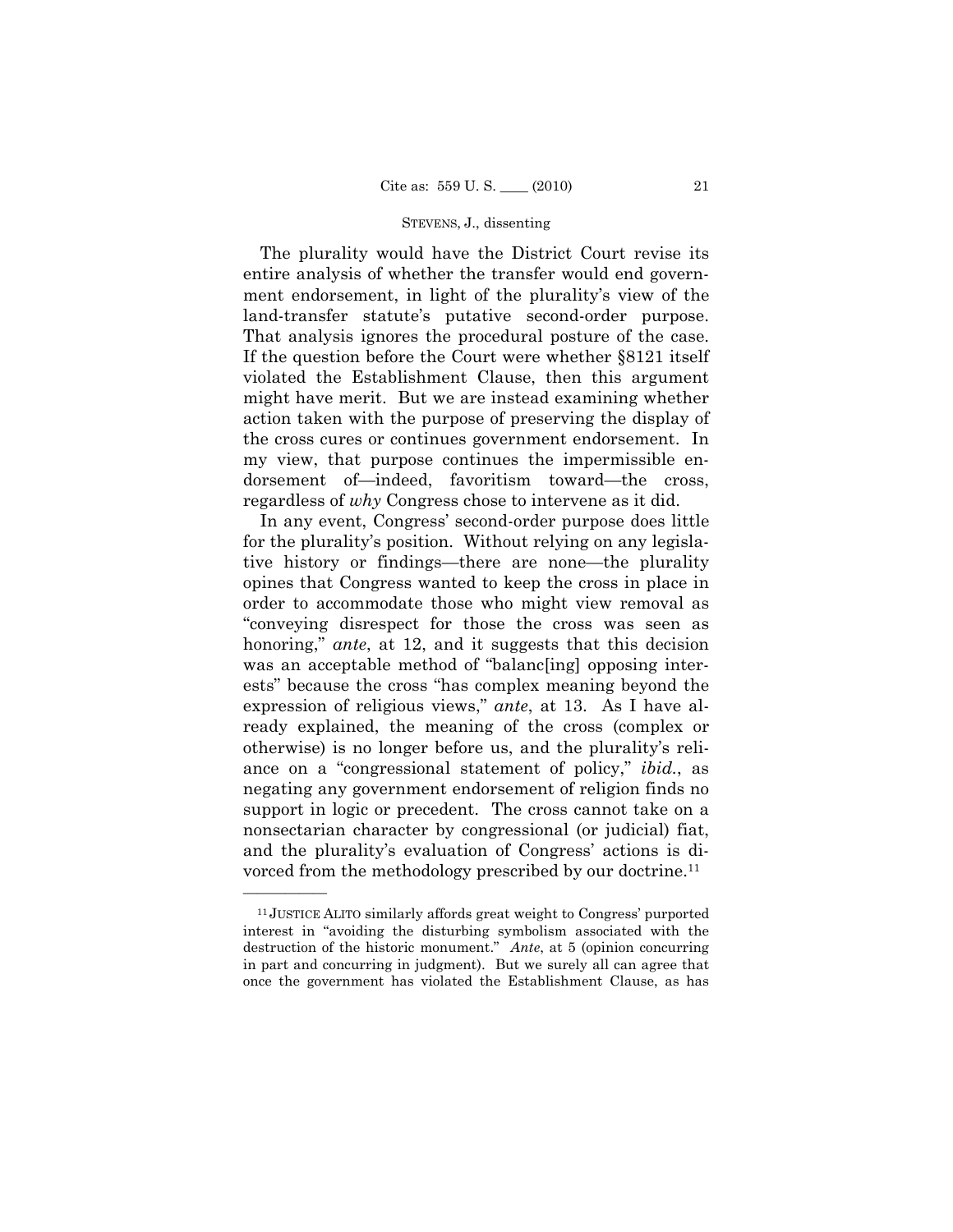#### STEVENS, J., dissenting

Our precedent provides that we evaluate purpose based upon what the objective indicia of intent would reveal to a reasonable observer. See *McCreary County* v. *American Civil Liberties Union of Ky.,* 545 U. S. 844, 862 (2005) ("The eyes that look to purpose belong to an objective observer, one who takes account of the traditional external signs that show up in the text, legislative history, and implementation of the statute, or comparable official act" (internal quotation marks omitted)). "[R]easonable observers have reasonable memories, and our precedents sensibly forbid an observer 'to turn a blind eye to the context in which [the] policy arose.'" *Id.*, at 866 (quoting *Santa Fe Independent School Dist.* v. *Doe*, 530 U. S. 290, 315 (2000)). The plurality nowhere engages with how a reasonable observer would view Congress' "policy of accommodation" for this cross. Instead, the plurality insists that deference is owed because of "Congress's prerogative to balance opposing interests and its institutional competence to do so." *Ante*, at 13.

The proper remedy for an Establishment Clause violation is a legal judgment, which is not the sort of issue for which Congress "'has both wisdom and experience . . . that

been adjudged in this case and is now beyond question, a plaintiff must be afforded a complete remedy. That remedy may sometimes require removing a religious symbol, and regrettably some number of people may perceive the remedy as evidence that the government "is bent on eliminating from all public places and symbols any trace of our country's religious heritage," *ante*, at 4. But it does not follow that the government can decline to cure an Establishment Clause violation in order to avoid offense. It may be the case that taking down the symbol is not the only remedy. The proper remedy, like the determination of the violation itself, is necessarily context specific, and even if it involves moving the cross, it need not involve the "demolition" or "destruction" of the cross, see *ante*, at 4, 5. Regardless, in this case the only question before us is whether this particular transfer provided a complete remedy. We have no way of knowing whether Congress' motivation was to minimize offense, but in any event that interest does not ameliorate the remedial ineffectiveness of §8121.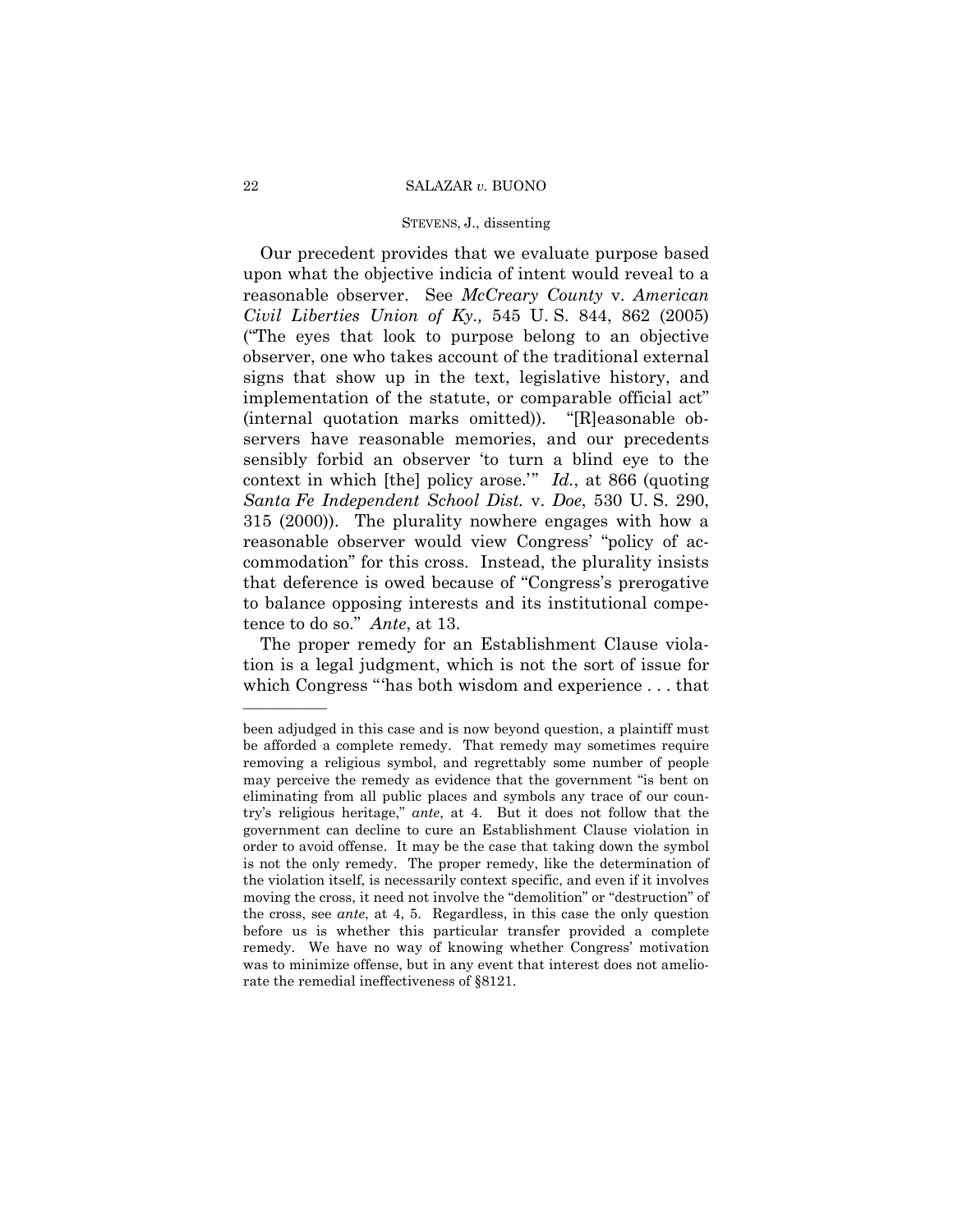is far superior to ours.'" *Citizens United* v. *FEC*, 558 U. S.  $\Box$ ,  $\Box$  (2010) (STEVENS, J., dissenting) (slip op., at 71) (quoting *Colorado Republican Federal Campaign Comm.*  v. *FEC*, 518 U. S. 604, 650 (1996) (STEVENS, J., dissenting)). Moreover, the inference that Congress has exercised its institutional competence—or even its considered judgment—is significantly weaker in a case such as this, when the legislative action was "buried in a defense appropriations bill," *Buono III,* 364 F. Supp. 2d, at 1181, and, so far as the record shows, undertaken without any deliberation whatsoever. I am not dismissive of Congress, see *ante*, at 7 (opinion of ALITO, J.), but §8121 presents no factual findings, reasoning, or long history of "'careful legislative adjustment,'" *Citizens United*, 558 U. S., at \_\_\_ (STEVENS, J., dissenting) (slip op., at 71) (quoting *FEC* v. *Beaumont*, 539 U. S. 146, 162, n. 9 (2003)), to which I could possibly defer. Congress did not devote "years of careful study" to §8121, *Citizens United*, 558 U. S., at \_\_\_ (STEVENS, J., dissenting) (slip op., at 73), nor did it develop a record of any kind, much less an exhaustive one, see *id.*, at \_\_\_ (slip op., at 20) (noting the legislative record for the Bipartisan Campaign Reform Act of 2002 spanned 100,000 pages). The concurrence's attempt to draw an equivalence between a provision tucked silently into an appropriations bill and a major statute debated and developed over many years is, to say the least, not persuasive. All legislative acts are not fungible.

Furthermore, in the Establishment Clause context, we do not accord any special deference to the legislature on account of its generic advantages as a policymaking body, and the purpose test is not "satisfied so long as *any* secular purpose for the government action is apparent," *McCreary County*, 545 U. S., at 865, n. 13 (emphasis added). Nor can the Government pursue a secular aim through religious means. See *Van Orden*, 545 U. S., at 715 (STEVENS, J., dissenting) ("Though the State of Texas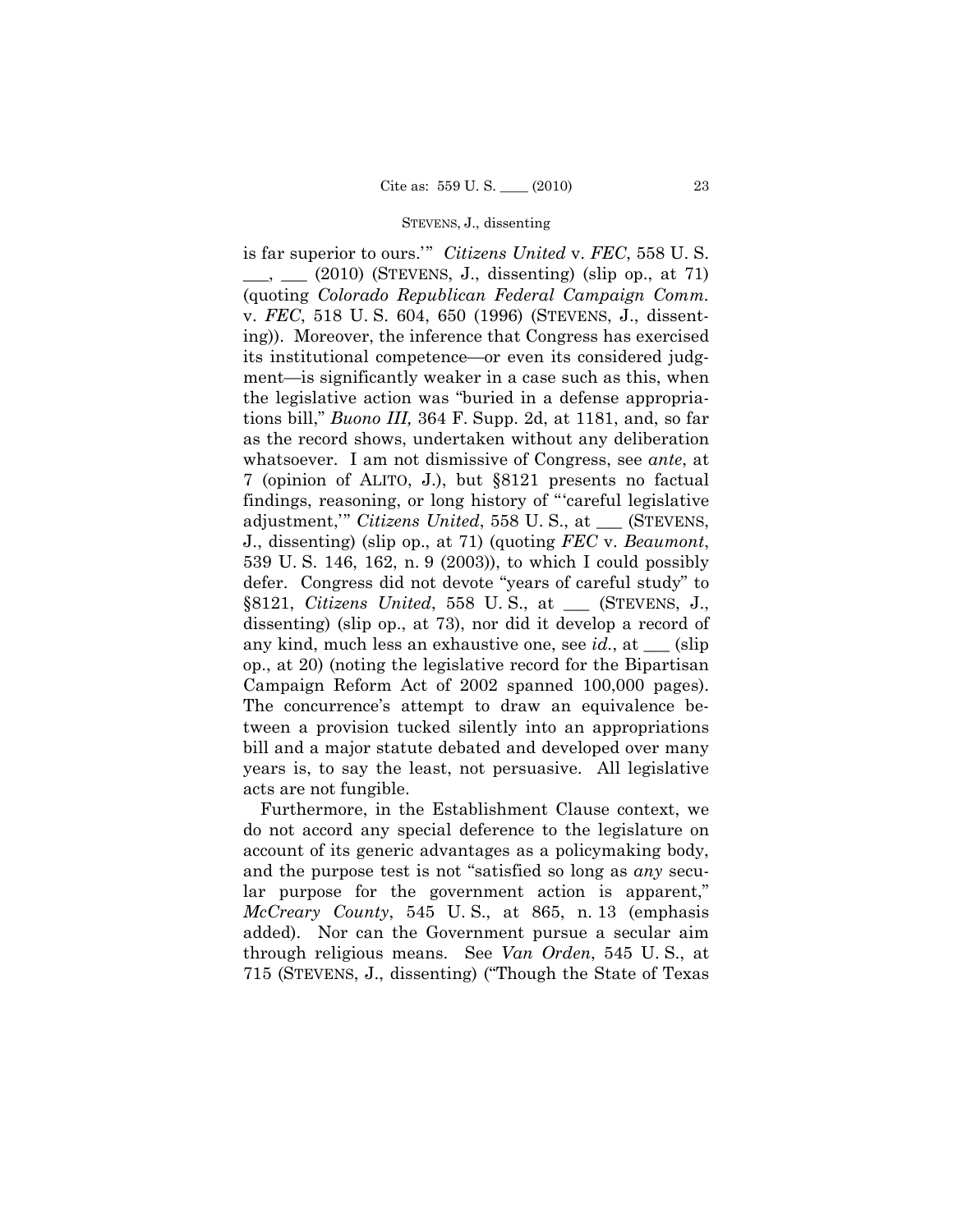may genuinely wish to combat juvenile delinquency, and may rightly want to honor the Eagles for their efforts, it cannot effectuate these admirable purposes through an explicitly religious medium"). It is odd that the plurality ignores all of these well-settled principles in exalting this particular legislative determination.

A reasonable observer, considering the nature of this symbol, the timing and the substance of Congress' efforts, and the history of the Sunrise Rock site, could conclude that Congress chose to preserve the cross primarily because of its salience as a cross. Cf. *McCreary County*, 545 U. S., at 873 ("If the observer had not thrown up his hands, he would probably suspect that the Counties were simply reaching for any way to keep a religious document on the walls . . ."). But no such conclusion is necessary to find for respondent.<sup>12</sup> The religious meaning of the cross was settled by the 2002 judgment; the only question before us is whether the Government has sufficiently distanced itself from the cross to end government endorsement of it. At the least, I stress again, a reasonable observer would conclude that the Government's purpose in transferring the underlying land did not sufficiently distance the Government from the cross. Indeed, §8121 evidenced concern for whether the cross would be displayed. The District Court was therefore correct to find that the transfer would

 $12$ I have not "jump[ed] to the conclusion that Congress' aim in enacting the land transfer law was to embrace the religious message of the cross." *Ante*, at 7 (opinion of ALITO, J.). I think a reasonable observer could come to that conclusion, but my point is that so long as we agree that Congress' aim was to preserve the cross (which JUSTICE ALITO does not dispute), Congress' reason for preserving the cross does not matter. But if we were debating whether Congress had a religious purpose in passing the transfer statute, I would contest the relevance of the vote count to that inquiry, see *ante*, at 6, and particularly so in this case. One cannot infer much of anything about the land-transfer provision from the fact that an appropriations bill passed by an overwhelming majority.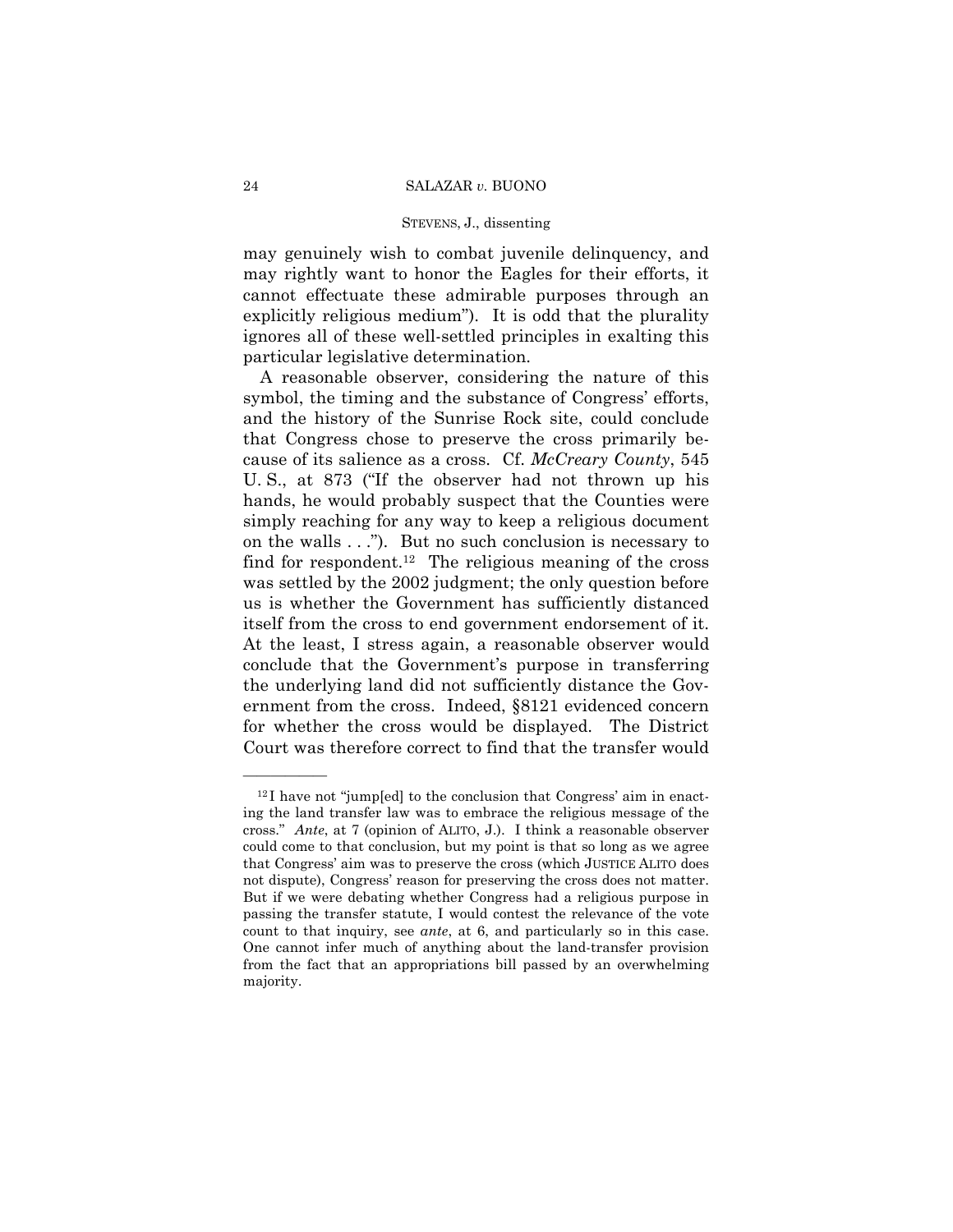not end government endorsement of religion.

### IV

In sum, I conclude that the transfer ordered by §8121 will not end the pre-existing government endorsement of the cross, and to the contrary may accentuate the problem in some respects. Because the transfer would perpetuate the Establishment Clause violation at issue in the 2002 injunction, I further conclude that enjoining the transfer was necessary to secure relief. Given the transfer statute's fundamental inadequacy as a remedy, there was and is—no need for the District Court to consider "less drastic relief than complete invalidation of the . . . statute." *Ante,* at 18. Allowing the transfer to go forward would interfere with the District Court's authority to enforce its judgment and deprive the District Court of the ability to ensure a complete remedy. Nor could allowing the transfer to go forward be made a complete remedy with add-on measures, such as signs or fences indicating the ownership of the land. Such measures would not completely end the government endorsement of this cross, as the land would have been transferred in a manner favoring the cross and the cross would remain designated as a national memorial. Enjoining compliance with §8121 was therefore a proper exercise of the District Court's authority to enforce the 2002 judgment.

# \* \* \*

Congressional action, taken after due deliberation, that honors our fallen soldiers merits our highest respect. As far as I can tell, however, it is unprecedented in the Nation's history to designate a bare, unadorned cross as the national war memorial for a particular group of veterans. Neither the Korean War Memorial, the Vietnam War Memorial, nor the World War II Memorial commemorates our veterans' sacrifice in sectarian or predominantly religious ways. Each of these impressive structures pays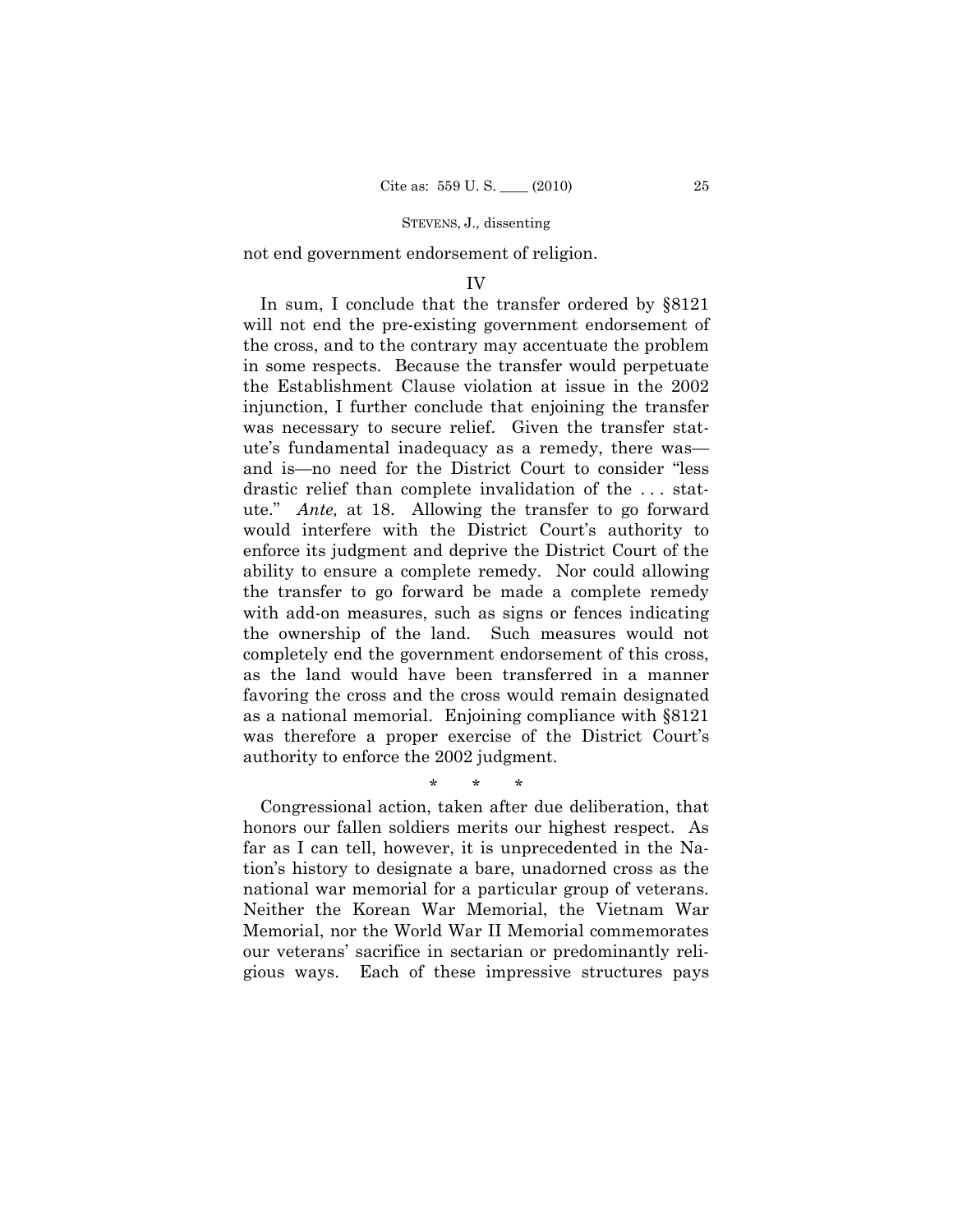#### STEVENS, J., dissenting

equal respect to all members of the Armed Forces who perished in the service of our Country in those conflicts. In this case, by contrast, a sectarian symbol *is* the memorial. And because Congress has established no other national monument to the veterans of the Great War, this solitary cross in the middle of the desert is *the* national World War I memorial. The sequence of legislative decisions made to designate and preserve a solitary Latin cross at an isolated location in the desert as a memorial for those who fought and died in World War I not only failed to cure the Establishment Clause violation but also, in my view, resulted in a dramatically inadequate and inappropriate tribute.

I believe that most judges would find it to be a clear Establishment Clause violation if Congress had simply directed that a solitary Latin cross be erected on the Mall in the Nation's Capital to serve as a World War I Memorial. Congress did not erect this cross, but it commanded that the cross remain in place, and it gave the cross the imprimatur of Government. Transferring the land pursuant to §8121 would perpetuate rather than cure that unambiguous endorsement of a sectarian message.

The Mojave Desert is a remote location, far from the seat of our Government. But the Government's interest in honoring all those who have rendered heroic public service regardless of creed, as well as its constitutional responsibility to avoid endorsement of a particular religious view, should control wherever national memorials speak on behalf of our entire country.

I respectfully dissent.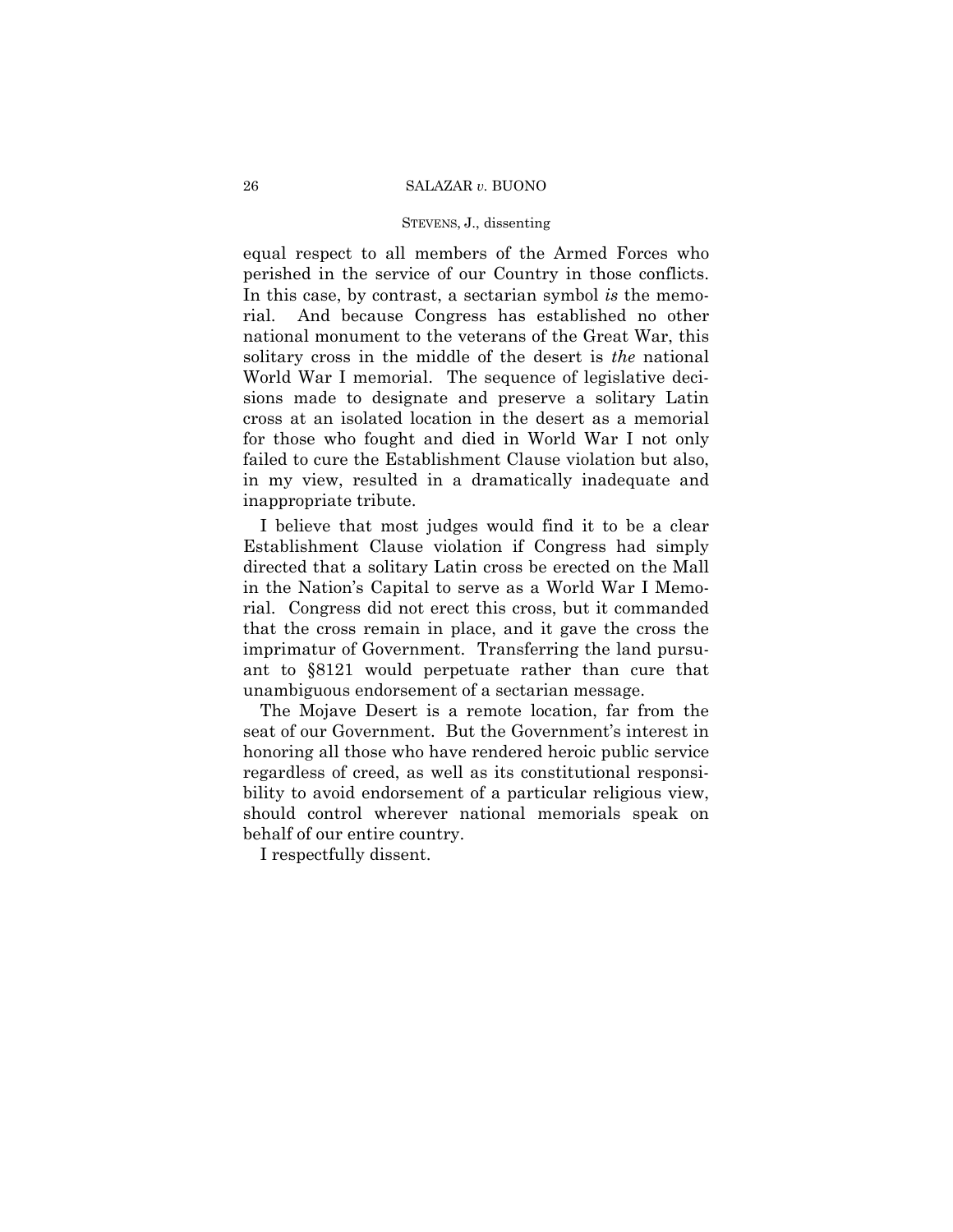BREYER, J., dissenting

# $\frac{1}{2}$  ,  $\frac{1}{2}$  ,  $\frac{1}{2}$  ,  $\frac{1}{2}$  ,  $\frac{1}{2}$  ,  $\frac{1}{2}$  ,  $\frac{1}{2}$ **SUPREME COURT OF THE UNITED STATES**

## $\frac{1}{2}$  ,  $\frac{1}{2}$  ,  $\frac{1}{2}$  ,  $\frac{1}{2}$  ,  $\frac{1}{2}$  ,  $\frac{1}{2}$ No. 08–472

# KEN L. SALAZAR, SECRETARY OF THE INTERIOR, ET AL., PETITIONERS *v.* FRANK BUONO

# ON WRIT OF CERTIORARI TO THE UNITED STATES COURT OF APPEALS FOR THE NINTH CIRCUIT

[April 28, 2010]

# JUSTICE BREYER, dissenting.

The District Court in this case entered a permanent injunction forbidding the Government to "permi[t] the display of the Latin cross in the area of Sunrise Rock in the Mojave National Preserve." App. 39. Subsequently, Government authorities covered the cross with a plywood box so that it could not be seen. Congress then enacted a statute directing the Secretary of the Interior to convey to a private entity approximately one acre of land upon which the cross stood, presumably so that the cross could be displayed uncovered. The plaintiff, returning to the District Court, asked that court to "'hold that the transfer violates the . . . injunction.'" *Buono* v. *Norton*, 364 F. Supp. 2d 1175, 1177 (CD Cal. 2005) (quoting plaintiff's motion). The court held that it did. *Id.,* at 1182. And the question before us is whether the law permits the District Court so to interpret its injunction.

To answer this question we need not address any significant issue of Establishment Clause law. Because the Government has already lost the case, taken an appeal, and lost the appeal, we must take as a given the lower court's resolution of the Establishment Clause question before the land transfer. That is to say, as the plurality points out, *ante*, at 9, we must here assume that the original display of the cross violated the Constitution because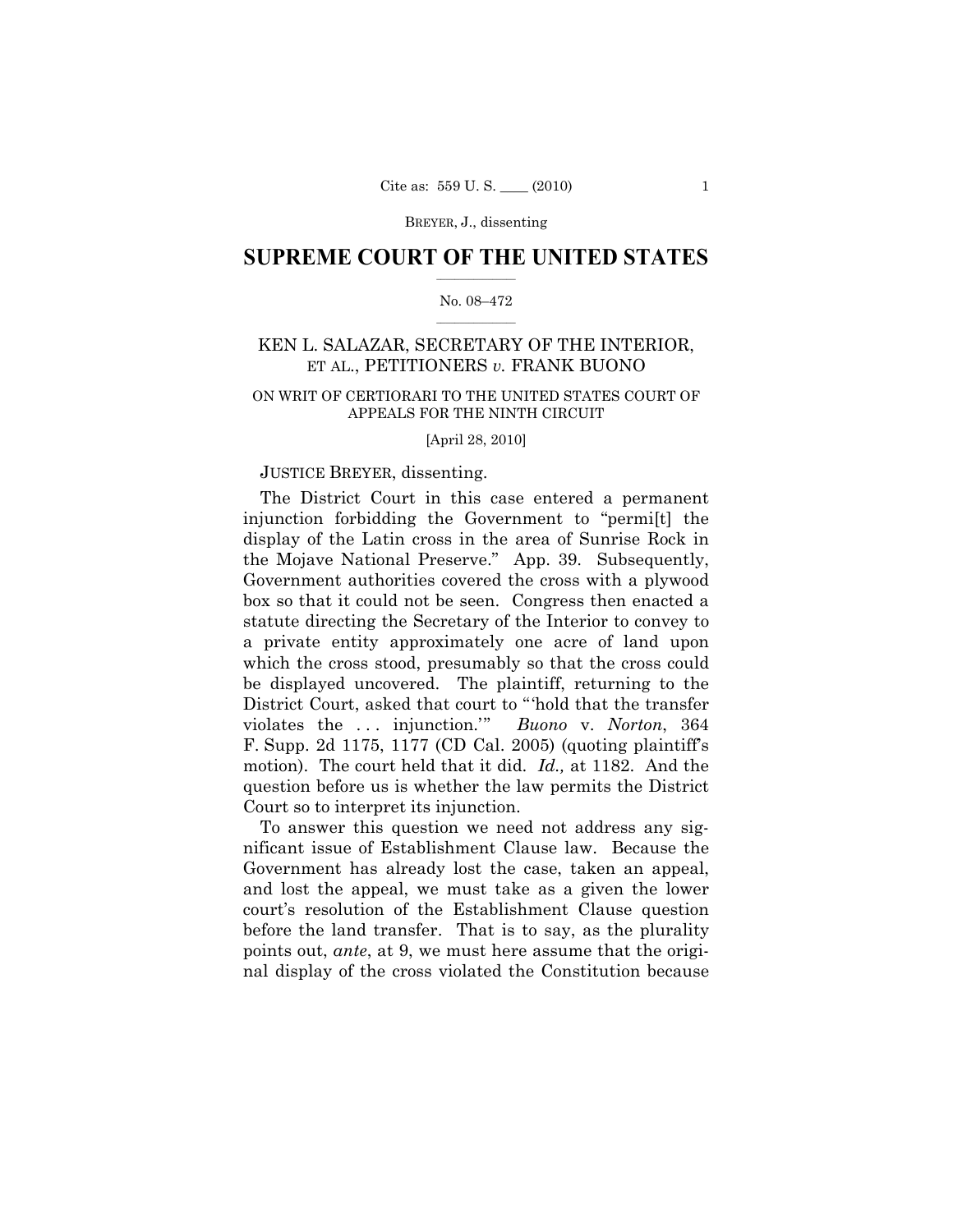#### BREYER, J., dissenting

"the presence of the cross on federal land conveys a message" to a "reasonable observer" of governmental "endorsement of religion." *Buono* v. *Norton*, 212 F. Supp. 2d 1202, 1216–1217 (CD Cal. 2002). See *Travelers Indemnity Co.* v. *Bailey*, 557 U. S. \_\_\_, \_\_\_ (2009) (slip op., at 14) (once orders become final on direct review, they are res judicata to the parties). For the same reason, we must here assume that the plaintiff originally had standing to bring the lawsuit. *Ante*, at 7; see also *ante*, at 1 (SCALIA, J., concurring in judgment); *Travelers*, *supra*, at \_\_\_ (slip op., at 14) (orders are no less preclusive when the collateral attack is jurisdictional). And, as the plurality also points out, the plaintiff consequently has standing now to seek enforcement of the injunction. *Ante*, at 8–9; see also *Allen* v. *Wright*, 468 U. S. 737, 763 (1984).

Moreover, we are not faced with the question whether changed circumstances require modification of the injunction. The Government did not ask the District Court to modify it. In fact, the Government did not ask the District Court for any relief at all. Rather, it was the plaintiff who asked the District Court either (1) to "'hold that the [land] transfer violates the current injunction,'" or (2) to "'modify that injunction to prohibit the land transfer because it violates the Establishment Clause.'" 364 F. Supp. 2d, at 1177 (quoting plaintiff's motion). The District Court did the former, *i.e.*, it interpreted the injunction as prohibiting the Government from transferring the land for purposes of displaying the cross. And having granted the plaintiff's request to enforce the injunction, it dismissed the plaintiff's alternative request to modify the injunction as moot.

Thus, as I said at the outset, the only question before us is whether the law permits the District Court to hold that the land transfer (presumably along with the subsequent public display of the cross) falls within the scope of its original injunctive order, an order that says the Government must not "permi[t] the display of the Latin cross in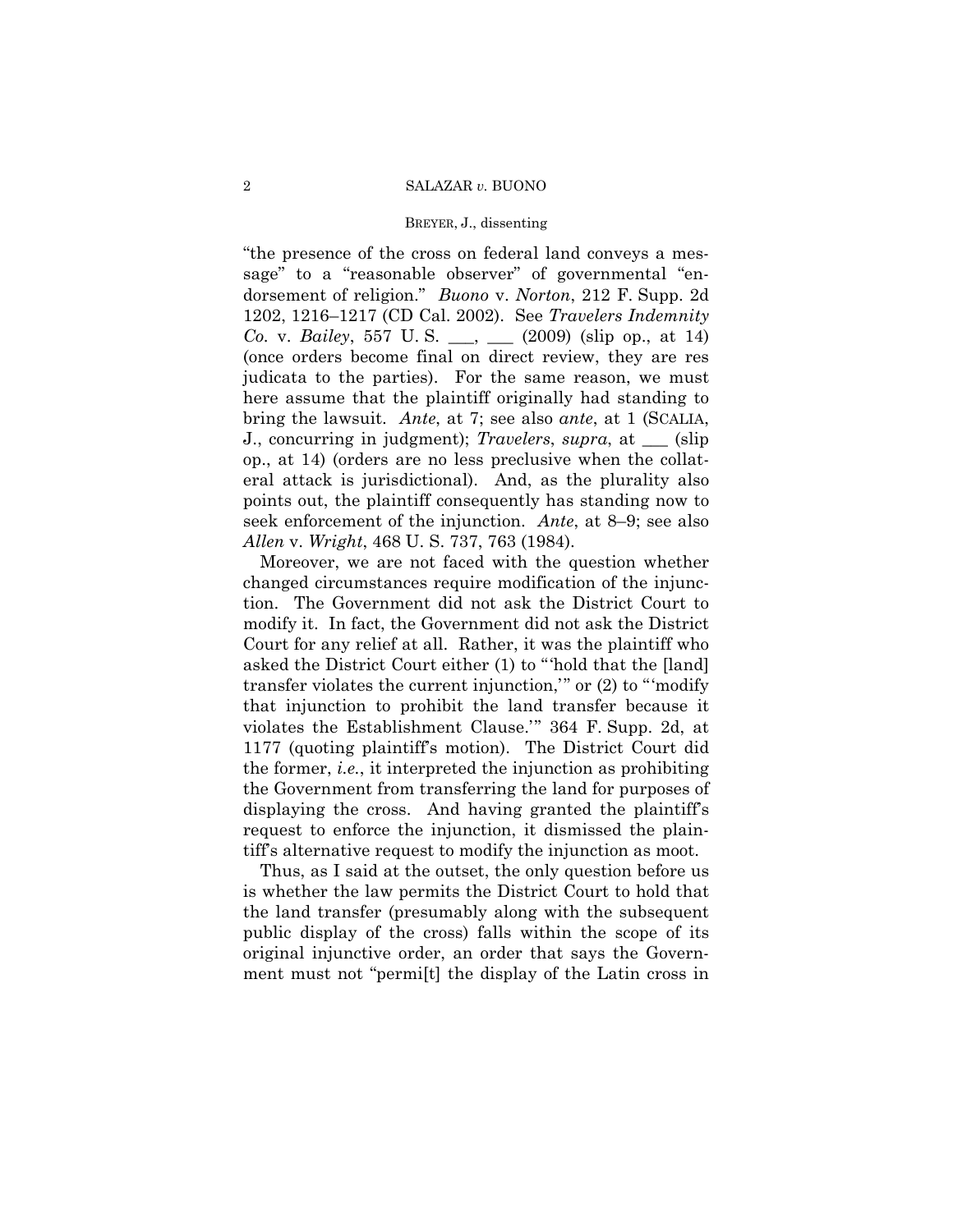#### BREYER, J., dissenting

the area of Sunrise Rock in the Mojave National Preserve." App. 39. In my view the law authorizes the District Court to do so.

The legal principles that answer the question presented are found not in the Constitution but in cases that concern the law of injunctions. First, the law of injunctions grants a district court considerable leeway to interpret the meaning and application of its own injunctive order. Members of this Court have written that the "construction given to" an "injunction by the issuing judge . . . is entitled to great weight." *Madsen* v. *Women's Health Center, Inc*., 512 U. S. 753, 795 (1994) (SCALIA, J., concurring in judgment in part and dissenting in part). And the Courts of Appeals have consistently held that district courts have considerable discretion in interpreting and applying their own injunctive decrees. See, *e.g., JTH Tax, Inc.* v. *H & R Block Eastern Tax Servs., Inc.*, 359 F. 3d 699, 705 (CA4 2004); *Alabama Nursing Home Assn* v. *Harris*, 617 F. 2d 385, 388 (CA5 1980). This principle is longstanding and well established, as reflected in a prominent treatise writer's summary of the case law: "The court granting the injunction is necessarily invested with large discretion in enforcing obedience to its mandate, and . . . courts of appellate powers are exceedingly averse to interfering with the exercise of such judgment and discretion." 2 J. High, Law of Injunctions §1458, pp. 1467–1468 (4th ed. 1905).

Second, a court should construe the scope of an injunction in light of its purpose and history, in other words, "what the decree was really designed to accomplish." *Mayor of Vicksburg* v. *Henson*, 231 U. S. 259, 273 (1913). Courts have long looked to "the objects for which the [injunctive] relief was granted, as well as the circumstances attending it," in deciding whether an enjoined party has complied with an injunction. 2 High, *supra,* §1446, at 1455, and n. 68 (citing cases); see also *John B. Stetson Co.* v. *Stephen L. Stetson Co.*, 128 F. 2d 981, 983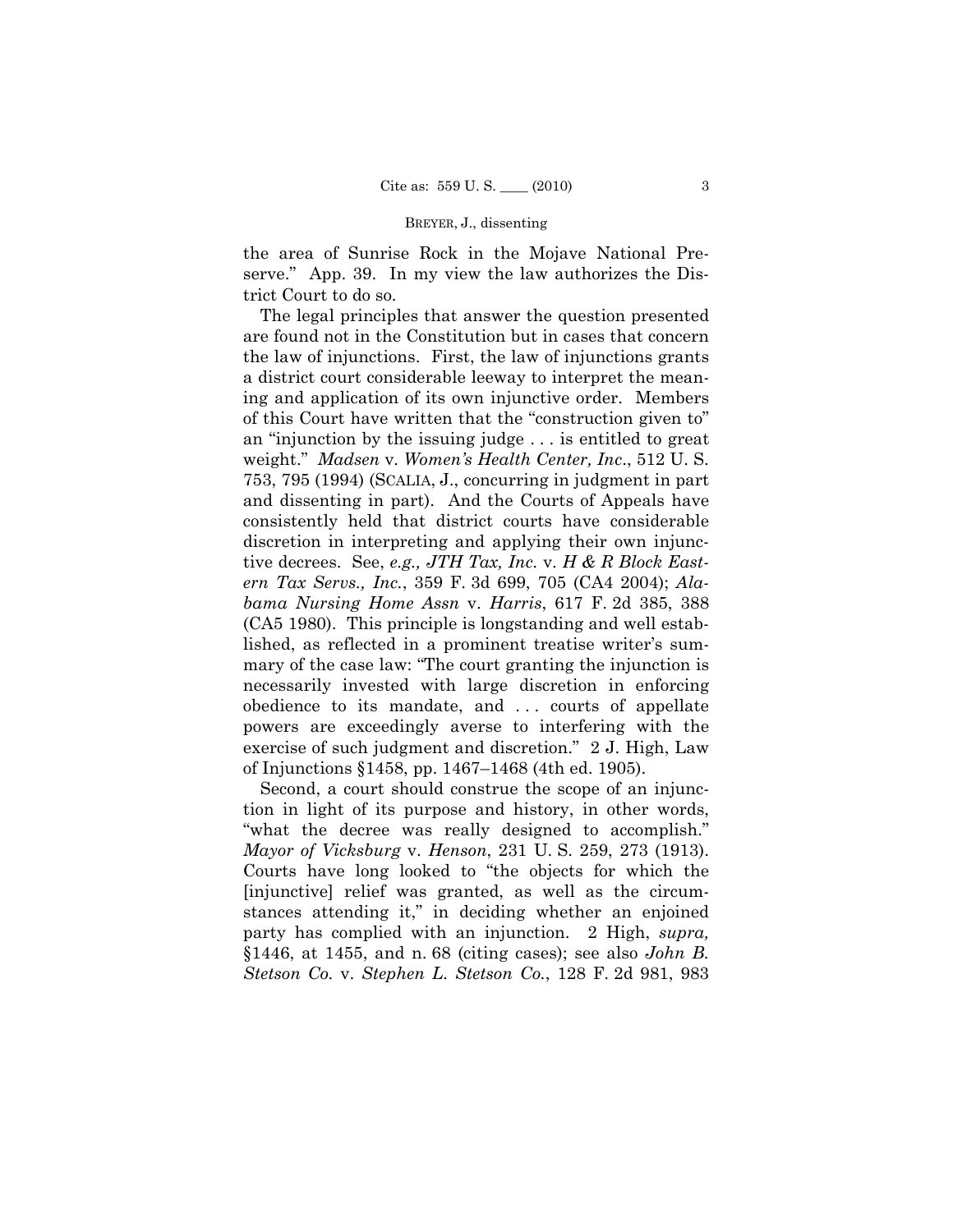### BREYER, J., dissenting

(CA2 1942). And they have long refused to "permit defendants to evade responsibility for violating an injunction, by doing through subterfuge a thing which is not in terms a violation, yet produces the same effect by accomplishing substantially that which they were enjoined from doing." *Stodder* v. *Rosen Talking Mach. Co.*, 247 Mass. 60, 68, 141 N. E. 569, 571 (1923).

These two principles adequately support the District Court's interpretation and application of the injunctive language at issue here. As an initial matter, the plain text of the injunction is reasonably read to prohibit the transfer. Right now, the cross is covered with a plywood box; after the transfer, the box will be removed and the cross will be displayed. The transfer thus "permits" the public "display" of the cross. Indeed, that is the statute's objective.

Consideration of the injunction's purpose points in the same direction. The injunction rested upon the District Court's determination that the display of the cross "conveys a message of endorsement of religion" to "a reasonable observer" in violation of the Establishment Clause. 212 F. Supp. 2d, at 1216–1217. (As I have said, for present purposes we must assume that this is so.) The purpose of the injunction is to prevent the conveyance of such a message to the reasonable observer.

With that purpose in mind, consider the following facts that confronted the District Court when the plaintiff asked it to enforce the decree:

- The Government had designated the "white cross . . . as well as a limited amount of adjoining [land]" as a national memorial. Pub. L. 107–117, §8137(a), 115 Stat. 2278–2279.
- The new statute directed the transfer of the "property . . . designated . . . as a national memorial" to a private entity with an interest in maintaining the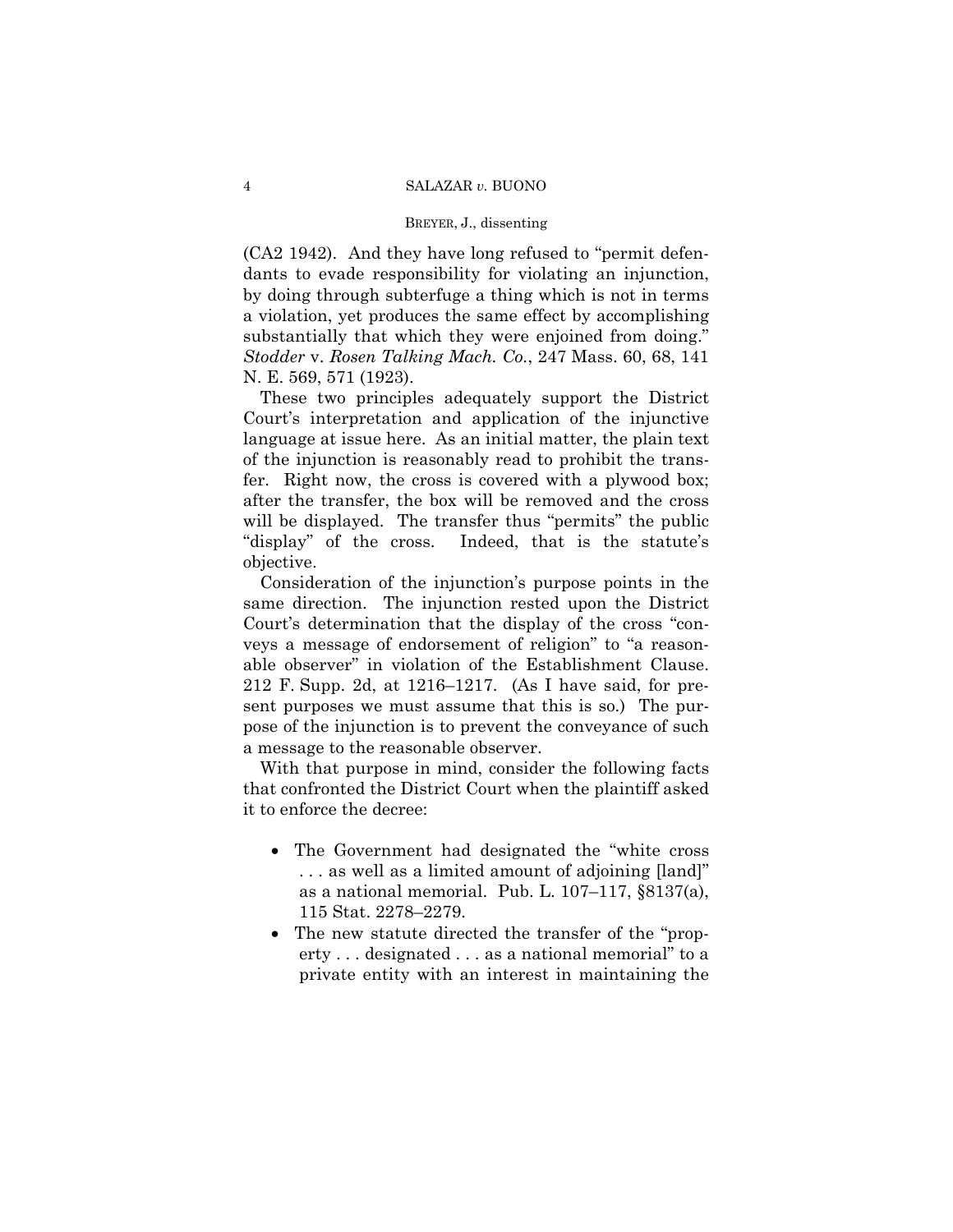#### BREYER, J., dissenting

cross in its current location, in exchange for a parcel of land located elsewhere in the Preserve owned by private individuals who have taken a similar interest in the cross. Pub. L. 108–87, §§8121(a) and (b), 117 Stat. 1100.

- The transfer was made "subject to the condition" that the recipient maintain the conveyed property as a memorial," and the property reverts to the United States if the Secretary determines that the recipient has failed to do so. §8121(e), *id.,* at 1100.
- After the transfer, the cross would sit on 1 acre of privately owned land in a 1.6 million acre national preserve, over 90% of which is federally owned. 212 F. Supp. 2d, at 1205.
- Congress had previously prevented the use of federal funds to remove the cross from its present location. Pub. L. 107–248, §8065(b), 116 Stat. 1551; Pub. L. 106–554, §133, 114 Stat. 2763A–230.

The District Court considered the facts before it through the lens of the injunction's original purpose. See 364 F. Supp. 2d, at 1180 (explaining that the "[G]overnment's continuing control over the Latin cross" and the involvement of private parties who "desir[e] its continued presence in the Preserve," "demonstrat[e]" that the transfer would not end "the [G]overnment's apparent endorsement of a particular religion"); *id.,* at 1182 (considering the historical context of the transfer statute); see also *Buono*  v. *Kempthorne,* 527 F. 3d 758, 783 (CA9 2008) ("carving out a tiny parcel of property in the midst of this vast Preserve . . . will do nothing to minimize the impermissible governmental endorsement" perceived by the reasonable observer). And it concluded that the land transfer would frustrate that purpose. See 364 F. Supp. 2d, at 1182 (the transfer would "keep the Latin cross atop Sunrise Rock without actually curing the continuing Establishment